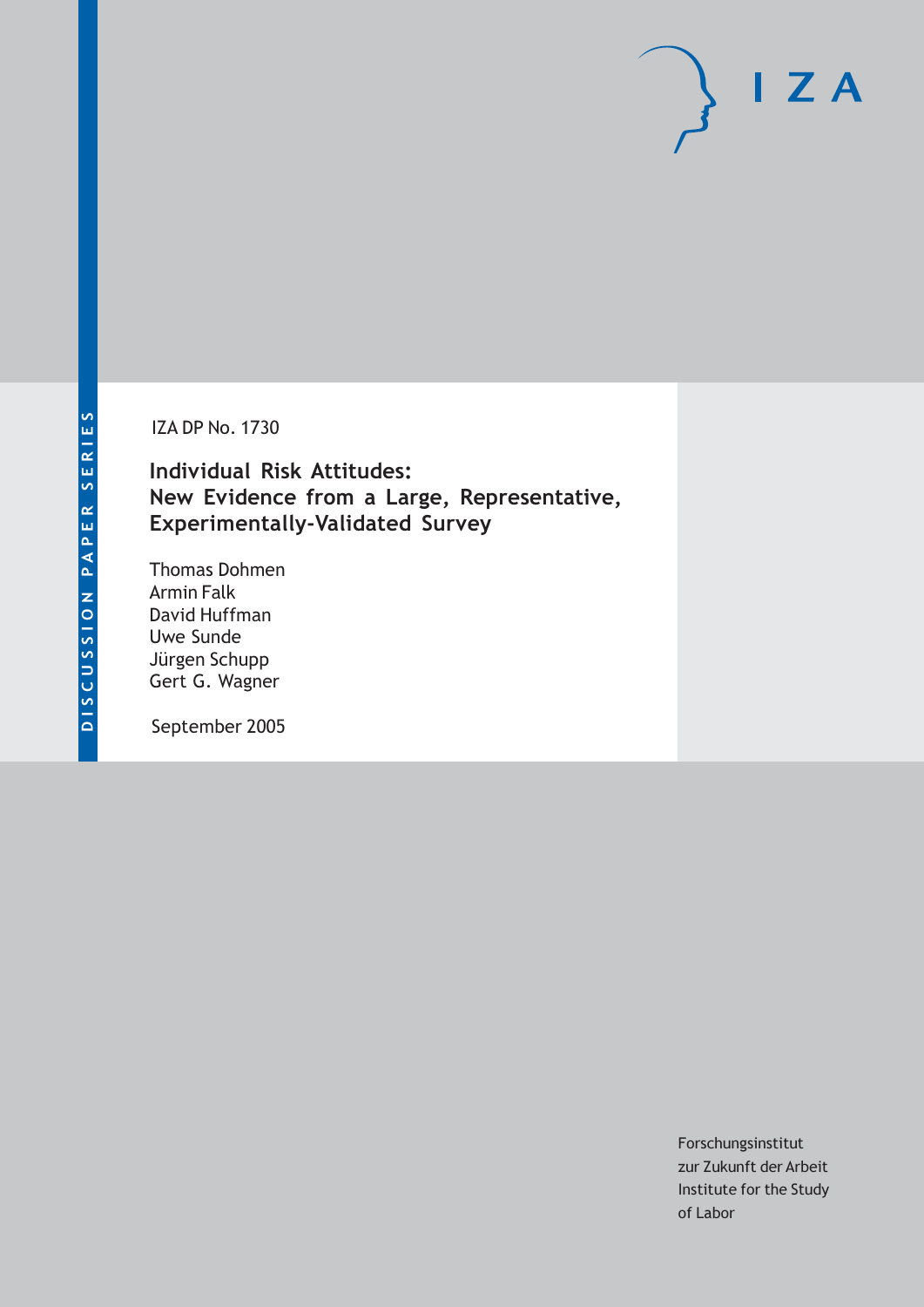# **Individual Risk Attitudes: New Evidence from a Large, Representative, Experimentally-Validated Survey**

# **Thomas Dohmen**

*IZA Bonn* 

### **Armin Falk**

*IZA Bonn and University of Bonn* 

# **David Huffman**

*IZA Bonn* 

### **Uwe Sunde**

*IZA Bonn and University of Bonn* 

# **Jürgen Schupp**

*DIW Berlin and IZA Bonn* 

# **Gert G. Wagner**

*DIW Berlin, Berlin University of Technology, Cornell University and IZA Bonn* 

# Discussion Paper No. 1730 September 2005

IZA

P.O. Box 7240 53072 Bonn Germany

Phone: +49-228-3894-0 Fax: +49-228-3894-180 Email: [iza@iza.org](mailto:iza@iza.org)

Any opinions expressed here are those of the author(s) and not those of the institute. Research disseminated by IZA may include views on policy, but the institute itself takes no institutional policy positions.

The Institute for the Study of Labor (IZA) in Bonn is a local and virtual international research center and a place of communication between science, politics and business. IZA is an independent nonprofit company supported by Deutsche Post World Net. The center is associated with the University of Bonn and offers a stimulating research environment through its research networks, research support, and visitors and doctoral programs. IZA engages in (i) original and internationally competitive research in all fields of labor economics, (ii) development of policy concepts, and (iii) dissemination of research results and concepts to the interested public.

IZA Discussion Papers often represent preliminary work and are circulated to encourage discussion. Citation of such a paper should account for its provisional character. A revised version may be available directly from the author.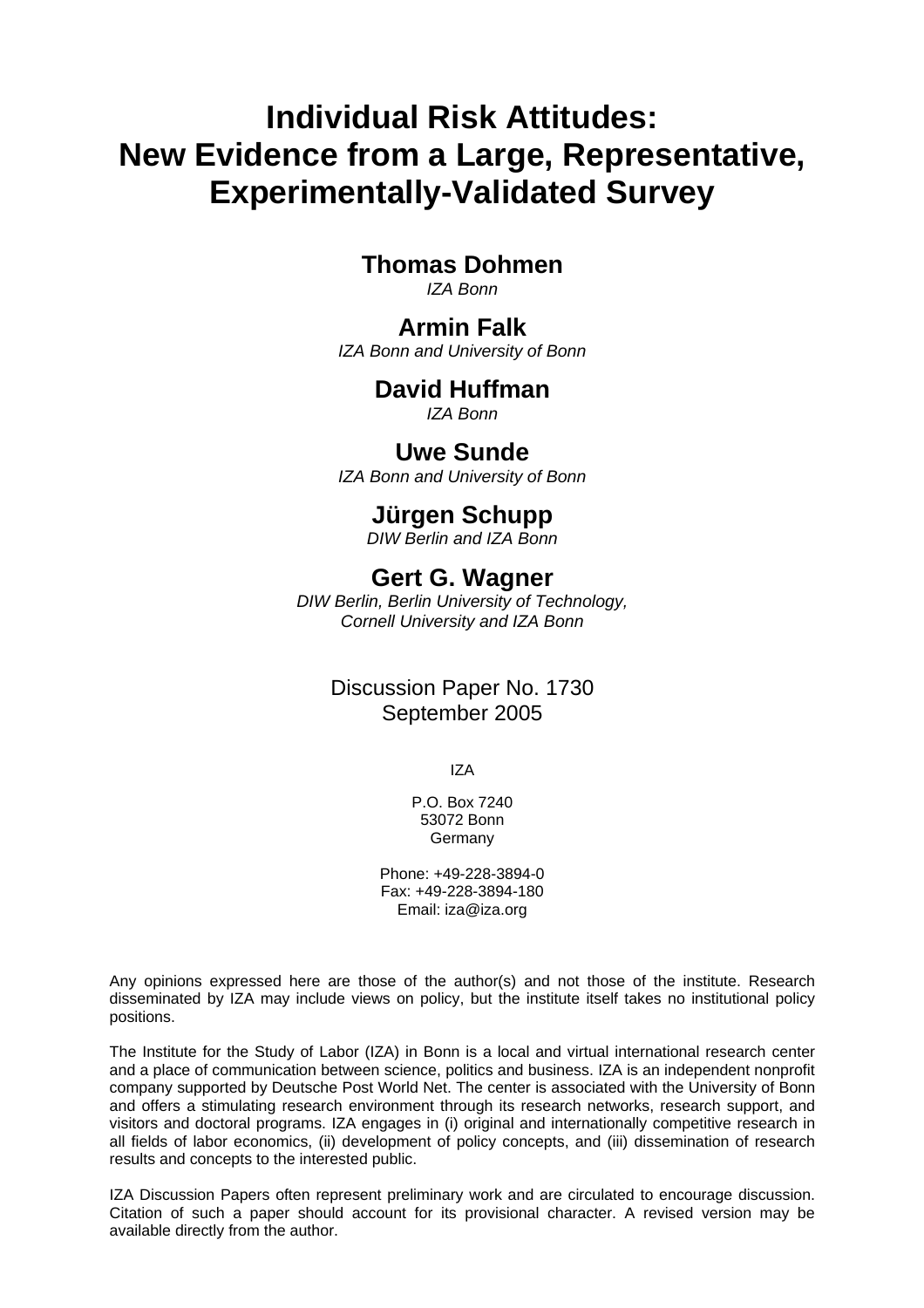IZA Discussion Paper No. 1730 September 2005

# **ABSTRACT**

# **Individual Risk Attitudes: New Evidence from a Large, Representative, Experimentally-Validated Survey**

This paper presents new evidence on the distribution of risk attitudes in the population, using a novel set of survey questions and a representative sample of roughly 22,000 individuals living in Germany. Using a question that asks about willingness to take risks on an 11-point scale, we find evidence of heterogeneity across individuals, and show that willingness to take risks is negatively related to age and being female, and positively related to height and parental education. We test the behavioral relevance of this survey measure by conducting a complementary field experiment, based on a representative sample of 450 subjects, and find that the measure is a good predictor of actual risk-taking behavior. We then use a more standard lottery question to measure risk preference, and find similar results regarding heterogeneity and determinants of risk preferences. The lottery question makes it possible to estimate the coefficient of relative risk aversion for each individual in the sample. Using five questions about willingness to take risks in specific domains — car driving, financial matters, sports and leisure, career, and health — the paper also studies the impact of context on risk attitudes, finding a strong but imperfect correlation across contexts. Using data on a collection of risky behaviors from different contexts, including traffic offenses, portfolio choice, smoking, occupational choice, participation in sports, and migration, the paper compares the predictive power of all of the risk measures. Strikingly, the general risk question predicts all behaviors whereas the standard lottery measure does not. The best overall predictor for any specific behavior is typically the corresponding context-specific measure. These findings call into the question the current preoccupation with lottery measures of risk preference, and point to variation in risk perceptions as an understudied determinant of risky behavior.

JEL Classification: D0, D1 D80, D81, C91, C93

Keywords: risk preferences, preference stability, experimental validation, field experiment, SOEP, gender differences, age, height, subjective well-being

Corresponding author:

Armin Falk IZA P.O. Box 7240 D-53072 Bonn Germany Email: [falk@iza.org](mailto:falk@iza.org)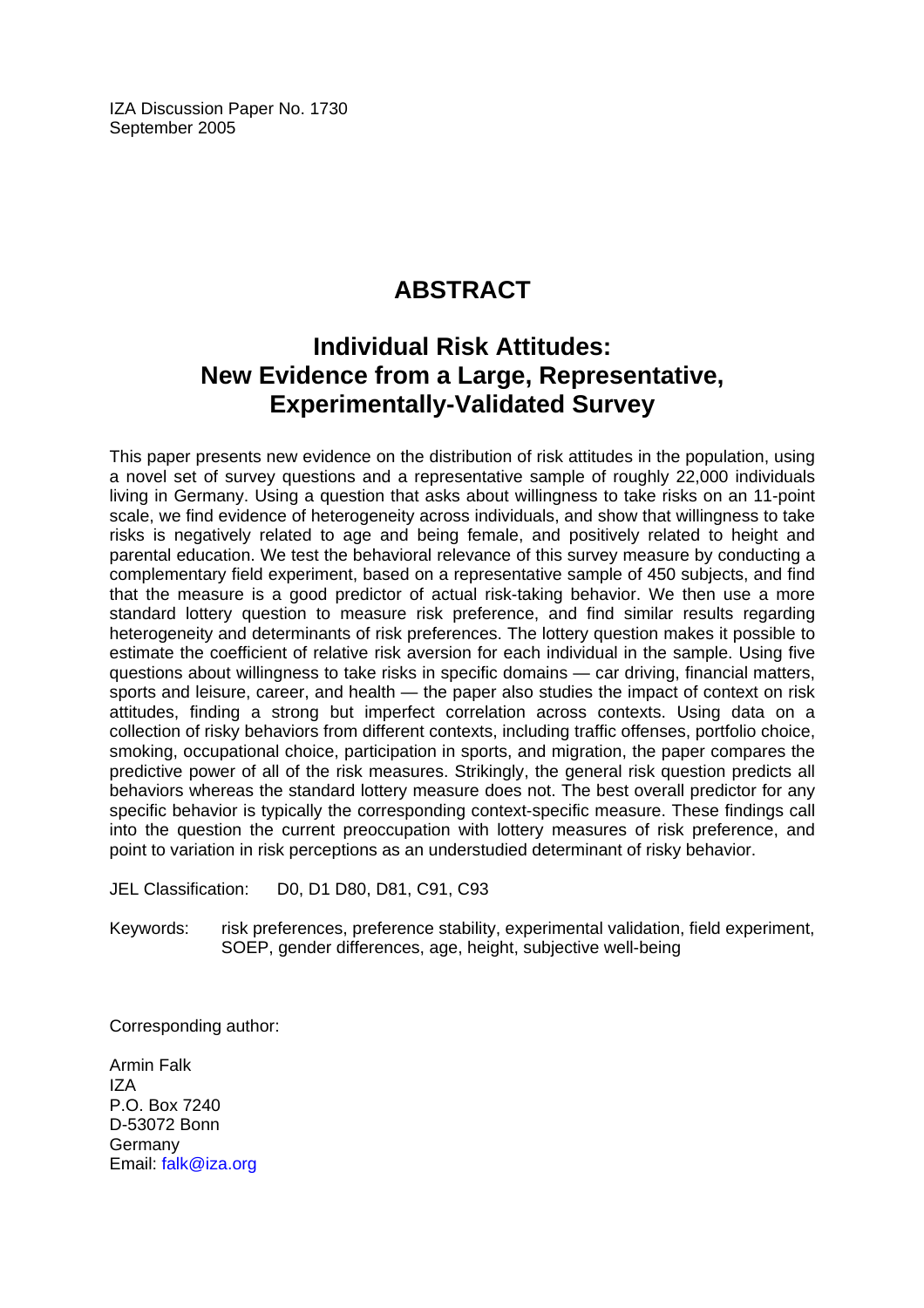#### **1 Introduction**

Risk and uncertainty are pervasive in economic life, playing a role in almost every important economic decision. As a result, understanding individual attitudes towards risk is intimately linked to the goal of predicting economic behavior. This paper uses new data and new methodology in an attempt to address some of the challenging questions surrounding this concept. In particular, do risk attitudes vary across individuals? If so, what are the determinants of individual differences? Are hypothetical measures of risk attitudes reliable predictors of actual risky behavior? What is the impact of context on willingness to take risks? Is there a single underlying preference that determines risktaking in all contexts? How does the impact of personal characteristics vary with context? Can survey questions incorporating situation-appropriate context outperform standard, lottery-question measures of risk preference? How important are individual differences in risk perception for explaining behavior, as opposed to risk preference?

Our evidence is based on a sample of roughly 22,000 individuals, substantially larger than in previous studies of risk attitudes. The data are from the 2004 wave of the Socioeconomic Panel (SOEP), which is carefully constructed to be representative of the German population. For each individual, the data provide a battery of new survey measures. The first measure asks about "willingness to take risks, in general" on an 11-point scale. The second is a more standard measure of risk preference, in which respondents indicate willingness to invest in a hypothetical lottery with explicit stakes and probabilities. Using responses to this question, it is possible to calculate a parameter describing the curvature of the individual's utility function. There are also five additional questions, which use the same scale as the general risk question, but ask about willingness to take risks in specific contexts: car driving, financial matters, sports and leisure, career, and health. In a complementary field experiment, based on a representative sample of 450 individuals, we test the behavioral relevance of the general risk question, and find that it is a good predictor of risky choices with real money at stake. As a result of the experimental exercise, this measure and the other similar measures in the SOEP are uniquely valid instruments for inferring differences in actual risk-taking behavior.

The paper begins by presenting new evidence on the distribution of risk attitudes in the population, and the determinants of individual differences. Initially, we focus on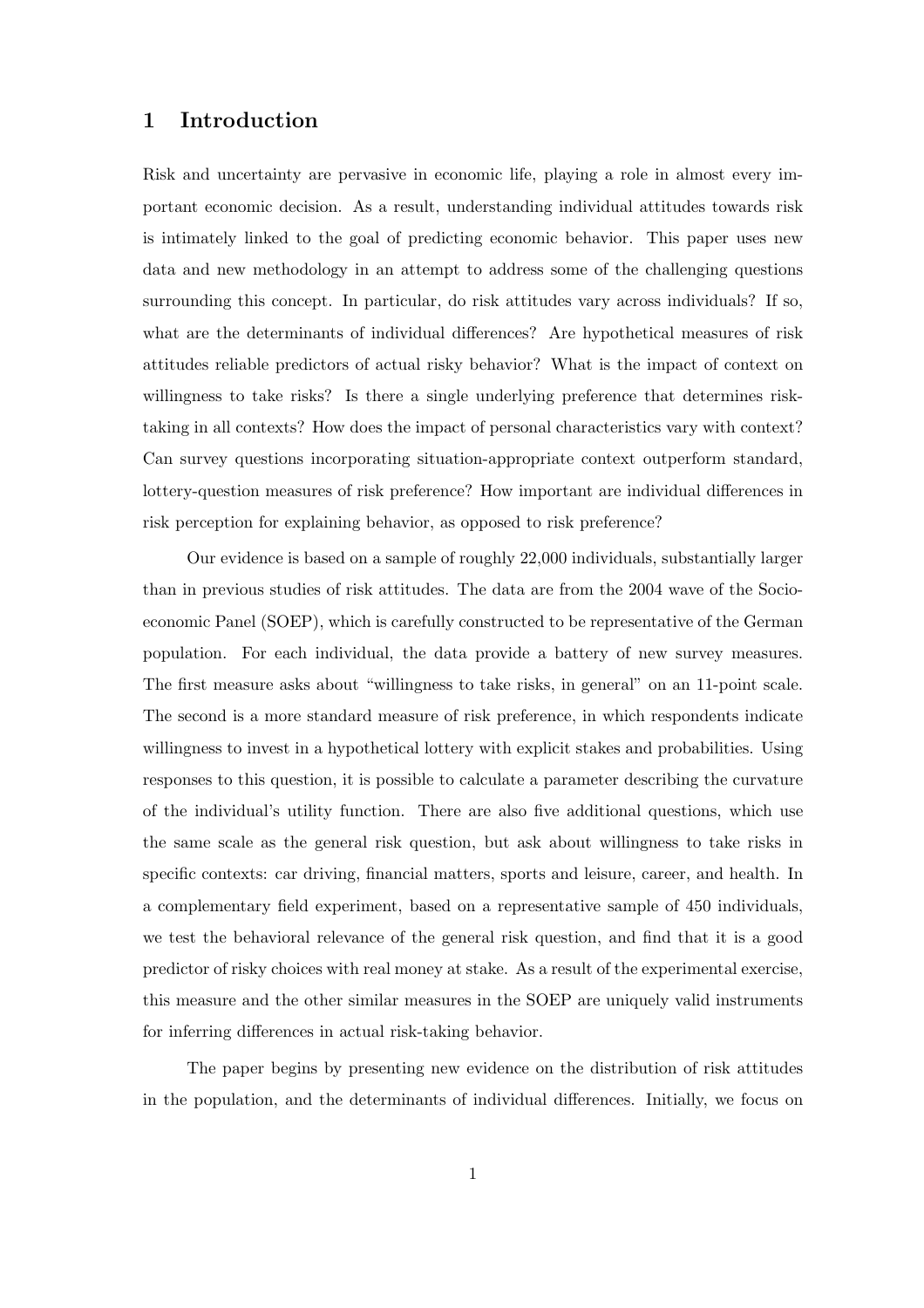our most general measure, the general risk question, and construct a population-wide distribution of willingness to take risks. This distribution reveals substantial individual heterogeneity. Turning to possible determinants of these differences, we investigate the relationship between willingness to take risks and selected personal characteristics: gender, age, height, and parental background. We focus on these characteristics because they are plausibly exogenous and therefore allow causal interpretation. The analysis reveals several facts: (1) women are less willing to take risks than men, at all ages; (2) increasing age is associated with decreasing willingness to take risks; (3) taller individuals are more willing to take risks; (4) individuals with highly-educated parents are more willing to take risks. These effects are large and very robust, with the exception of parental education, which becomes insignificant in some specifications. This evidence on determinants has important implications. For example, differences in risk preferences could be one factor contributing to the well-known gender wage gap, gender-specific behavior in competitive environments (Gneezy *et al.*, 2003; Gneezy and Rustichini, 2004), and gender differences in career choice (Dohmen and Falk, 2005). The impact of age implies increased financial conservatism in ageing societies, and the height result points to a possible mechanism behind the higher earnings potential of taller individuals (Persico *et al.*, 2004). These four findings also suggest characteristics that can be used to partially control for risk attitudes in the absence of direct survey measures.

A chief advantage of survey questions is that they offer a direct measure of individual attitudes, avoiding the need to recover behavioral parameters by making restrictive identifying assumptions. Another advantage is the possibility of measuring attitudes for a very large sample, at relatively low cost, because the questions are hypothetical and do not involve real money. A potentially serious disadvantage of using hypothetical survey questions, however, is that they might not predict actual behavior. In this paper we offer a solution to this dilemma: the combination of a large survey with a field experiment designed to validate the survey measures.

The primary methodological point of the paper is that field experiments with a representative subject pool can be used to validate survey measures, in order to end up with both statistical power and confidence in the reliability of the measures. To test the validity of our survey measures, we conducted a field experiment in which participants had the opportunity to make risky choices with real money at stake, and also answered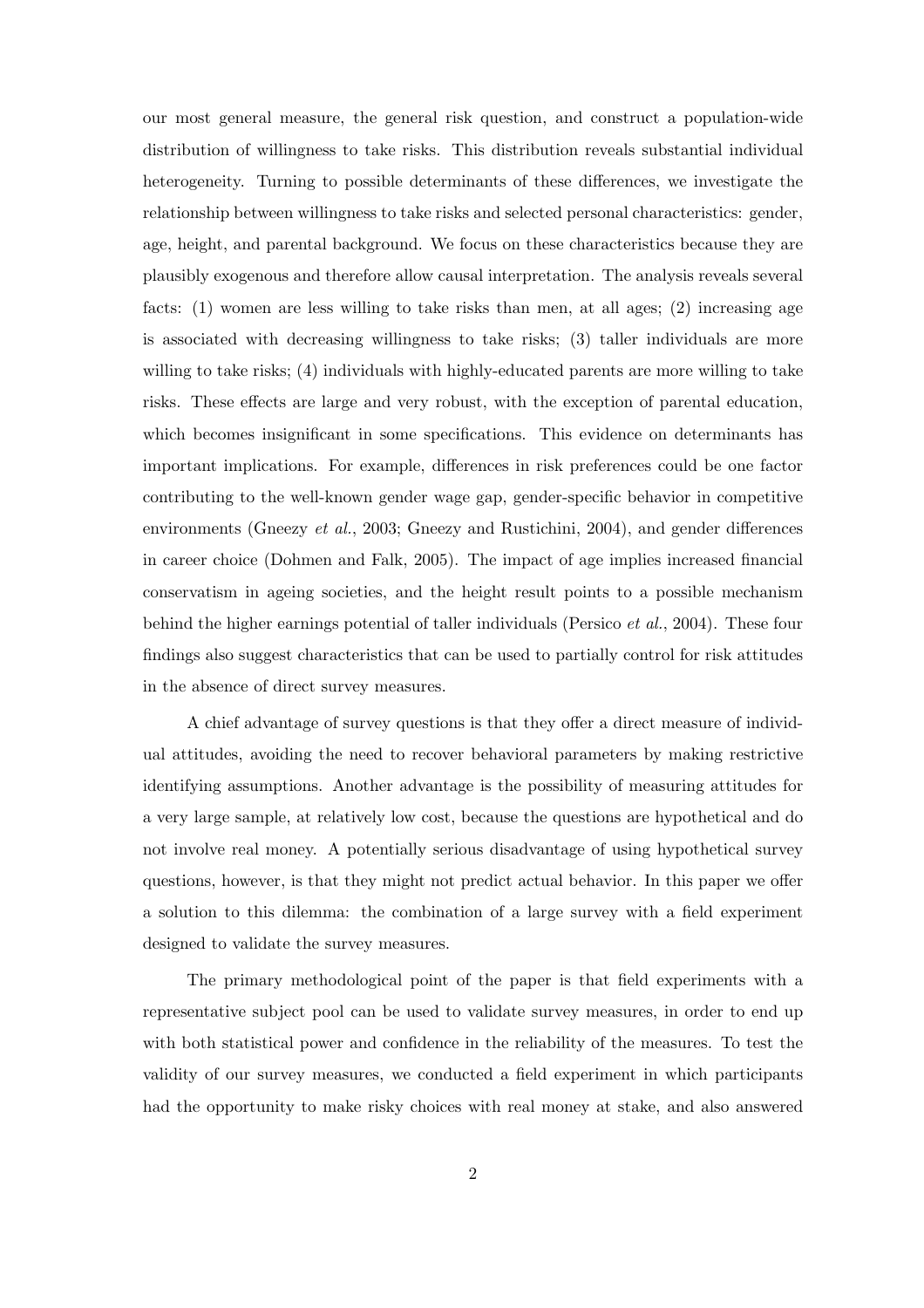the general risk question from the SOEP. We used a representative sample of 450 adults living in Germany as subjects, in order to match the sampling design of the survey. We find that answers to the general risk question are good predictors of actual risk-taking behavior in the experiment. With a high level of confidence we can therefore reject the null hypothesis that this survey measure is behaviorally irrelevant.

It is important to compare results based on the general risk question to results using a more standard lottery measure. The SOEP poses respondents with such a lottery, in the form of a hypothetical investment opportunity: respondents are asked how much of a windfall gain of 100,000 Euros they would invest in an asset that returns double, or half, of their investment, with equal probability. In comparison to the general risk measure, this question incorporates the relatively concrete context of a real-world financial decision. It also gives explicit stakes and probabilities, holding perceptions of the riskiness of the decision constant across individuals. By contrast, the general risk question potentially incorporates both risk preference and risk perception, i.e., individuals are free to think about curvature of utility when choosing a value on the response scale, but also to incorporate subjective beliefs about the stakes and probabilities typically involved in taking a risk "in general." The amount invested in the hypothetical asset turns out to be strongly correlated with responses to the general risk question. The distribution of investment choices reveals heterogeneity across individuals, and gender, age, height and parental education all play a role in explaining differences in risk preferences. The effects of all of these exogenous factors are very robust and qualitatively similar to those observed using the general risk question.

Combining investment choices with information on individual wealth, it is also possible to infer a range for each individual's Arrow-Pratt coefficient of relative risk aversion. We construct a distribution of interval midpoints in the population, and find support for the range of parameter values typically assumed in economic models. We also illustrate the first step needed to interpret responses to the general risk question in terms of ranges for parameter values: a mapping from responses on the general risk question to average amounts invested in the hypothetical asset, which then imply parameter ranges.

A fundamental question surrounding the notion of risk attitudes is the relevance of context. In economics it is standard to assume that a single, underlying risk preference governs risk taking in all domains of life. In line with this assumption, economists typically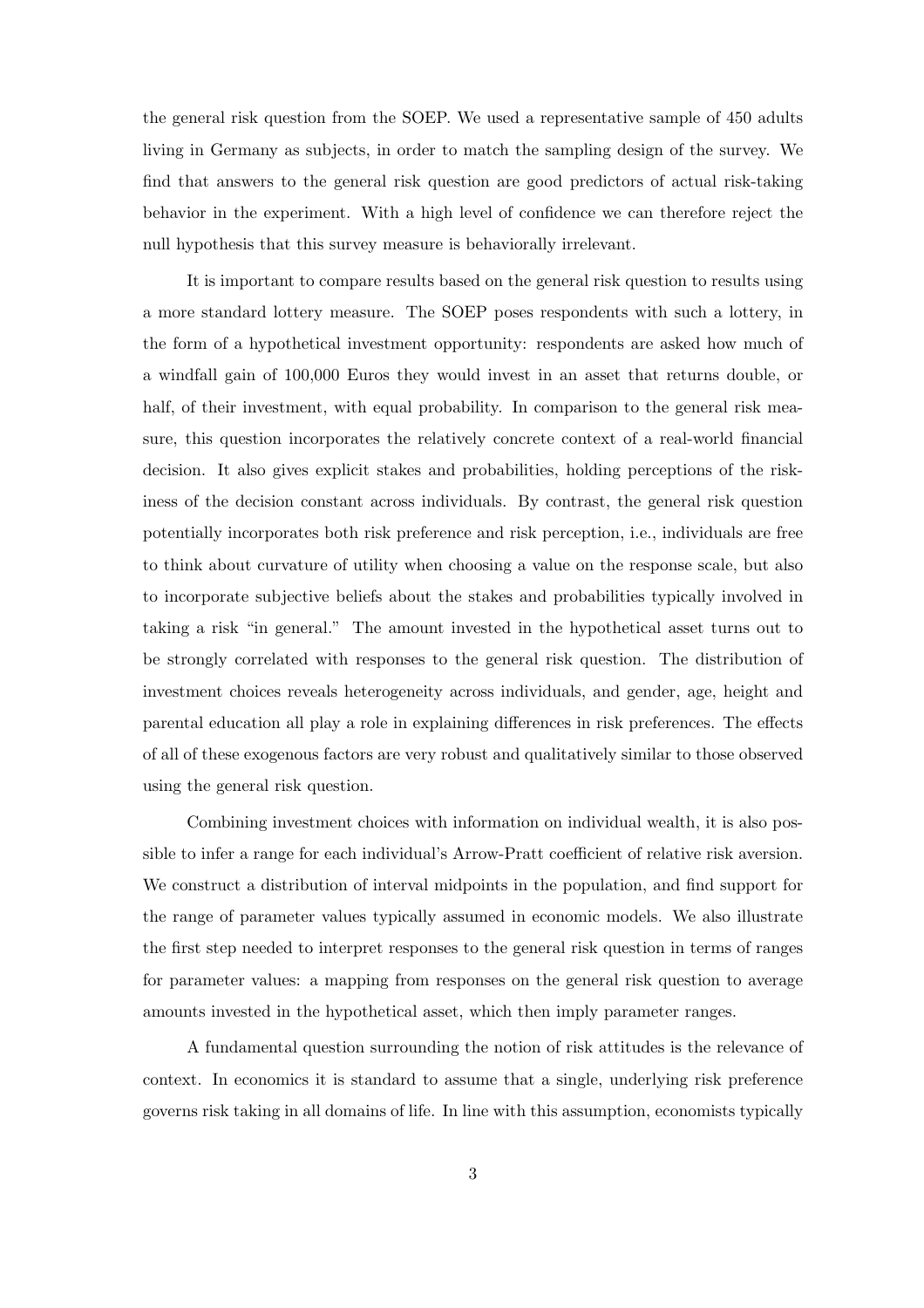use a lottery measure of risk preference, framed as a financial decision, as an indicator of risk attitudes in all other contexts, e.g., health. Some psychologists and economists, however, have questioned whether stable utility functions and risk preferences exist at all, given that risk attitudes appear to be highly malleable with respect to context in laboratory experiments (e.g., Slovic, 1964, 1972a and 1972b; Eckel and Grossman, forthcoming). An alternative interpretation of this evidence, of course, is that a stable risk preference does exist, but that individuals believe the typical risk in one context is greater than in another, and indicate different willingness to take risks accordingly (Weber *et al.*, 2002).

The five context-specific questions in the SOEP make it possible to study the impact of context, but for a much larger and more representative group of individuals than the typical laboratory experiment. Average willingness to take risks turns out to differ across contexts. However, the correlation across contexts is quite strong. Principal components analysis tells a similar story: one principal component explains the bulk of the variation, suggesting the presence of a single underlying trait, but each of the other components still explains a non-trivial amount of the variation. Overall, these findings support a middle position between the two extreme views. There is evidence for a single trait operating in all contexts, suggesting that the standard assumption is a reasonable approximation. On the other hand, something is varying across contexts. This could reflect some malleability in risk preferences, but is more likely to reflect differences in risk perception. In fact, risk perceptions are known to vary across individuals based on evidence from psychology.<sup>1</sup> Like the general risk question, the context-specific measures are able to capture differences in risk perception, e.g., beliefs regarding the relative danger of driving versus playing sports. The implication is that the standard approach – using lottery questions to predict behavior in all contexts – may be reasonable to the extent that it captures a stable risk preference, but also neglects a potentially important source of variation in context-specific willingness to take risks.

The final portion of the analysis compares the predictive power of all of the alternative risk measures, within and across different life contexts. We identify a collection of behavioral outcomes that spans the five contexts identified in the SOEP — portfolio

<sup>1</sup> For example, a number of studies have asked directly about risk perceptions and have documented a tendency for women to perceive dangerous events, such as nuclear war, industrial hazards, environmental degradation, and health problems due to alcohol abuse, as more likely to occur, in conditions where objective probabilities are difficult to determine (Silverman and Kumka, 1987; Stallen and Thomas, 1988; Flynn *et al.*, 1994; Spigner *et al.*, 1993).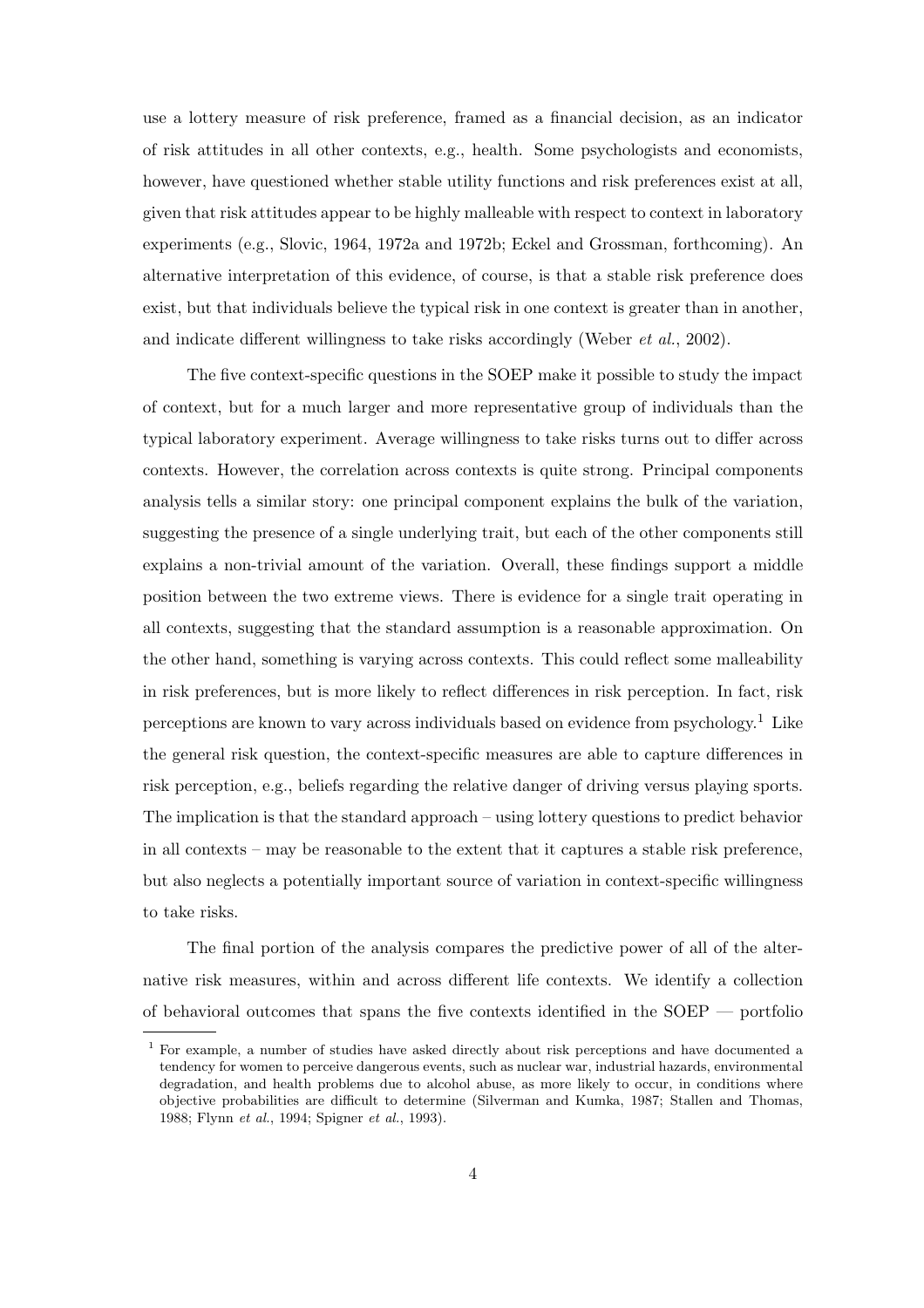choice, participation in sports, occupational choice, smoking, migration, subjective wellbeing, and traffic violations — and then compare how well different risk measures do at predicting these behaviors. The first finding is that any single measure is a significant predictor of several of the behaviors, providing further validation of their behavioral relevance. This validity across contexts also supports the standard assumption of a stable, underlying risk preference. Importantly, however, the only measure to predict all of the behaviors is the general risk question. In this sense the general risk question is the best all-around measure. By contrast, the hypothetical lottery does not predict smoking, migration, or self-employment and predicts public sector employment with the "wrong" sign. It is also striking that the best predictor of behavior in a given domain is typically the question incorporating context specific to that domain. For example, willingness to take risks in health matters is a better predictor of smoking than the hypothetical investment question, or the general risk question, or any other domain-specific question. A likely explanation for the better performance of the alternative measures is that they capture additional information about the individual, in terms of context-specific risk perceptions, e.g., the individual's beliefs regarding the dangers of smoking. Overall, the evidence calls into question the use of lottery questions to predict risky behavior in all contexts. This approach is only optimal if risk preferences, and risk perceptions, remain constant across contexts, which seems inconsistent with our findings. The implication is that the standard conception is overly preoccupied with risk preference, and that measures capturing differences in risk perception, across individuals and contexts, are indispensable for the ultimate goal of predicting behavior.

In summary, the paper contributes new evidence on the determinants and measurement of individual risk attitudes. These conclusions are based on a substantially larger sample than in previous studies, and on survey measures that are shown to be behaviorally relevant in an accompanying field experiment. As such, the conclusions have a broader scope than in previous studies and can be interpreted in terms of behavior with more confidence. Previous studies using relatively large, representative samples include Guiso *et al.* (2002), Guiso and Paiella (2001), and Guiso and Paiella (2005), all of whom use a sample of 8,135 heads of households in the Italian Survey of Household Income and Wealth (SHIW) and measure risk preferences with an abstractly-framed, hypothetical lottery. Diaz-Serrano and O'Neill (2004) use the same sample but also add the next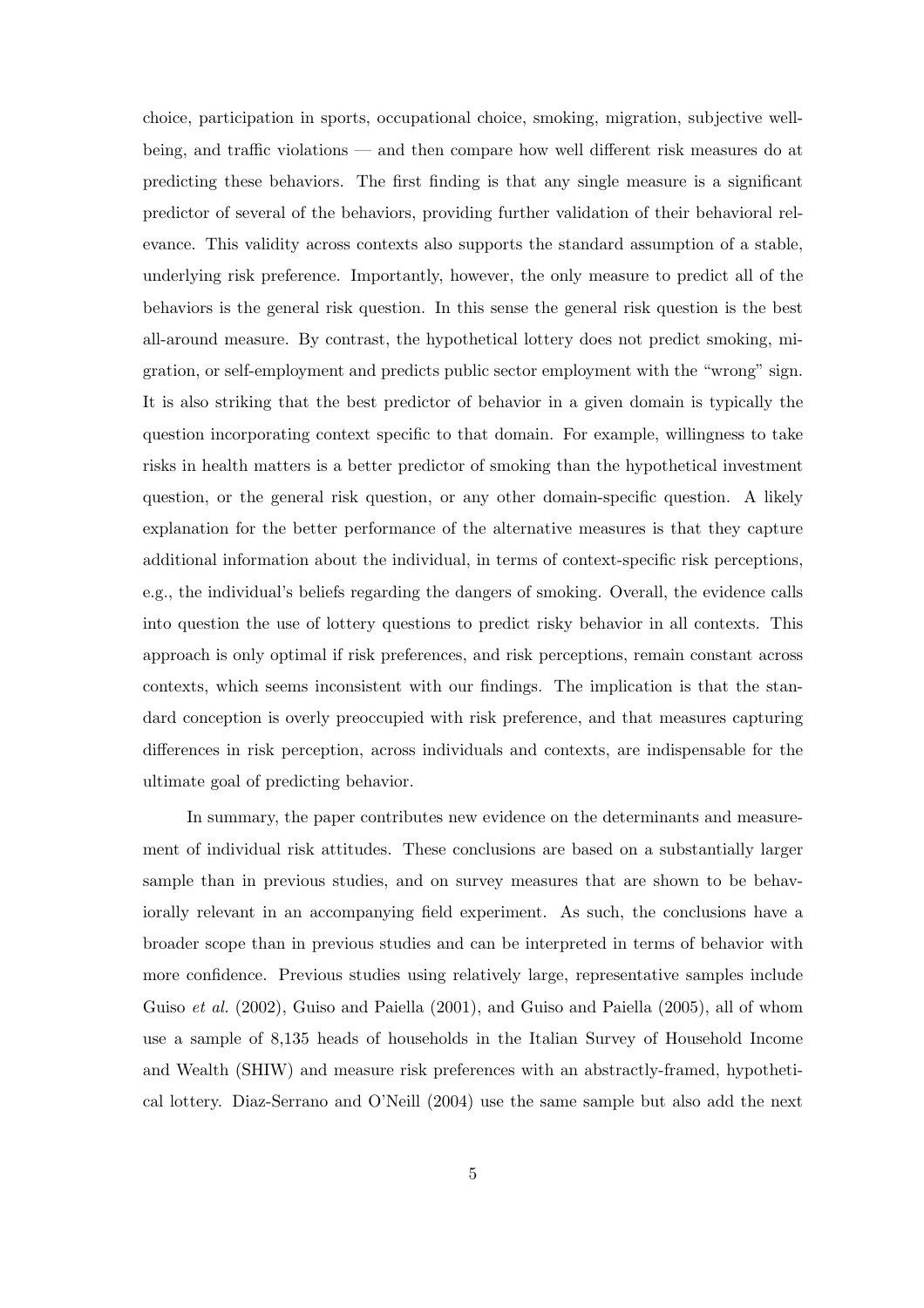wave from the survey, which includes roughly 3,000 additional individuals. Donkers *et al.* (2001) uses a sample of 4,000 individuals living in the Netherlands, one half of which is representative and the other half of which is drawn from the top 10 percent of the income distribution, and measures risk preferences with a series of abstract lotteries. Barsky *et al.* (1997) uses an especially large sample, 14,000 individuals living in the US, but this comes from the Health and Retirement Survey which is focused on individuals between 51 and 61 years of age. They measure risk preference using a hypothetical lottery involving different future income streams. Where it is relevant in the paper, we discuss the methodologies of these complementary studies in more detail.

There are a number of cases in which the evidence in this paper provides a powerful confirmation of previous findings, but others in which the findings contrast strongly with previous results. In particular, many previous studies have found a similar impact of gender on willingness to take risks (for a meta-analysis, see Byrnes *et al.*, 1999; for a review of experimental evidence on gender effects, see Eckel and Grossman, forthcoming). This paper documents the same gender difference on a larger scale, but in contrast to experimental evidence in Schubert *et al.* (1999), the effect is robust to the inclusion of concrete context in the question frame, e.g., as in the hypothetical investment scenario. In fact, the gender effect is present in all contexts, and at all ages, and is robust to controlling for wealth and other personal characteristics. In terms of the age effect, this paper is one of the few to study the full range of ages over adulthood, (exceptions include studies using the SHIW and Donkers *et al.*, 2001), and the first to investigate the impact of age in a variety of contexts. Few previous papers have investigated the impact of parental background on risk attitudes, with the exception of Guiso and Paiella (2001), and Guiso and Paiella (2005), who look at father's occupation (Hartog *et al.*, 2002, finds a similar impact of mother's education in a sample composed of accountants). To our knowledge, no previous paper has studied the relationship between height and risk attitudes.

The estimates of CRRA coefficients in this paper differ from previous studies in that they incorporate detailed information on individual wealth, and are based on a lottery with stakes that are large enough to be meaningful in terms of lifetime income (for other approaches see Guiso and Paiella, 2005; Barsky *et al.*, 1997; Donkers *et al.*, 2001). The analysis of risk attitudes across contexts has mainly been studied in psychology experiments with much smaller sample sizes. Previous studies have found that standard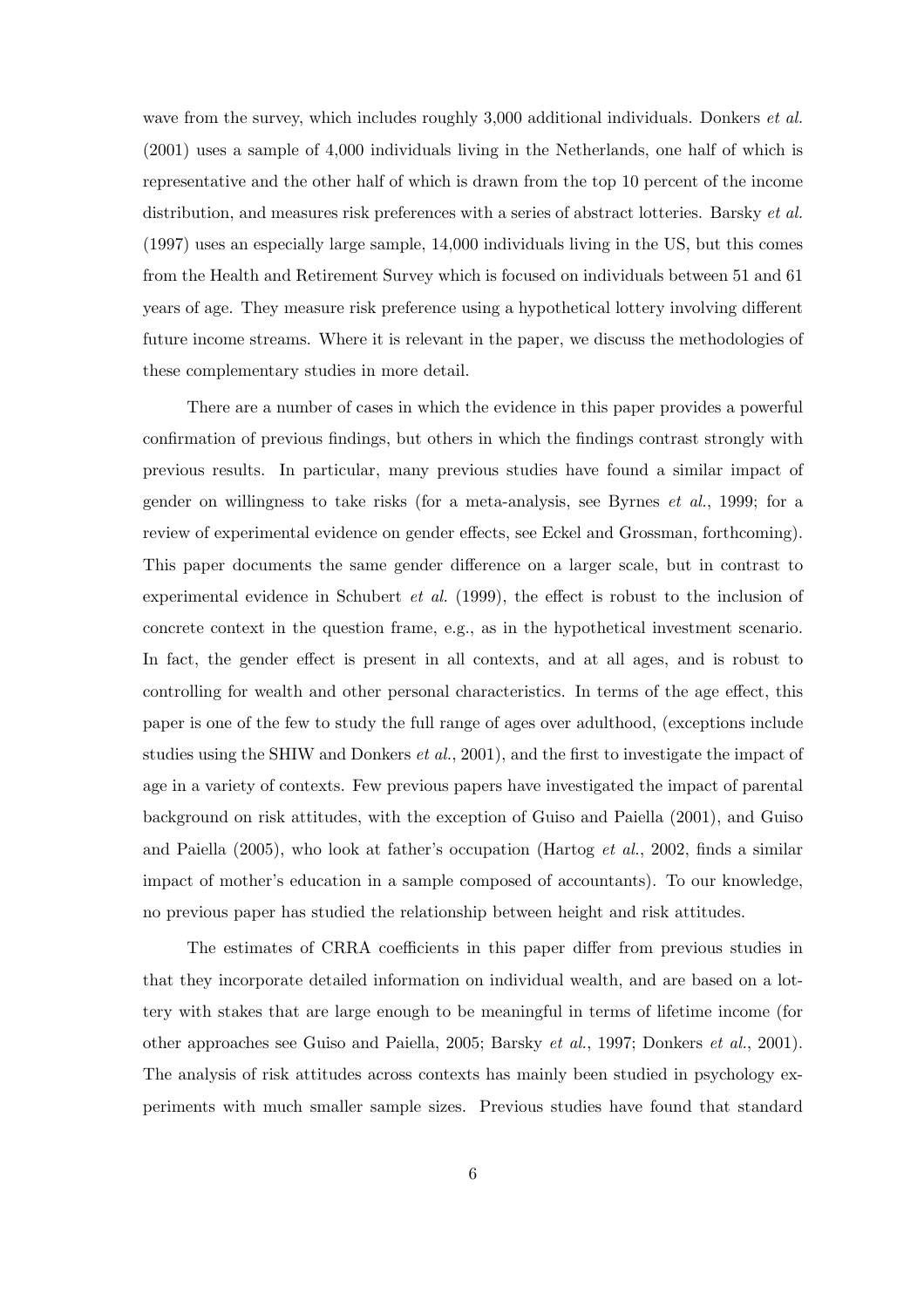measures of risk preference predict behaviors such as portfolio choice, smoking, and occupational choice. Our measures have similar predictive power, but our findings also point to the importance of context-specific risk perceptions in determining risky behavior. In particular, measures incorporating both risk preference and context-specific risk perceptions outperform a standard lottery measure of risk preference.

The organization of the paper is as follows. Section 2 describes the SOEP and the risk measures. Section 3 investigates individual heterogeneity and exogenous determinants of risk attitudes using the general risk question. Section 4 presents results on the behavioral relevance of the general risk question, based on the complementary field experiment. Section 5 compares the distribution and determinants of investment choices in the hypothetical lottery to results based on the general risk measure, and calculates individual risk coefficients. Section 6 assesses the stability of risk attitudes across different domains of life. Section 7 compares the predictive power of the different risk measures for a collection of behavioral outcomes. Section 8 concludes.

### **2 Data Description**

The SOEP is a representative panel survey of the resident population of Germany (for a detailed description, see Wagner *et al.*, 1993, and Schupp and Wagner, 2002). The initial wave of the survey was conducted in 1984.<sup>2</sup> The SOEP surveys the head of each household in the sample, but also gives the full survey to all other household members over the age of 17. Respondents are asked for a wide range of personal and household information, and for their attitudes on assorted topics, including political and social issues. The survey also includes various subjective measures (e.g., life satisfaction) which are widely used and recognized for their quality (see, e.g., Ferrer-i-Carbonell and Frijters, 2004; Frijters *et al.*, 2004a and 2004b; van Praag and Ferrer-i-Carbonell, 2004). This paper is the first to use the new measures of risk attitudes added to the survey in the 2004 wave. The 2004 wave, which includes 22,019 individuals in 11,803 different households, is the focus of our analysis.

We analyze seven different questions from the SOEP which ask, in different ways,

 $2$  The panel was extended to include East Germany in 1990, after reunification. For more details on the SOEP, see www.diw.de/gsoep/.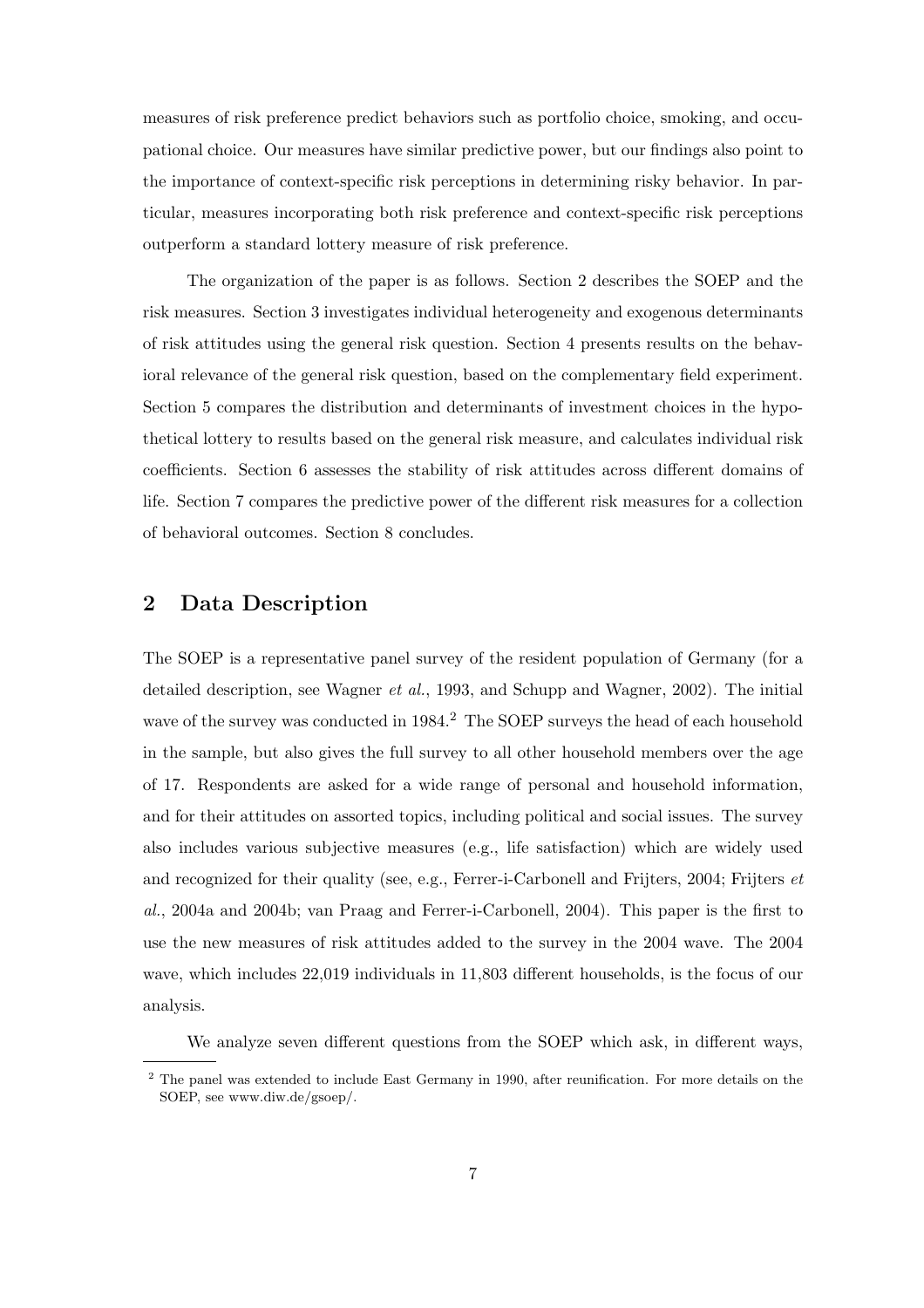about an individual's risk attitudes.<sup>3</sup> The first question asks for attitude towards risk in general, allowing respondents to indicate their willingness to take risks on an elevenpoint scale, with zero indicating complete unwillingness to take risks, and ten indicating complete willingness to take risks.<sup>4</sup> The next five questions all use the same scale, and similar wording, but refer to risk attitudes in specific contexts: car driving, financial matters, leisure and sports, career, and health. All of these measures are characterized by ambiguity, in the sense that they leave it up to the respondent to imagine the typical probabilities, and stakes, involved in taking risks in a given domain.

The last risk question is different, in that it corresponds more closely to the lottery measures used in previous studies. The question presents respondents with the following choice:

Imagine you had won 100,000 Euros in a lottery. Almost immediately after you collect, you receive the following financial offer from a reputable bank, the conditions of which are as follows: There is the chance to double the money within two years. It is equally possible that you could lose half of the amount invested.

Respondents are then asked what fraction of the 100,000 Euros they would choose to invest, and are allowed six possible responses: 0, 20,000, 40,000, 60,000 80,000, or 100,000 Euros.<sup>5</sup> This measure shares the common feature of other lottery measures in that it presents respondents with explicit stakes and probabilities, and thus holds risk perceptions constant across individuals. Because beliefs are held constant, differences in responses are more clearly attributable to risk preference alone, as compared to the six measures above, which potentially incorporate both risk preference and risk perceptions. Under certain assumptions, it is also possible to use responses to the hypothetical lottery to infer a parameter describing the curvature of the individual's utility function, corresponding to

<sup>&</sup>lt;sup>3</sup> There is also an eighth question asking about willingness to take risks when trusting strangers. This question appears to measure something different. For this reason we analyze responses to the trust question in detail in a separate paper, see Dohmen *et al.* (2005a).

<sup>&</sup>lt;sup>4</sup> The exact wording of the question (translated from German) is as follows: How do you see yourself: "Are you generally a person who is fully prepared to take risks or do you try to avoid taking risks? Please tick a box on the scale, where the value 0 means: 'unwilling to take risks' and the value 10 means: 'fully prepared to take risk'." German versions of all risk questions are available online, at www.diw.de/deutsch/sop/service/fragen/personen/2004.pdf.

<sup>&</sup>lt;sup>5</sup> The exact wording is as follows: "What share of your lottery winnings would you be prepared to invest in this financially risky, yet lucrative investment?"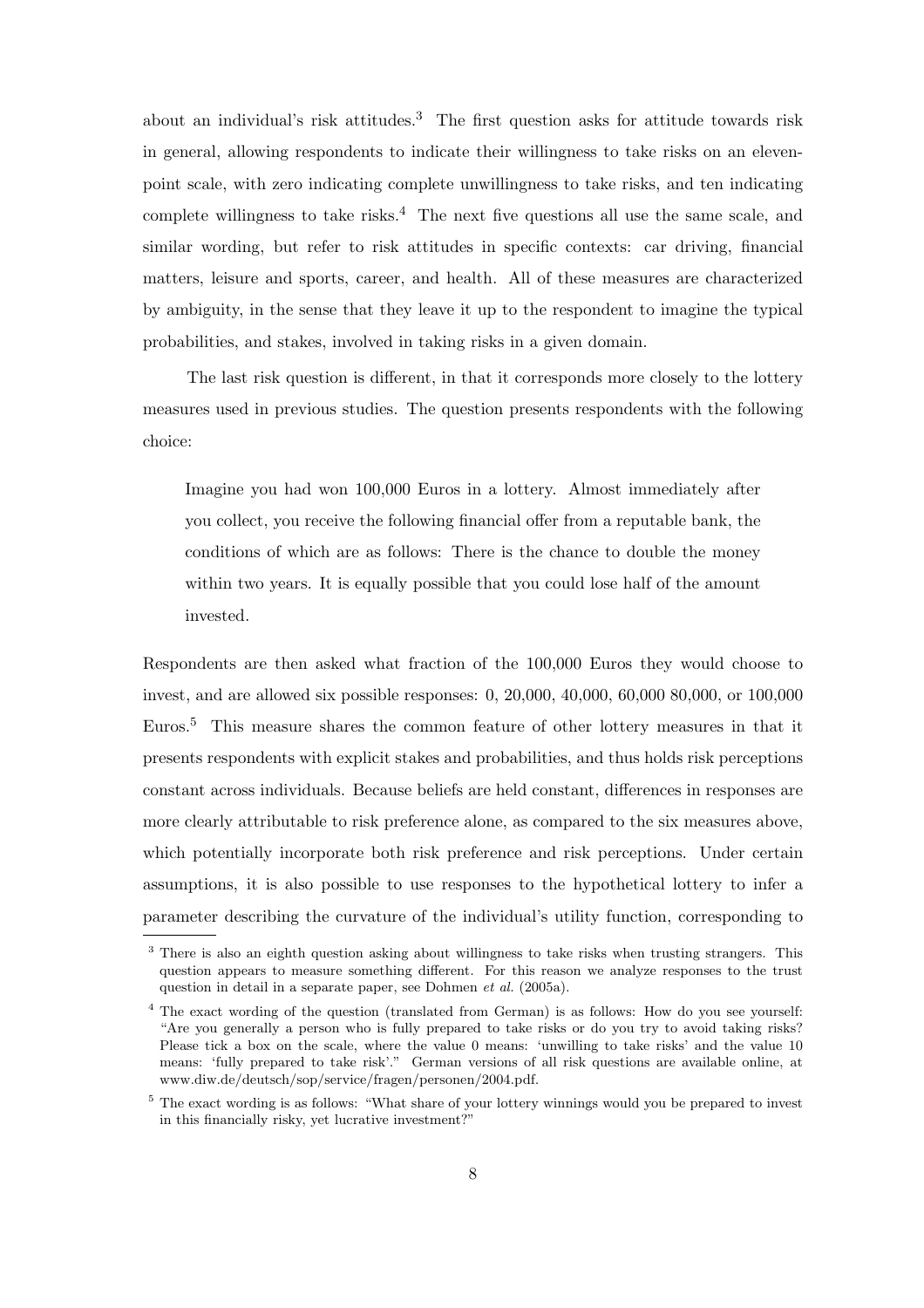the theoretical notion of risk preference.

#### **3 Willingness to Take Risks in General**

This section presents the distribution of willingness to take risks in the population, as measured by the general risk question, and then turns to the investigation of possible determinants of individual differences in risk attitudes.

#### **3.1 Risk attitudes in a representative sample**

Figure 1 describes the distribution of general risk attitudes in our sample. Each bar in the histogram indicates the fraction of individuals choosing a given number on the eleven point risk scale. The modal response is 5, but a substantial fraction of individuals answers in the range between 2 and 8. There is also a notable mass, roughly 7 percent of all individuals, who choose the extreme of 0, indicating a complete unwillingness to take risks. Only a very small fraction chooses the other extreme of 10.

#### **3.2 Exogenous Factors: Gender, Age, Height and Parental Education**

Given that risk attitudes are heterogeneous, it is important to understand the determinants of these individual differences. We investigate the impact of four personal characteristics on risk attitudes: gender, age, height, and parental background. We focus on these characteristics because they are plausibly exogenous to individual risk attitudes and behavior and thus allow us to give a causal interpretation to correlations and regression results.<sup>6</sup>

The lower panel of Figure 1 shows the difference between the fraction of women and the fraction of men choosing each value on the general risk scale. Clearly, women are more likely to choose low values on the scale and men are more likely to choose high values. The figure thus gives an initial indication that women are less willing to take risks than men, although this result is not yet conditioned on other potentially relevant characteristics.

Figure 2 displays the relationship between age and risk attitudes, with separate panels for men and women. The shaded bands indicate the proportion of individuals at each age who choose a given value on the 11-point risk scale. Starting at the bottom,

<sup>6</sup> Note, however, the caveat that age could potentially be endogenous, for example if people who are less willing to take risks live longer.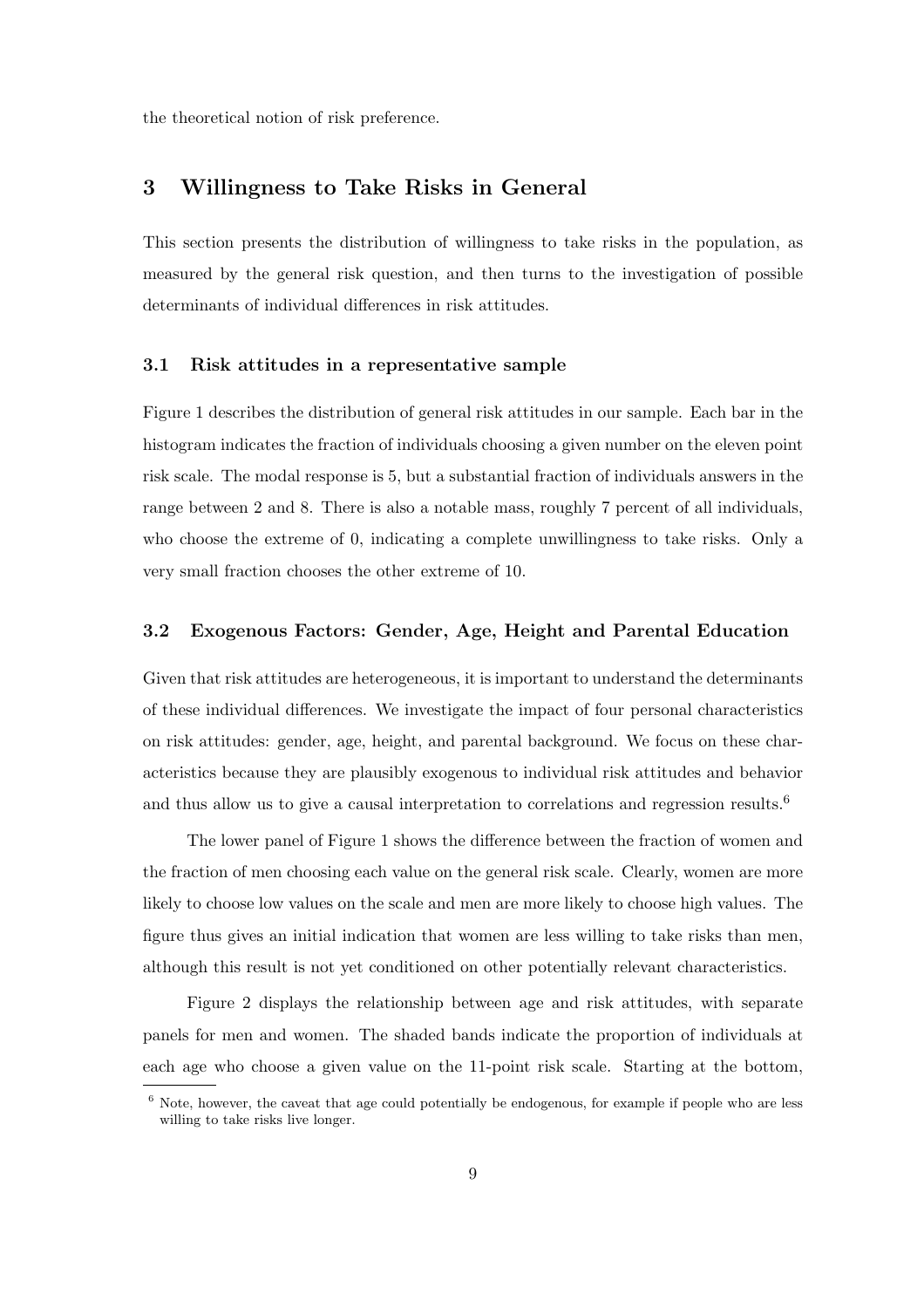the darkest shade shows the proportion choosing 0, indicating a complete unwillingness to take risks. Progressively lighter shades correspond to choices 1 to 4, and the white band corresponds to 5. Above the white band, progressively darker shades indicate choices 6 to 10.

Clearly, the proportion of individuals who are relatively unwilling to take risks, i.e., choose low values on the scale, increases strongly with age. For men, age appears to cause a steady increase in the likelihood that an individual is unwilling to take risks. For women, there is some indication that unwillingness to take risks increases more rapidly from the late teens to age thirty, and then remains flat, until it begins to increase again from the mid-fifties onwards. It is important to note that this relationship could reflect a direct effect of age on risk preferences, but could also be driven by cohort effects, i.e., societywide changes in risk preferences over time, perhaps due to major historical events. The difference in age patterns for men and women makes it less credible that the change in risk attitudes is attributable to cohort effects, because major historical events are likely to affect both men and women at the same time, but it is difficult to definitively disentangle the two explanations with the data available.

Comparing the panels for men and women, it appears that women are less willing to take risks than men at all ages, although the gap narrows somewhat among the elderly. Another noteworthy feature of Figure 2 is that the differently shaded bands track each other quite closely over the entire age range. This suggests that aggregating the risk measure from eleven categories to a smaller number of categories is likely to preserve most of the information in the risk measure. This observation will lead us to adopt a simple, binary classification of risk attitudes in parts of the analysis later on.

Figure 3 presents histograms of responses to the general risk question by parental education. Other aspects of family background could be relevant for risk attitudes, e.g., parental income, but only parental education is available in the data.<sup>7</sup> As a proxy for highly-educated parents, we use information on whether or not a parent passed the "*Abitur*," an exam that comes at the end of university-track high school in Germany and is a prerequisite for attending university.<sup>8</sup> The histograms in Figure 3 give some

<sup>7</sup> It is likely that parental education captures some of the effect of parental wealth and income.

<sup>8</sup> There are two types of high school in Germany, vocational and college-track. Only about 30 percent of students attend college-track high schools, and pass their *Abitur*, allowing them to attend college. Thus, completion of an *Abitur* exam is an indicator of relatively high academic achievement.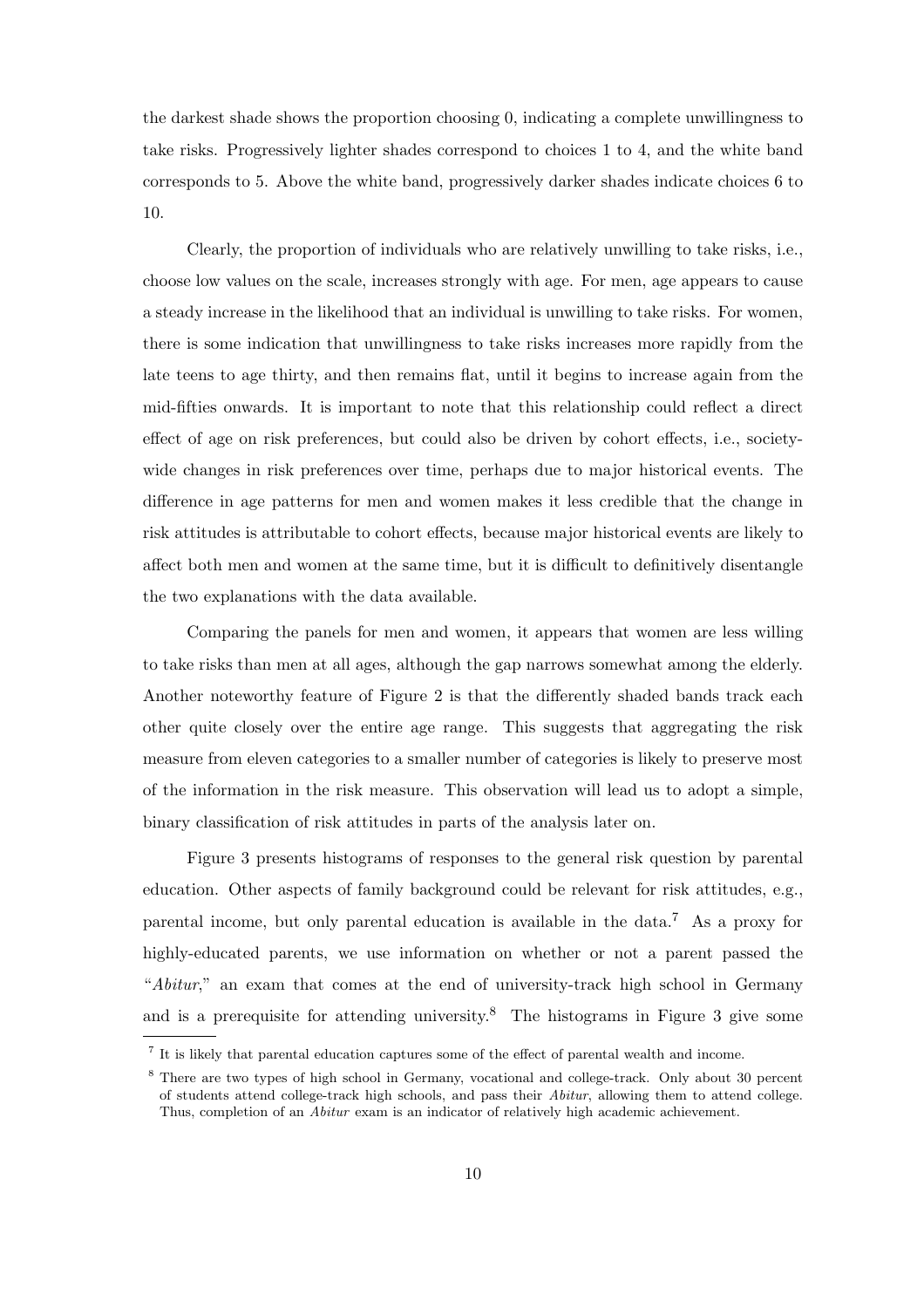indication that family background does play a role in determining risk attitudes. The mass in the histograms for individuals with highly-educated parents, shown in the bottom panel, appears shifted to the right compared to histograms for individuals without highlyeducated parents, shown in the upper panel, indicating a positive correlation between parental education and willingness to take risks.

Figure 4 presents histograms of responses to the general risk question by self-reported height, again with separate panels for men and women. The figure shows that taller individuals are more willing to take risks. This relationship is unconditional, and thus could reflect correlation with other factors, in particular parental education. Highlyeducated parents might have higher income, provide better nutrition, and thus have taller children.<sup>9</sup> On the other hand, the result could reflect a direct effect of height on willingness to take risks, perhaps through a channel discussed recently in Persico *et al.* (2004). They find that individuals who are tall in their teenage years earn higher wages later in life, even if they are the same height in adulthood. They hypothesize that this difference is due to the impact of height in adolescence on confidence and self-esteem. Our findings suggest one channel through which the greater confidence arising from height translates into positive economic outcomes: increased willingness to take risks.

#### **3.3 The Joint Role of Exogenous Determinants**

To determine whether these unconditional results are robust once we control for all four exogenous characteristics simultaneously, we turn to regression analysis. We estimate binary Probit models, where the dependent variable is equal to 1 if individuals are relatively willing to take risks, i.e., choose a value greater than 5 on the risk scale. Likewise, a person is classified as relatively unwilling to take risks if he or she chooses a value of 5 or lower on the risk scale. We prefer using this binary measure, despite the fact that it neglects some information contained in the ordinal structure, because it generates results that are intuitive and simple to interpret, and minimizes problems arising from individual-specific differences in the use of response scales.<sup>10</sup> All estimation results report robust standard

 $9$  Height is frequently used as an instrument for child nutrition and health in the development literature see, e.g., Schultz (2002).

 $10$  We find similar results if we estimate Ordered Probit, or interval regression models, using a dependent variable that reflects the full range of answers from 0 to 10. Thus we feel confident reporting the simpler, more intuitive Probit results.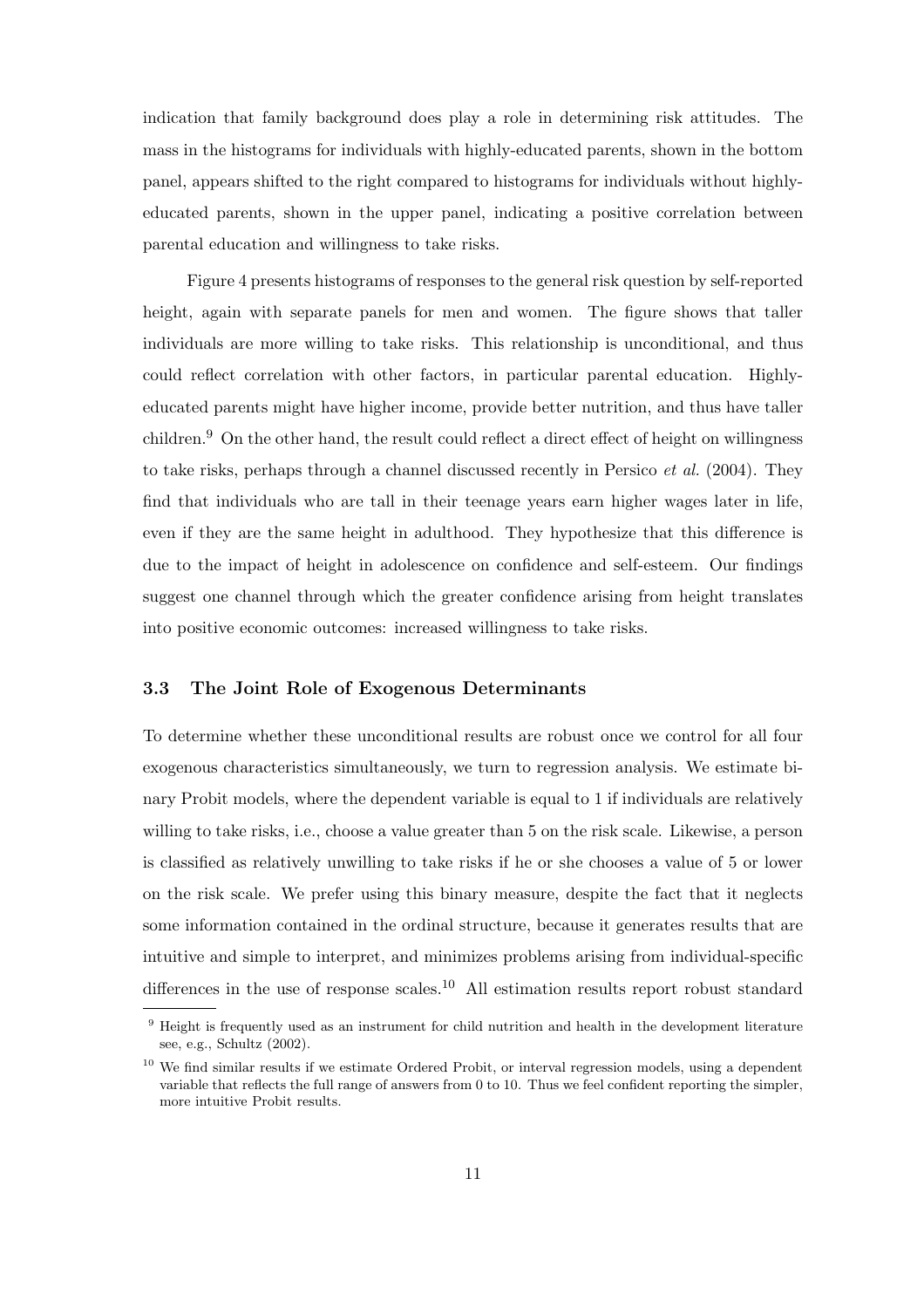errors, corrected for possible correlation of the error term across individuals from the same household. The only sample restriction in the analysis is the omission of individuals who have missing values for any of the variables in the regression.

Table 1 summarizes our initial regressions. The baseline specification, presented in Column (1), uses the four exogenous characteristics discussed above as explanatory variables. The resulting coefficient estimates show that the unconditional results remain robust. Women are significantly less willing to take risks in general. The probability that someone is willing to take risks also decreases significantly with age. Unreported regressions that include age in splines with knots at 30 and 60 years reveal that the age effect is particularly strong for young and old ages, reflecting the patterns displayed in Figure  $2^{11}$ . The inclusion of splines leaves the estimates of the other coefficients virtually unchanged. Taller people are more likely to report that they are willing to take risks. Finally, having a mother or father who is highly educated, in the sense of having completed the *Abitur*, significantly increases the probability that the individual is willing to take risks. All of these effects are individually and jointly significant at the 1-percent level.<sup>12</sup>

Columns (2) to (9) check the robustness of our findings by including other control variables. The most important economic variables that need to be controlled for are measures for income and wealth. High income or wealth levels may increase the willingness to take risks because they cushion the impact of bad outcomes. Individual wealth information is taken from the 2002 wave of the SOEP, which contains detailed information on different assets and property values.<sup>13</sup> Household wealth is constructed by summing the wealth information of all individuals in the household.<sup>14</sup> The yearly or monthly income measures ask about income from a variety of sources, including retirement pensions, social assistance, capital and labor income. We use income information from the 2003 as well as from the 2004 wave. The former provides data on annual net income, while the latter has

<sup>&</sup>lt;sup>11</sup> Results for spline regressions are available upon request.

 $12$  A likelihood-ratio test reveals that adding interaction terms between all independent variables improves the fit. The coefficients of interest in the unrestricted specification, however, are very similar to those from the restricted model, both qualitatively and quantitatively. We prefer the model reported in Column 1 of Table 1 for ease of presentation and interpretation, because, e.g., the coefficient on the interaction term between age and parental education might be driven by trends in educational achievement over time.

<sup>&</sup>lt;sup>13</sup> The regression includes log individual wealth if wealth is positive (non-zero) and the absolute value of individual wealth logged if wealth is negative (non-zero).

<sup>&</sup>lt;sup>14</sup> Adding household wealth increases the number of observations somewhat because of some missing values for the individual wealth variable.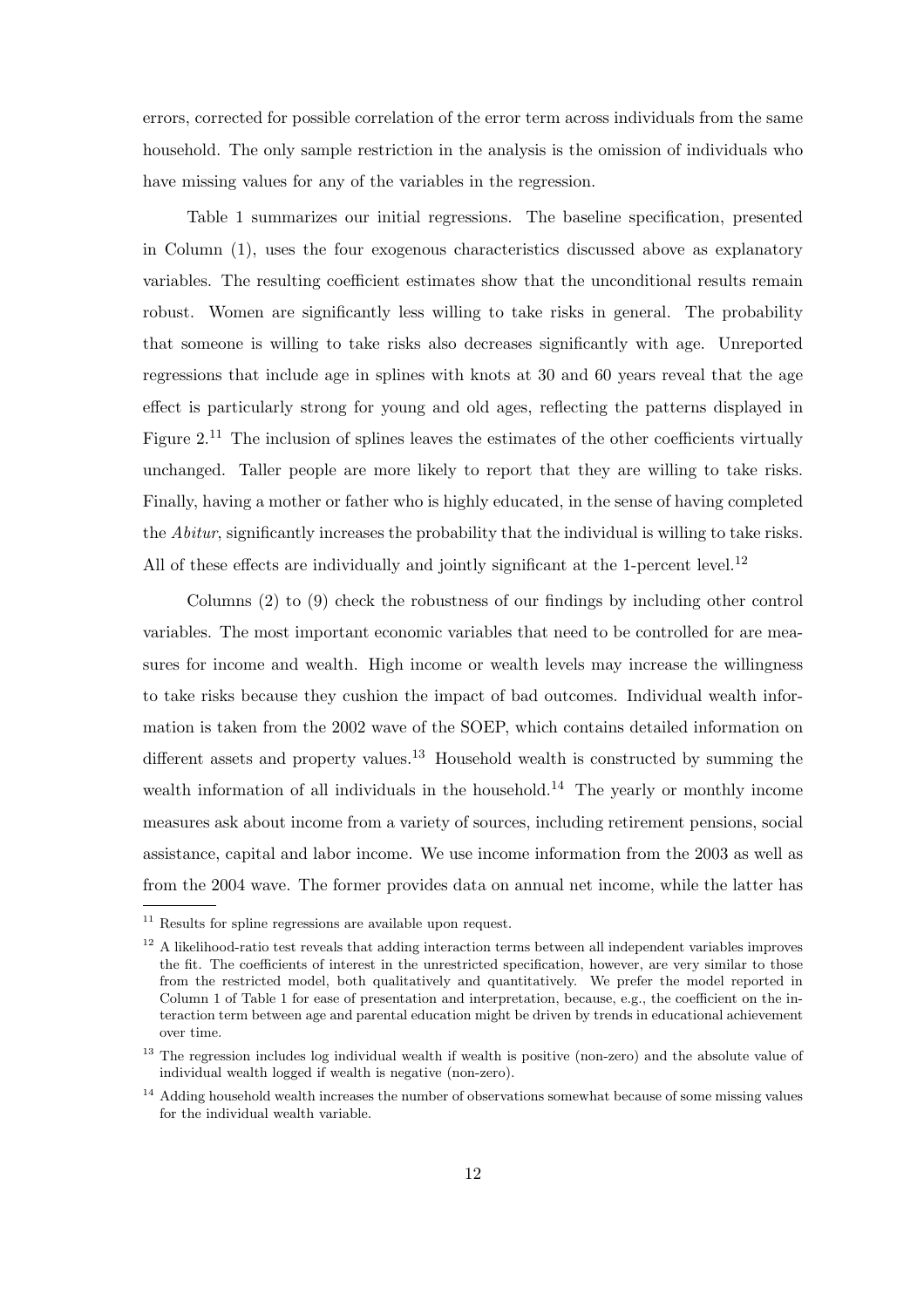data on current monthly gross income at the stage of the interview. A potential problem with adding these variables to the regression is that they may be endogenous, e.g., a high wealth level could lead to greater willingness to take risks, because it cushions the impact of bad outcomes, but a greater willingness to take risks could also lead to high wealth levels. Wealth and income are sufficiently important economic variables, however, that it is arguably important to know what happens to the baseline results when they are included in the regression.

A comparison of the results in Columns (2) to (7) to results in Column (1) shows that the coefficient estimates are very robust to including the additional income and wealth controls. The point estimates for gender, age, height and parental education are virtually unchanged, and remain equally statistically significant, regardless of which wealth or income measure is included in the regression. Although causal interpretations are inadvisable, it is noteworthy that the correlation between wealth or income and risk attitudes goes in the predicted direction, i.e., these coefficients are invariably positive and significant, indicating that wealthier individuals are more willing to take risks.

As an additional robustness check, Columns (8) and (9) control for wealth and income simultaneously, at the individual or household level, and also add a variety of other personal and household characteristics. These characteristics, which are all potentially endogenous, include among others: marital status, socialization in East or West Germany, nationality, employment status (white collar, blue collar, private or public sector, selfemployed, non-participating), education, subjective health status, and religion. For the sake of brevity, the table does not report coefficient estimates for all of the additional controls. The precise specification and all coefficients are shown in Table A.1 in the Appendix. Once again, the point estimates and significance levels for gender, age, and height are virtually unchanged. The coefficients for parental education are less robust. Mother's education is still significant in Column (8), but becomes insignificant in Column (9) where household income and wealth are included simultaneously. Father's education is not significant in either column. This could reflect the correlation between parental education and wealth, as well as the strong correlation between father's education (and occupation) and children's occupational choice.

In summary, we find that women are less willing to take risks than men,  $15$  increasing

<sup>&</sup>lt;sup>15</sup> Gender differences have often been studied using Oaxaca-Blinder decomposition techniques, which are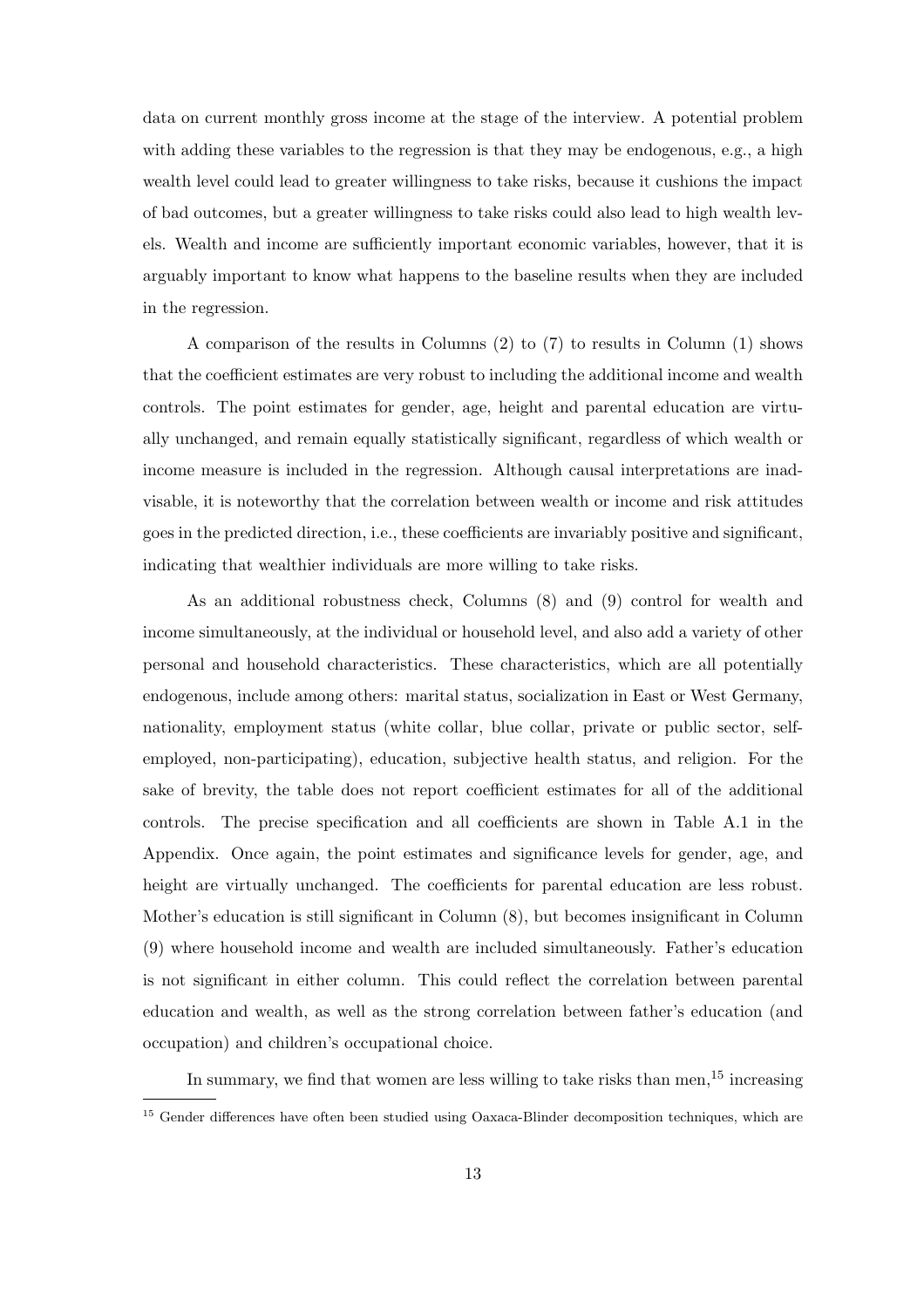age leads to decreasing willingness to take risks, and increasing height leads to a greater willingness to take risks. These findings are robust in all specifications. Having a mother who completed the *Abitur* increases the likelihood that an individual is willing to take risks, although in one specification this effect is insignificant. The impact of father's education is less robust, with an insignificant effect in two specifications, but otherwise seems to cause an increased willingness to take risks.

#### **4 Experimental Validation of Survey Measures**

The previous section identified several exogenous factors that determine individual risk attitudes. Importantly, these conclusions were drawn from a very large and representative survey. The scope of the results is therefore considerably larger than that of the typical laboratory experiment, which uses a small and selective subject pool of undergraduate students. Even the recently conducted field experiment by Harrison *et al.* (2003) relies on a subject pool of only 253 subjects. While their study makes an important contribution to the literature by studying behavior of a non-student subject pool, their data do not allow an analysis as detailed as the one that is possible with data based on 22,000 individuals.

On the other hand, all results in the previous section are based on survey responses, not on actual behavior. A serious concern with the use of hypothetical questions is that they might not predict actual behavior. Put differently, it is unclear to what extent the general risk question is a reliable indicator for real risk taking behavior. Since survey responses are not incentive compatible, it may well be that respondents give inaccurate answers, perhaps due to strategic considerations, self-serving biases, or a lack of attention. In a related paper on social preferences, Glaeser *et al.* (2000) have shown that attitudinal trust questions do not predict actual trusting behavior in controlled and paid experiments. Overall, the evidence on the reliability of survey measures is an unresolved issue and there continues to be considerable debate over how accurate hypothetical questions really are, and in what circumstances they are likely to perform reasonably well (Camerer and

more flexible than regression analysis because they allow gender to interact with all observable characteristics. Specifically, the technique decomposes the difference in risk attitudes across gender into two different components, one due to differences in observable characteristics and the other due to differences in regression coefficients. Performing this decomposition we find that more than 60 percent of the gender gap is explained by differences in coefficients rather than characteristics, regardless of the specification or the reference group chosen. This provides a further confirmation that women are less willing to take risks, even if they have the same observable characteristics as men.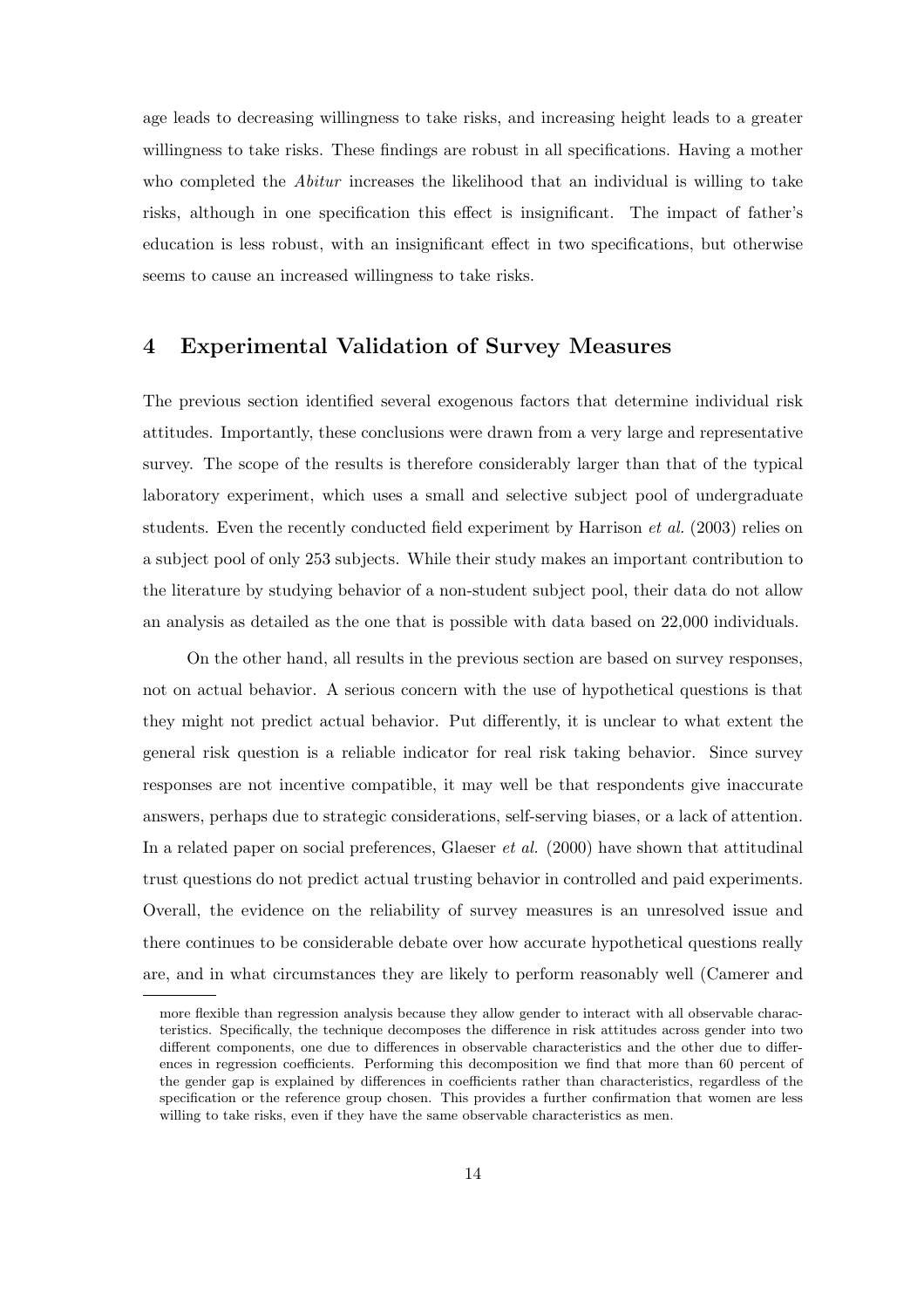Hogarth, 1999; Kraus, 1995).

In light of this discussion, the researcher who is interested in an accurate and yet representative measurement of preferences faces a dilemma. Running an experiment with, say, 22,000 subjects is hardly a feasible option, given the substantial associated administrative and financial costs. Conducting surveys or experiments with only several hundred subjects, on the other hand, leaves the researcher either with uncertainty about the reliability of the data or a relatively small sample with limited statistical power. In this paper we suggest a solution to this dilemma: the combination of a large survey with field experiments designed to validate the survey measures. The primary methodological point of this paper is that experiments can be used to validate survey measures to end up with both statistical power and confidence in the reliability of the measures. In order to validate our survey risk measure, we ran a lottery experiment based on a representative sample of adult individuals living in Germany. Of course, it would also be possible to validate the measure in a lab experiment with undergraduates, a relatively easy and potentially less expensive option. Strictly speaking, however, this would only allow validation of the survey questions for this special subgroup of the total population, which is why we decided on our alternative design.

In our field experiment, the subjects are a random sample of the population drawn using the random walk method (Fowler, 1988).<sup>16</sup> The survey-experiment was conducted by experienced and trained interviewers who interviewed subjects face-to-face at the subjects' homes. Both answers to the questionnaire and the decisions in the lottery experiment were typed into a computer (Computer Assisted Personal Interview (CAPI)). The study was run between June 9th and July 4th, 2005, and a total of 450 participants took part.

In our study, subjects first went through a detailed questionnaire, similar to the standard SOEP questionnaire. As part of the questionnaire we asked the general risk question analyzed in the previous section. After completion of the questionnaire, participants took part in a paid lottery experiment. In the experiment participants were shown a table with 20 rows. In each row they had to decide whether they preferred a safe option or playing a lottery. In the lottery they could win either 300 Euros or 0 Euros with 50 percent probability (1 Euro  $\sim$  \$ US 1.2). In each row the lottery was exactly the same but

<sup>&</sup>lt;sup>16</sup> For each of 179 randomly chosen primary sampling units (voting districts), one trained interviewer was given a randomly chosen starting address. Starting at that specific local address, the interviewer contacted every third household and had to motivate one adult person aged 16 or older to participate.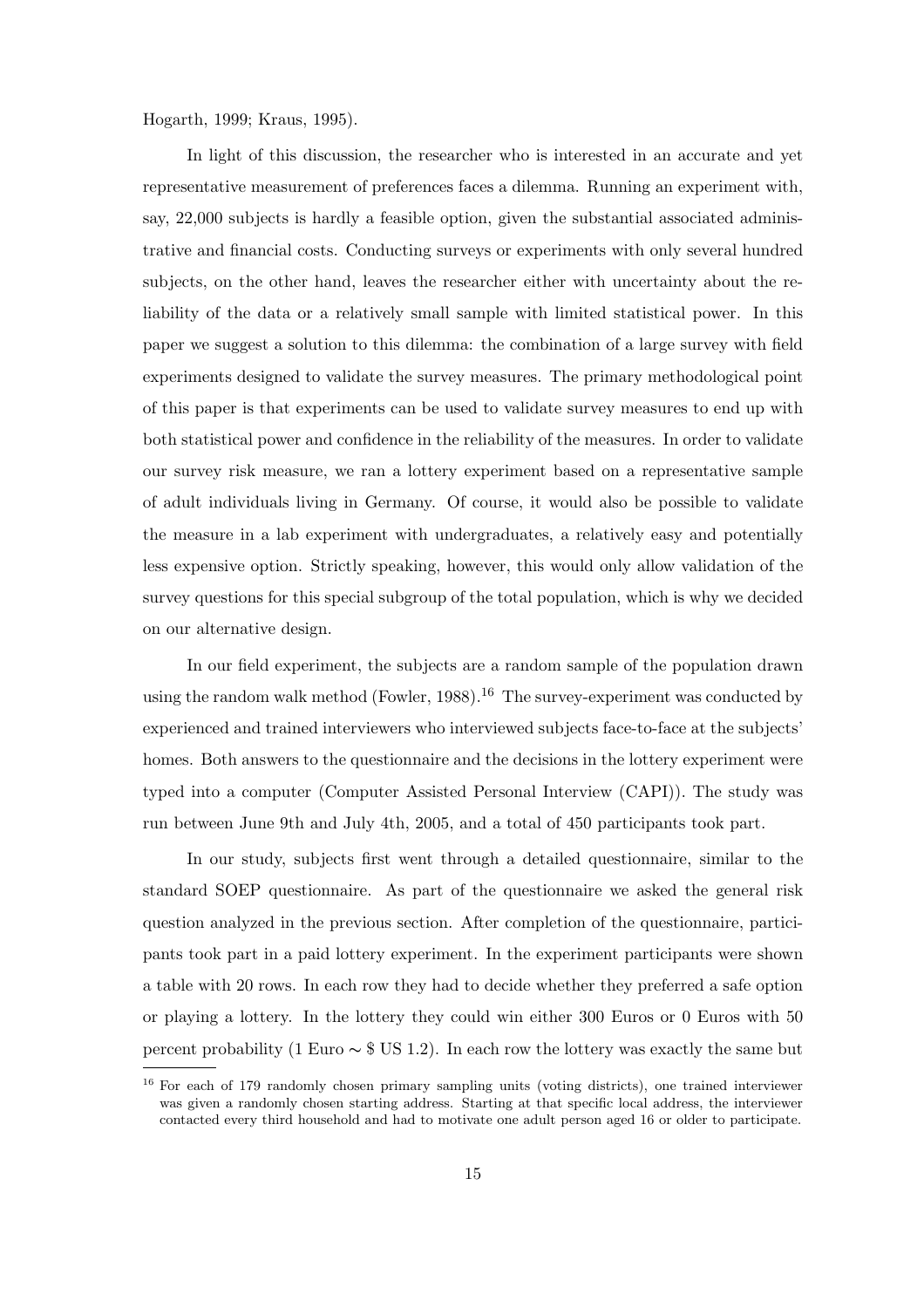the safe option increased from row to row. In the first row the safe option was 0 Euros, in the second it was 10 Euros, and so on up to 190 Euros in row 20. After a participant had made a decision for each row, it was randomly determined which row became relevant for the participant's payoff. For example, if row 4 was randomly selected, the subject either received 40 Euros in case he had opted for the safe option in that row, or received the outcome from the lottery if he had chosen to play the lottery. This procedure guarantees that each decision was incentive compatible (see also Holt and Laury, 2002, who have used a similar procedure). Once a respondent preferred the safe option to playing the lottery, the interviewer confirmed that he would also prefer even higher safe payments to playing the lottery. If subjects have monotonous preferences, they prefer the lottery up to a certain level of the safe option, and then switch to preferring the safe option in all subsequent rows of the choice table. The switching point informs us about a subject's risk attitude. Since the expected value of the lottery is 150 Euros, weakly risk averse subjects should prefer safe options that are smaller than or equal to 150 Euros over the lottery. Only risk loving subjects should opt for the lottery when the offered safe option is greater than 150 Euros.

The stakes in this experiment are relatively high compared to typical lab experiments. However, not every subject in the experiment was paid. Subjects were informed that after the experiment a random device would determine whether they would be paid according to their decision, and that the chance of winning was 1/7. Subjects were paid by check sent to them by mail.

Ideally subjects who take part in the experiment should be as similar as possible to the participants in the SOEP study, in particular with respect to the exogenous factors that explain individual risk attitudes. As the upper panel of Table 2 shows, they are in fact very similar. The fraction of females is 52.7 percent in the experiment and 51.9 percent in the SOEP data. Also, both mean age and median age of the participants are extremely similar. The same holds for height. The similarity reflects the true representative character of the experimental subject pool. Table 2 also shows that the mean and median response to the general risk question is very similar. While the mean (median) value in the experiment is 4.76 (5), it is 4.42 (5) for the people who are interviewed in the SOEP. In addition the answers to the general risk question are almost identically distributed (compare Figure 1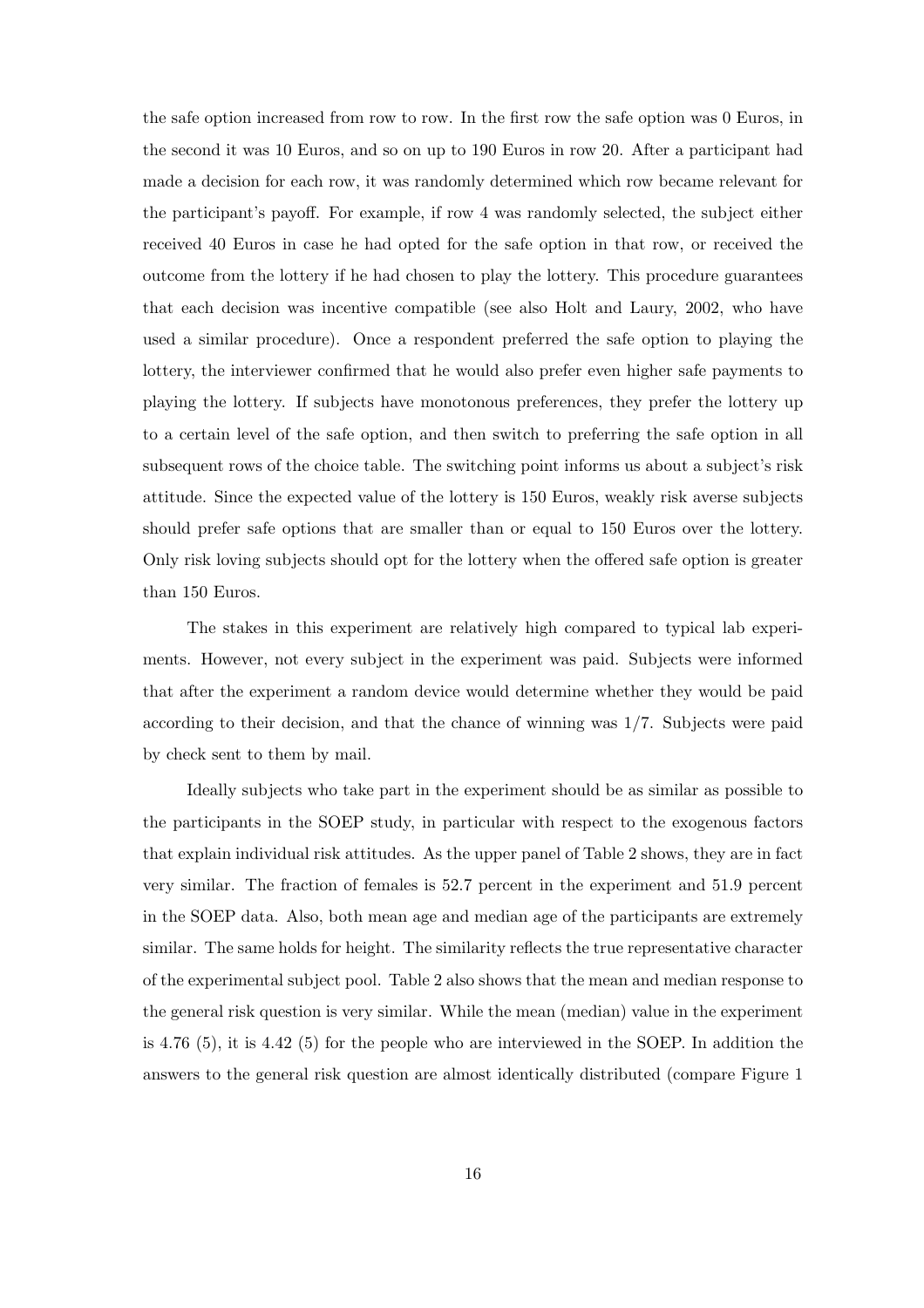and Figure 5, upper panel).<sup>17</sup>

Figure 5 shows a histogram of subjects' choices in the experiment. About 78 percent of the participants are risk averse, in the sense that they prefer not to play the lottery, which has an expected value of 150 Euros, when offered a safe payment smaller than 150 Euros. About 13 percent are arguably risk neutral: 9 percent prefer a safe payment of 150 Euros to the lottery, but play the lottery at smaller alternative options, and 4 percent play the lottery when offered a safe payment equal to the expected value of the lottery but do not play the lottery when the safe payment exceeds the expected value of the lottery. About 9 percent of the subjects reveal risk loving preferences, preferring the lottery to safe amounts above 150 Euros.

Our main interest in this section is whether survey data can predict actual risk taking behavior in the lottery experiment. In other words, we want to study whether subjects who indicated a greater willingness to take risks in the general risk question also show a greater willingness to take risks in the lottery experiment. A first indication that this is indeed the case is given by the lower panel of Figure 5. The figure shows a scatter plot where the average certainty equivalents observed in the experiment, i.e. the average of the smallest safe options that the corresponding subjects preferred over the lottery, are plotted against the survey answers. The figure reveals a clearly positive relation.<sup>18</sup> To test the predictive power of the general risk question more rigorously, we ran the regressions reported in the lower panel of Table 2. In the first model, we simply regress answers given to the general risk question on the value of the safe option at the switching point. The general risk coefficient is positive and significant at any conventional level indicating that the answers given in the survey do predict actual risk taking behavior. To check robustness, we add controls in Columns 2 and 3, which are essentially the same as the controls in Table 1. In Column 2 we add gender, age, and height as explanatory variables. In Column 3, we control for many additional individual characteristics such as wealth, debt, household income, marital status, number of dependent children, country of residence before unification, foreigner status, schooling degree, employment status, occupational choice, employment rank, public and private sector employment, life satisfaction, general

<sup>&</sup>lt;sup>17</sup> A Kolmogorov-Smirnov-test does not reject the null hypothesis that the answers to the survey risk questions in the two samples have the same distribution.

<sup>&</sup>lt;sup>18</sup> For the calculation of the average value of the switching point we set the value of the safe option equal to 200 for the 31 participants who always prefer the lottery.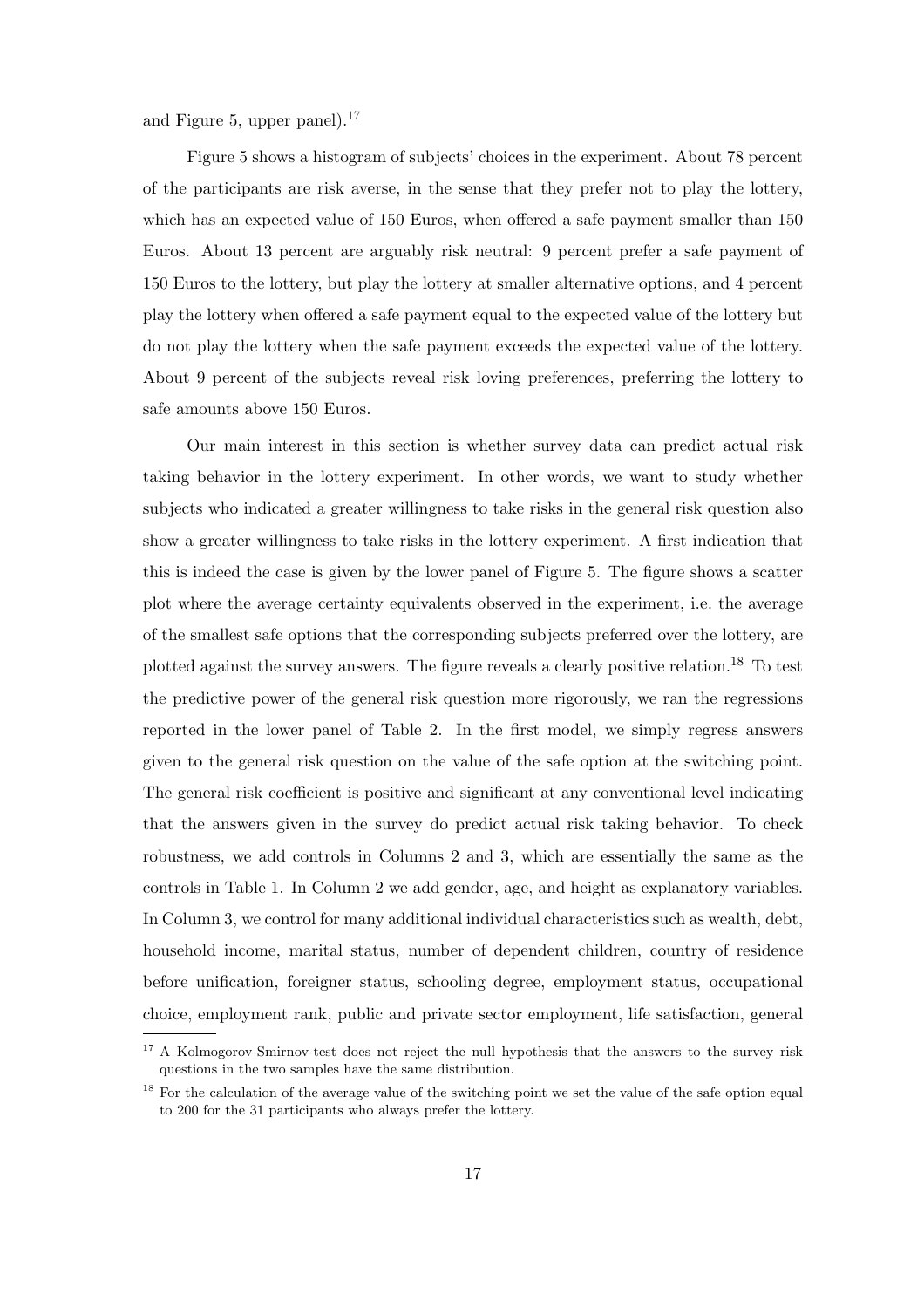health status, smoking, and weight. The general risk coefficient becomes somewhat smaller but stays significant at the one percent level. In sum, the answers to the general risk attitude question predict actual behavior in the lottery quite well. With a high level of confidence we can therefore reject the hypothesis that our survey measure is behaviorally irrelevant.

# **5 A Lottery Measure of Risk Preference: The Hypothetical Investment Question**

It is important to compare our findings based on the general risk measure to our morestandard, lottery measure of risk preference. In this section we return to the issues of heterogeneity and exogenous determinants of risk attitudes, but use investment choices in the hypothetical investment scenario as the measure of willingness to take risks. We also show how, under specific assumptions, responses to the investment question can be used to recover a parameter value describing the curvature of the individual's utility function.

#### **5.1 Risk Attitudes in a Hypothetical Lottery**

Respondents in the SOEP were asked how much of 100,000 Euros in lottery winnings they would choose to invest, in a hypothetical asset promising, with equal probability, to either halve or double their investment in two years time. The question offered respondents six possible investment amounts: 0, 20,000, 40,000, 60,000, 80,000, or 100,000 Euros. Importantly, these stakes are large enough to have a potentially significant impact on lifetime utility; 100,000 Euros is roughly five times the average annual net individual income of respondents in the sample (21,524 Euros). One feature of the question that deserves additional comment is the two-year lag between the time of investment and the hypothetical payoff. On the one hand this feature is necessary to create the context of a realistic investment. On the other hand there is a potential confound, because differences in the investment decision could reflect differences in time preference rather than risk preference. In Dohmen *et al.* (2005b) we analyze data from a field experiment, in which we elicit time preferences as well as questionnaire answers to the general risk question discussed above. It turns out that the correlation between elicited time preferences and stated risk preferences is not significantly different from zero. We therefore neglect the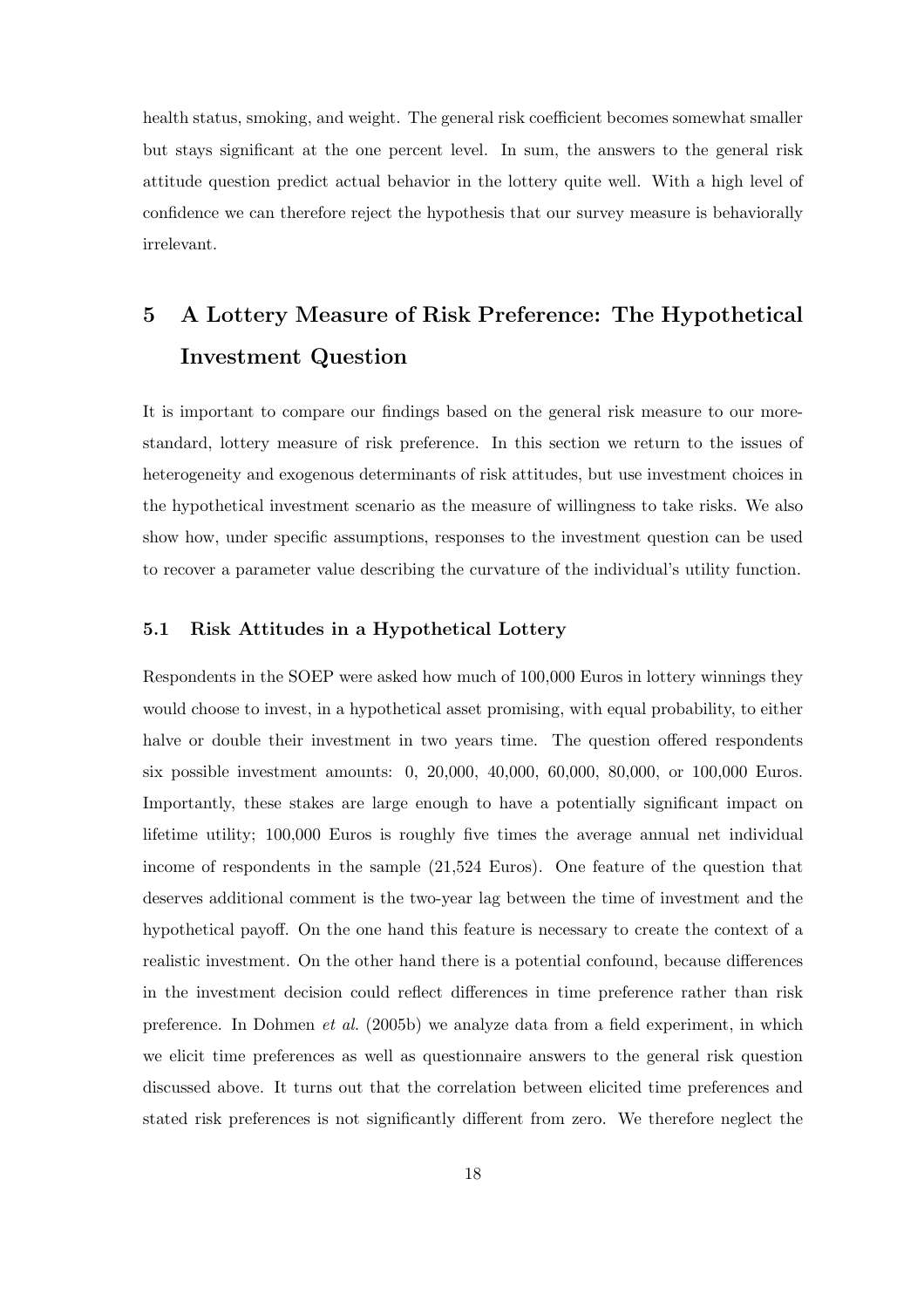potential confound of time preferences in the following analysis of the investment question.

Figure 6 shows the distribution of responses to the investment question in the sample. The histogram indicates that roughly 60 percent of the survey respondents chose not to invest in the hypothetical asset.<sup>19</sup> The remaining 40 percent did choose to invest, with substantial variation in terms of the amount, although the fraction of individuals investing decreases as the investment amount becomes larger. Thus, similar to the general risk question, the hypothetical investment measure reveals substantial heterogeneity. In fact, the correlation between investment choices and responses to the general risk question is fairly strong, about 0.26, indicating a significant overlap in terms of what these questions measure.

In order to explore the determinants of individual differences in willingness to invest, we regress the amount invested in the lottery on exogenous factors and other controls. The resulting coefficient estimates are presented in Table 3. We do not adopt a binary measure for the dependent variable, as we did in the case of the general risk question, because it is more difficult to choose a sensible division of the scale. Also, we want our coefficient estimates to reflect the impact of exogenous factors on the amount of Euros invested.<sup>20</sup> We use an estimation procedure that accounts for the fact that the dependent variable is measured in intervals, and hence is left and right censored. A negative coefficient indicates a lower willingness to invest and therefore a lower willingness to take risks.

In Table 3, the right-hand side variables for Columns (1) to (9) correspond exactly to those used in the analysis of the general risk question, in Table 1. The baseline results, without income, wealth and additional controls, are shown in Column (1). The marginal effects indicate that women invest about 6000 Euros less in the risky asset than men. Each year of age tends to reduce the investment by about  $350$  Euros.<sup>21</sup> Finally, each centimeter of height leads to about 200 Euros higher investment in the risky asset. These effects are substantial, and they are all highly significant. They are also qualitatively similar to the findings based on the general risk question. In contrast, the results for parental education

<sup>&</sup>lt;sup>19</sup> A similar share of the sample, roughly 68 percent, chose a value less than 6 on the general risk scale and were classified as relatively unwilling to take risks using the binary version of the general risk question.

 $^{20}$  As a robustness check, we estimated the regressions using a binary measure as the dependent variable, indicating whether an individual invests a positive amount. We found very similar results in this case.

 $21$  A specification with three splines with knots at 30 and 60 years reveals that age has no significant effect on investment for the youngest age category, significant and large effects of 300 and 640 Euros per year of age, respectively, for the two older age categories.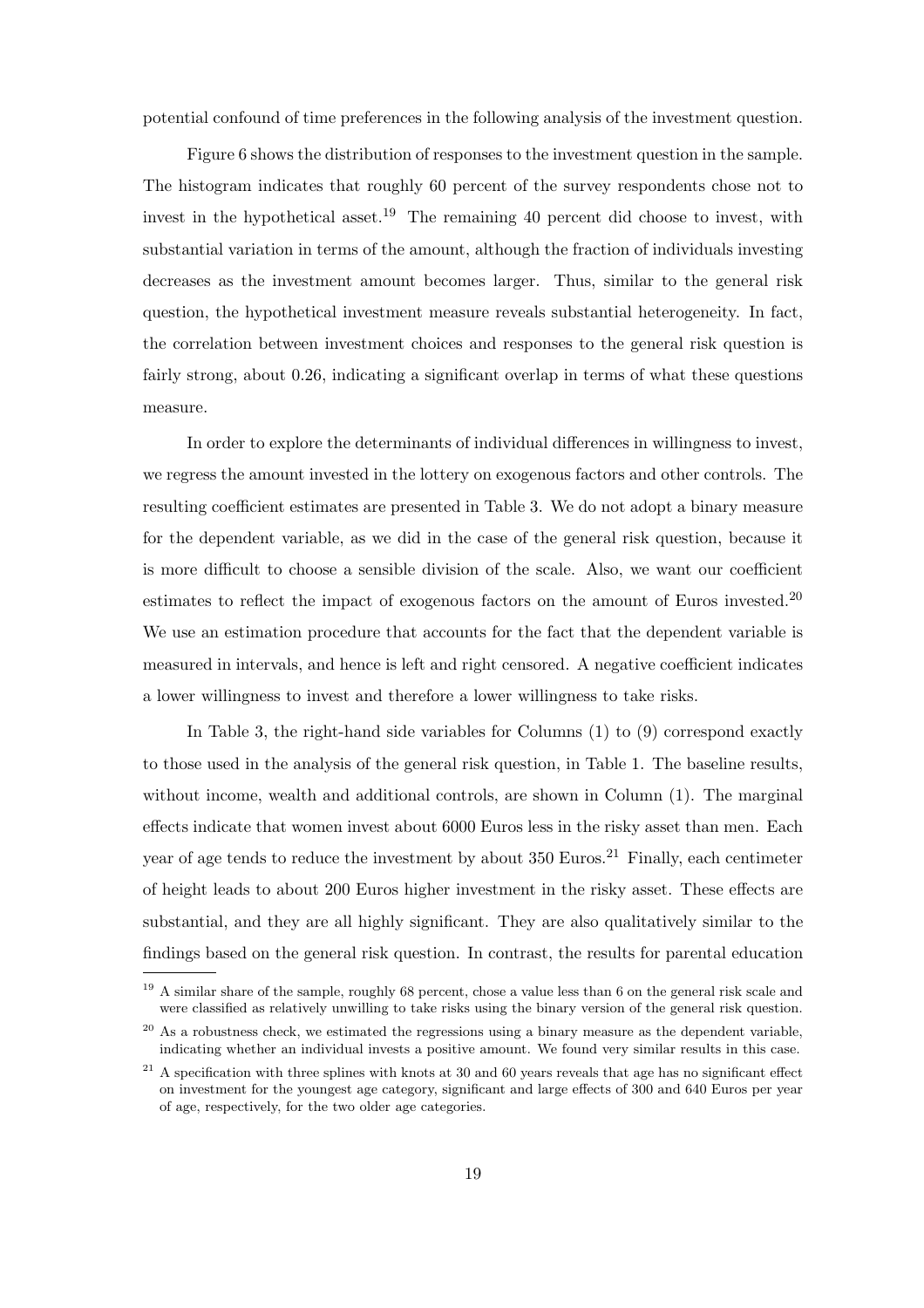are somewhat different. Mother's education has no explanatory power for investment choices, and father's education exhibits a large and highly significant positive effect on willingness to invest. Adding additional controls in Columns (2) to (9) leaves these results qualitatively unchanged.

These findings are noteworthy given that the hypothetical investment question involves a relatively concrete context, in terms of a legitimate investment opportunity. For instance, the gender effect we find contrasts with Schubert *et al.* (1999), who conduct lottery experiments with undergraduates, and find that gender differences become insignificant when lotteries are given concrete framing as investment opportunities. In Section 6 we explore the issue of context in more detail.

#### **5.2 Implied Coefficients of Risk Aversion**

Responses to the hypothetical investment question provide cardinal information on individuals' relative willingness to take risks, i.e., differences in investment choices can be measured in Euros. Under certain assumptions, this information can be combined with a measure of individual wealth and converted into a measure of the degree of curvature of the utility function.

We assume that the individual's utility function is characterized by constant relative risk aversion, an assumption that is commonly made in many economic applications due to its tractability.<sup>22</sup> Given this assumption, an individual's utility has the form  $u(x) = \frac{x^{1-\gamma}}{1-\gamma}$ , which is a function of a wealth endowment (or consumption possibilities)  $x$ . The CRRA parameter  $\gamma$  describes the degree of relative risk aversion for an individual: the individual is risk loving if  $\gamma < 0$ , risk neutral if  $\gamma = 0$ , and risk averse if  $\gamma > 0$ .<sup>23</sup> Using an individual's investment choice, and additional survey information on the individual's wealth level before the investment, it is possible to compute an interval for the individual's CRRA parameter.<sup>24</sup> Intuitively, the choice of a given investment implies that the expected utility from this option must be greater than or equal to the utility derived from any other option,

<sup>&</sup>lt;sup>22</sup> We choose this specification for reasons of tractability and because it is frequently used in the literature. Note, however, that empirical evidence suggests skepticism about the appropriateness of this functional form (see Gollier, 2001, p. 58).

<sup>&</sup>lt;sup>23</sup> Note that  $\lim_{\gamma \to 1} u(x) = \ln x$ .

<sup>&</sup>lt;sup>24</sup> Note that heterogeneity in the initial wealth level implies that individuals with the same answer to the investment question may have different CRRA intervals.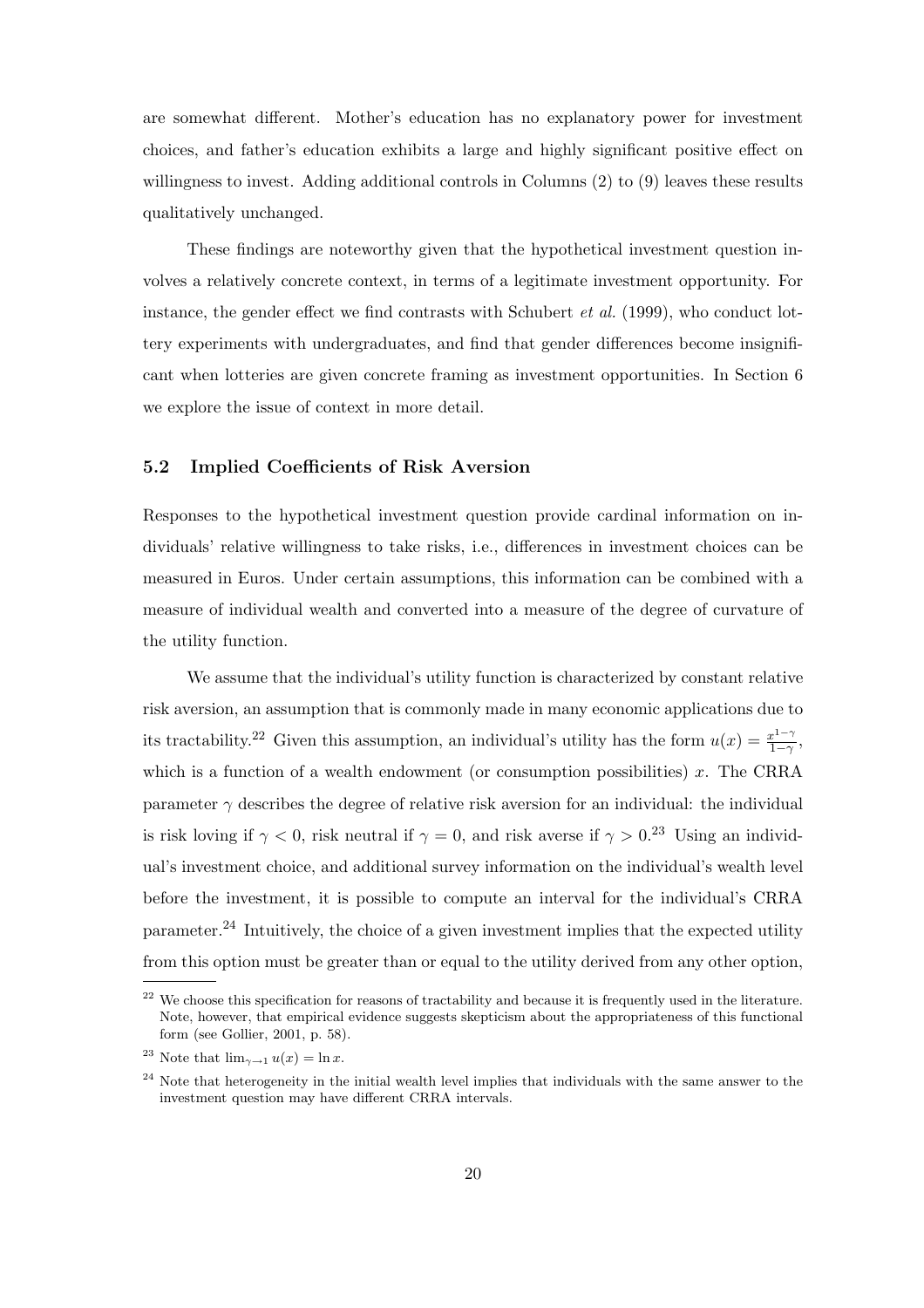in particular the next largest, and next smallest possible investment choice. Expressing these two conditions in terms of the individual's utility function, and substituting the wealth level as an argument, it is possible to solve for upper and lower bound values for  $\gamma > 0$  (see Barsky *et al.*, 1997, and Holt and Laury, 2002, for a similar approach). Given that the stakes in our hypothetical investment scenario are large enough to be meaningful in terms of lifetime consumption, and given that the calculation incorporates information on current wealth, the resulting parameter ranges can be interpreted as referring to the curvature of the lifetime utility function.<sup>25</sup>

The top panel of Figure 7 shows the distribution of interval mid-points in the sample. The figure excludes individuals investing 0 Euros or 100,000 Euros. Individuals who invest nothing are clearly risk averse, but the interval for their CRRA coefficient cannot be displayed in the graph because it is not bounded from above. Conversely, individuals who invest 100,000 Euros are relatively risk-seeking, but the lower bound for their interval cannot be determined.<sup>26</sup> In the literature, values for the CRRA coefficient between 1 and 5 are typically perceived as reasonable, and values above 10 are considered unrealistic (for discussions on this point see Kocherlakota, 1996; Cecchetti *et al.*, 2000; Gollier, 2001, p. 31). The conditional distribution in Figure 7 is consistent with this perception: the bulk of the mass in the distribution is located between 1 and 10. There is, however, a non-negligible mass of midpoints in the range of higher values, up to about  $20^{27}$ 

The middle panel of Figure 7 provides a different perspective on the data. It shows the cumulative distributions of lower and upper bounds for  $\gamma$  in the population (the cumulative for upper bounds is the lower line in the figure), excluding individuals who invest

<sup>&</sup>lt;sup>25</sup> Unlike Barsky *et al.* (1997) or Holt and Laury (2002), our calculation takes into account current wealth levels (including the 100,000 Euros of hypothetical endowment). Guiso and Paiella (2005) take a different approach altogether. They derive a point estimate for the degree of absolute risk aversion using a local approximation of the utility function around imputed lifetime wealth. As noted by the authors, this approximation is only reasonable for an investment with relatively small stakes, like the one included in their survey. The much larger stakes in our hypothetical investment question make such an approximation inadvisable. Indeed, computations of CRRA coefficients for the SOEP sample using a local approximation of the utility function yield exceedingly high levels of risk aversion compared to the interval approach depicted in Figure 7. Donkers *et al.* (2001) also calculate preference parameters using lottery responses, but in a model derived from cumulative prospect theory rather than in the expected utility framework.

 $26$  Thus the investment question does not allow us to say whether individuals investing 100,00 are mildly risk averse, with a  $\gamma$  close to 0, or whether they are actually risk loving, with  $\gamma < 0$ .

 $27$  This is potentially explained by measurement error in wealth levels, the neglect of incomes in the computation, or the underestimation of the true expected value of the lottery because of probabilityweighting.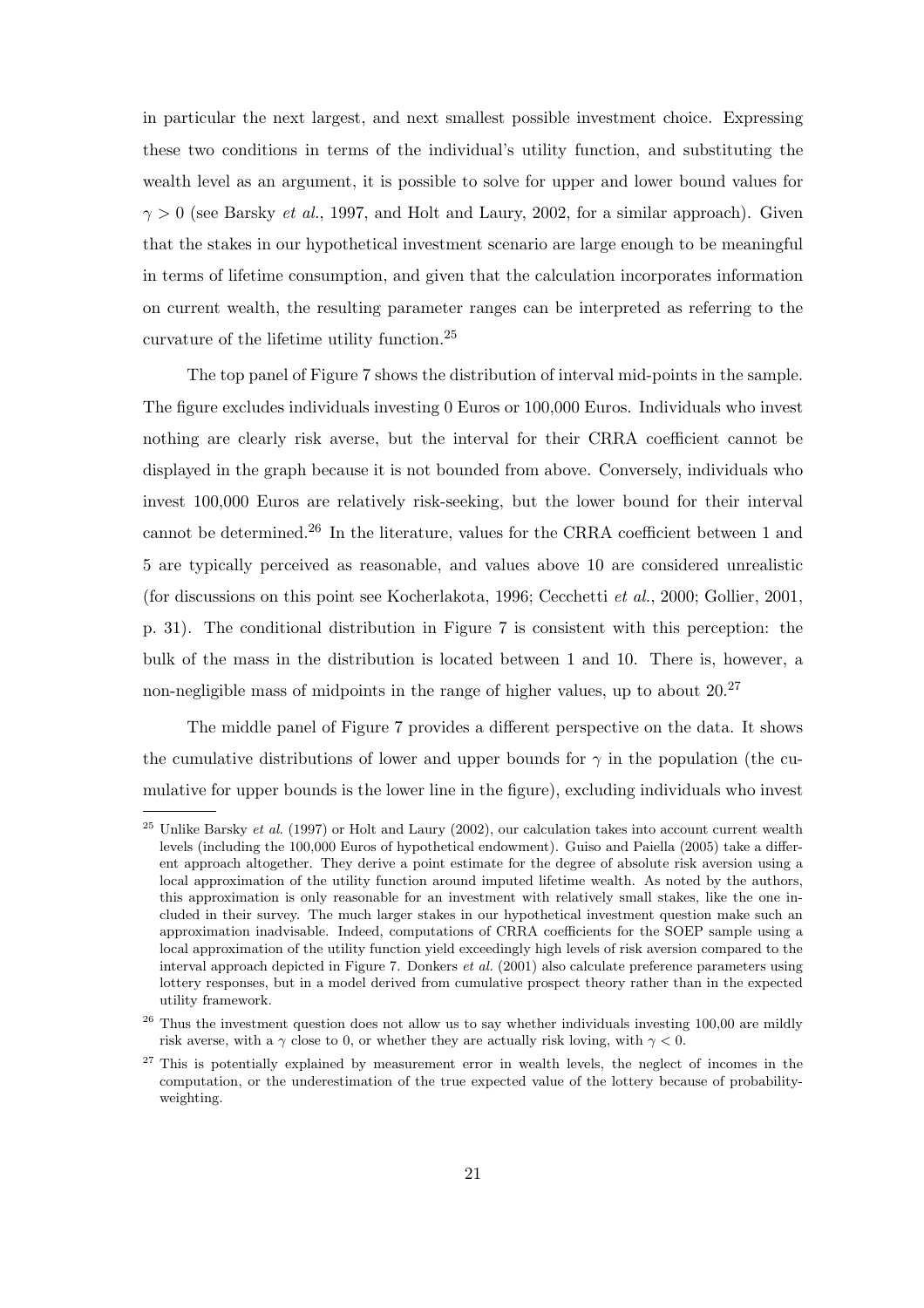0 or 100,000 Euros. For any given value of  $\gamma$  on the horizontal axis, the vertical difference between the two curves gives the fraction of individuals with an interval containing that value of  $\gamma$ . The figure confirms that most intervals contain a  $\gamma$  between 1 and 10. The bottom panel in the figure shows the cumulative distributions for upper and lower bounds of  $\gamma$  using the whole sample including non-investors and individuals investing the the full amount of 100,000 Euros. Since  $\gamma$  cannot be bounded from a above for the 61 percent of individuals investing zero, the cumulative distribution converges to 39 percent in the range of values for  $\gamma$  on the horizontal axis. Likewise,  $\gamma$  cannot be bounded from below for those who invest the full amount.

In principle, it would also be possible to construct a distribution of CRRA coefficients using the lottery choices in our field experiment, described in Section 4. However, the lottery measure is not as well-suited for this purpose, because the stakes are relatively small (300 Euros). As shown by Rabin (2000), the curvature of the lifetime utility function should be approximately linear for stakes in this range, assuming a typical wealth level.<sup>28</sup> In order to avoid inferring extreme parameter values from such lottery choices, it is typically necessary to assume an initial wealth level of zero (Watt *et al.*, 2002). This assumption need not be taken literally, but could instead capture the somewhat more realistic notion that the individual "ignores" current wealth when making their decisions. If we do assume a wealth level of zero, as is done by, e.g., Holt and Laury (2002) and Harrison *et al.* (2003), indifference between the lottery of winning 300 Euros or 0 Euros with equal probability  $p = 0.5$  and a safe option of y implies  $p \cdot \frac{300^{1-\gamma}}{1-\gamma} = \frac{y^{1-\gamma}}{1-\gamma}$ , and therefore  $\gamma = 1 - \frac{\ln p}{\ln y - \ln 300}$ . This gives bounds for the interval containing  $\gamma$ . It is then possible to assign an interval to each of the switching points observed in the field experiment (displayed in Figure 5). The CRRA coefficients associated with each switching point,  $(y, \gamma)$  are  $(0, \infty)$ ,  $(10, 0.796)$ ,  $(20, 0.744)$ ,  $(30, 0.699)$ ,  $(40, 0.656)$ ,  $(50, 0.613)$ ,  $(60, 0.569)$ ,  $(70, 0.524)$ ,  $(80, 0.476), (90, 0.424), (100, 0.369), (110, 0.309), (120, 0.244), (130, 0.171), (140, 0.091),$  $(150, 0), (160, -0.103), (170, -0.220), (180, -0.357), (190, -0.518).$ 

It would be valuable to be able to interpret responses to the general risk question in terms of coefficient intervals. In this case researchers could take advantage of the relatively simple and easy-to-ask format of the general risk question without sacrificing the ability

<sup>&</sup>lt;sup>28</sup> In fact, if we use the information on wealth and income included in the field experiment and calculate CRRA intervals as in the SOEP, we obtain extreme coefficient estimates (available upon request) by this procedure.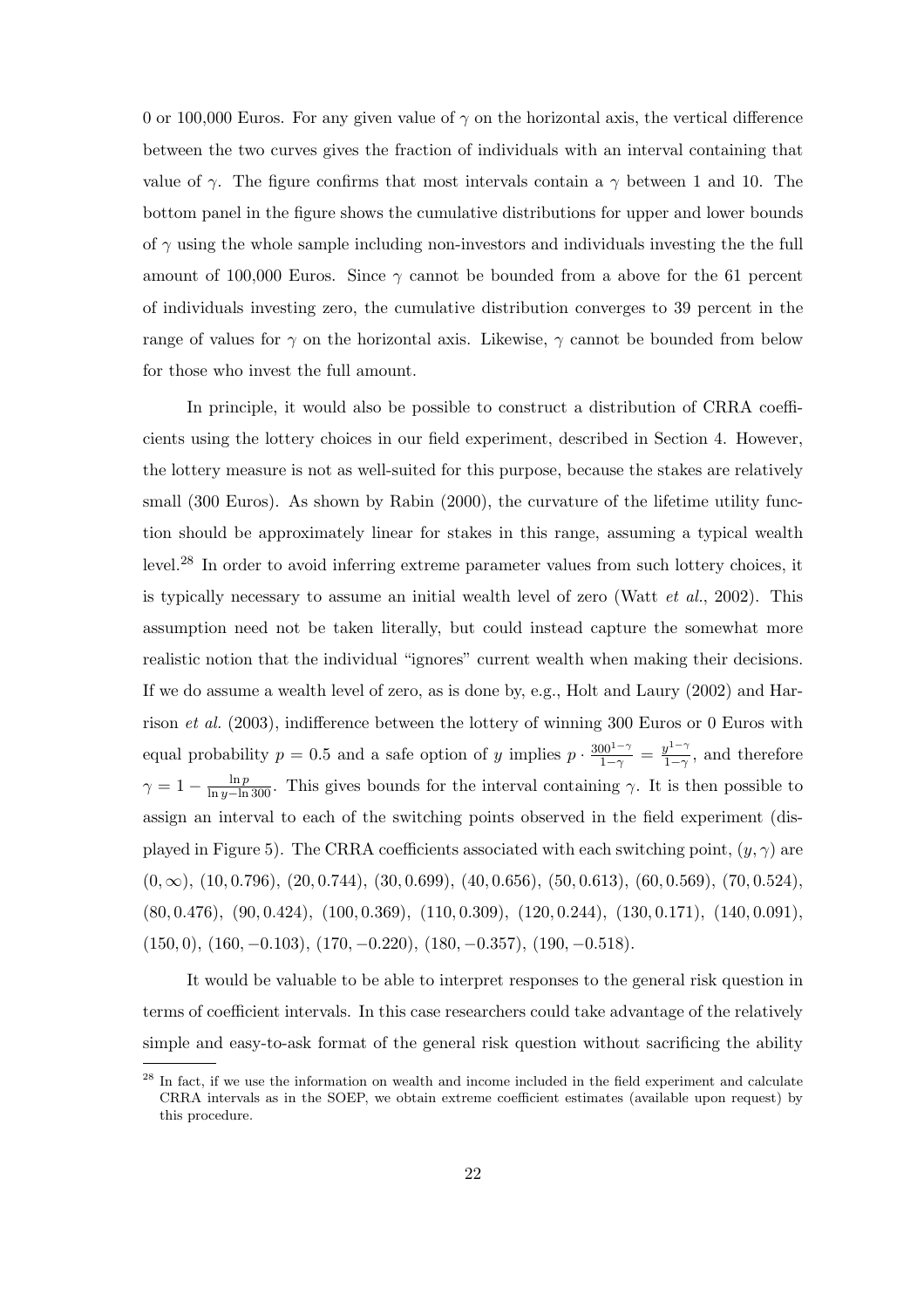to gather information on preference parameters. We conclude this section by showing how the SOEP data can be used to construct the necessary mapping. Figure 8 shows the average amount invested in the risky asset for each possible answer to the general risk question, among all individuals and also separately for men and women. This is the information necessary for the first step in imputing ranges for the CRRA coefficient based on responses to the general risk question. To see how the imputation works, suppose an individual reports a willingness to take risks of 4 on the general risk scale. According to the figure, individuals with such a response invest on average 13,184 Euros in the hypothetical investment. Combining this information with data on the individual's wealth endowment, say 25,000 Euros, straightforward computation leads to a CRRA coefficient for this person of around 4.5. Alternatively, suppose a man with a wealth endowment of 100,000 Euros reports a willingness to take risks of 7. On average, he would invest 22,716 Euros in the risky asset, implying a CRRA coefficient of about 4.1. Finally, the CRRA coefficient of a woman endowed with 30,000 Euros of wealth, choosing a value of 2 on the general risk scale, is predicted to be around around 7.55, using the information that women reporting a value of 2 invest on average 8,064 Euros into the hypothetical asset. The type of mapping illustrated in Figure 8 is thus a potentially useful tool, adding to the value of the general risk question for researchers who prefer the question's easy-to-ask format but who are also interested in CRRA coefficients.

In summary, results on heterogeneity and determinants using the hypothetical lottery question are similar to those obtained using the general risk question. Given that the investment scenario holds risk perceptions constant, however, these effects are more clearly attributable to differences in risk preference.<sup>29</sup> These findings are also noteworthy because they persist even though the question incorporates concrete context, in the form of a legitimate investment opportunity. The estimates for CRRA parameters provide information about the distribution of risk preferences in the population, and the mapping provided at the end of the section potentially adds to the value of the general risk question.

 $^{29}$  Note, however, previous evidence on gender differences in probability-weighting. For example, Fehr-Duda *et al.* (2004) conduct an experiment on risky choice, involving explicit stakes and probabilities, and find evidence for a gender difference in willingness to take risks that is due to different perceptions of how "large" or "small" the probabilities are. Donkers *et al.* (2001) also find evidence that individual heterogeneity is partly explained by differences in probability-weighting.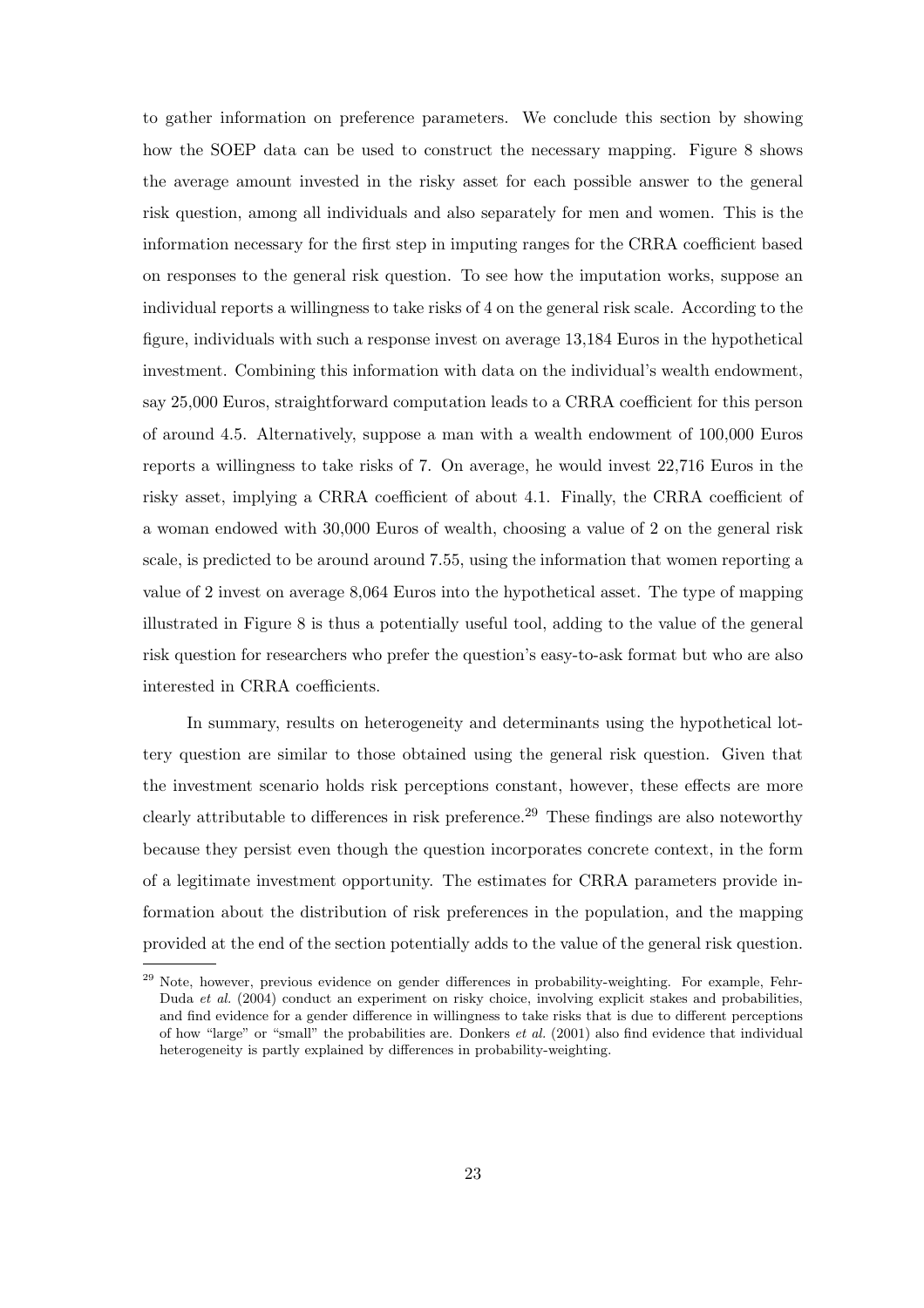#### **6 Risk Attitudes and Context**

This section investigates the role of context in shaping risk attitudes. In economics it is standard to assume the existence of a single risk preference governing risk taking in all contexts. In line with this assumption, economists typically use a lottery measure of risk preference, framed as a financial decision, as an indicator of risk attitudes in all other contexts. By contrast, there is considerable controversy on this point in psychology. Based on laboratory experiments in which self-reported risk taking is only weakly correlated across different contexts, some studies conclude that a stable risk trait does not exist at all (see Slovic, 1972a and 1972b for a review). We contribute to this discussion in several ways. First, we study the impact of context on a much larger scale using a representative sample. Second, we measure the correlation of willingness to take risks across the different contexts identified in the SOEP: general, car driving, financial matters, sports and leisure, health, and career. Little or no correlation would provide evidence against the standard assumption; a strong correlation would suggest the existence of a stable risk preference. We then explore the determinants of willingness to take risks in specific contexts. Evidence that the same factors determine risk attitudes across contexts would also lend support to the notion of a stable risk preference.

#### **6.1 Correlation Across Domains**

The first section of Table 4 reports mean responses for each domain-specific question and the general risk question.<sup>30</sup> Context appears to matter for self-reported willingness to take risks. The ranking in willingness to take risks, from greatest to least, is as follows: general, career, sports and leisure, car driving, health, and financial matters. The same ranking holds for both men and women. Notably, women are less willing to take risks than men in every domain.

The next section in the table shows simple pairwise correlations between individuals' risk attitudes in different contexts. Risk attitudes are not perfectly correlated across domains, but the correlations are large, typically in the neighborhood of 0.5, and all are highly significant. Another way of assessing the stability of risk attitudes is to check

<sup>&</sup>lt;sup>30</sup> The different numbers of observations across domains reflects different non-response rates. These differences may arise because individuals feel certain questions do not apply to them, e.g., a 90-year-old without a driver's license is free to leave blank the question about taking risks while driving a car.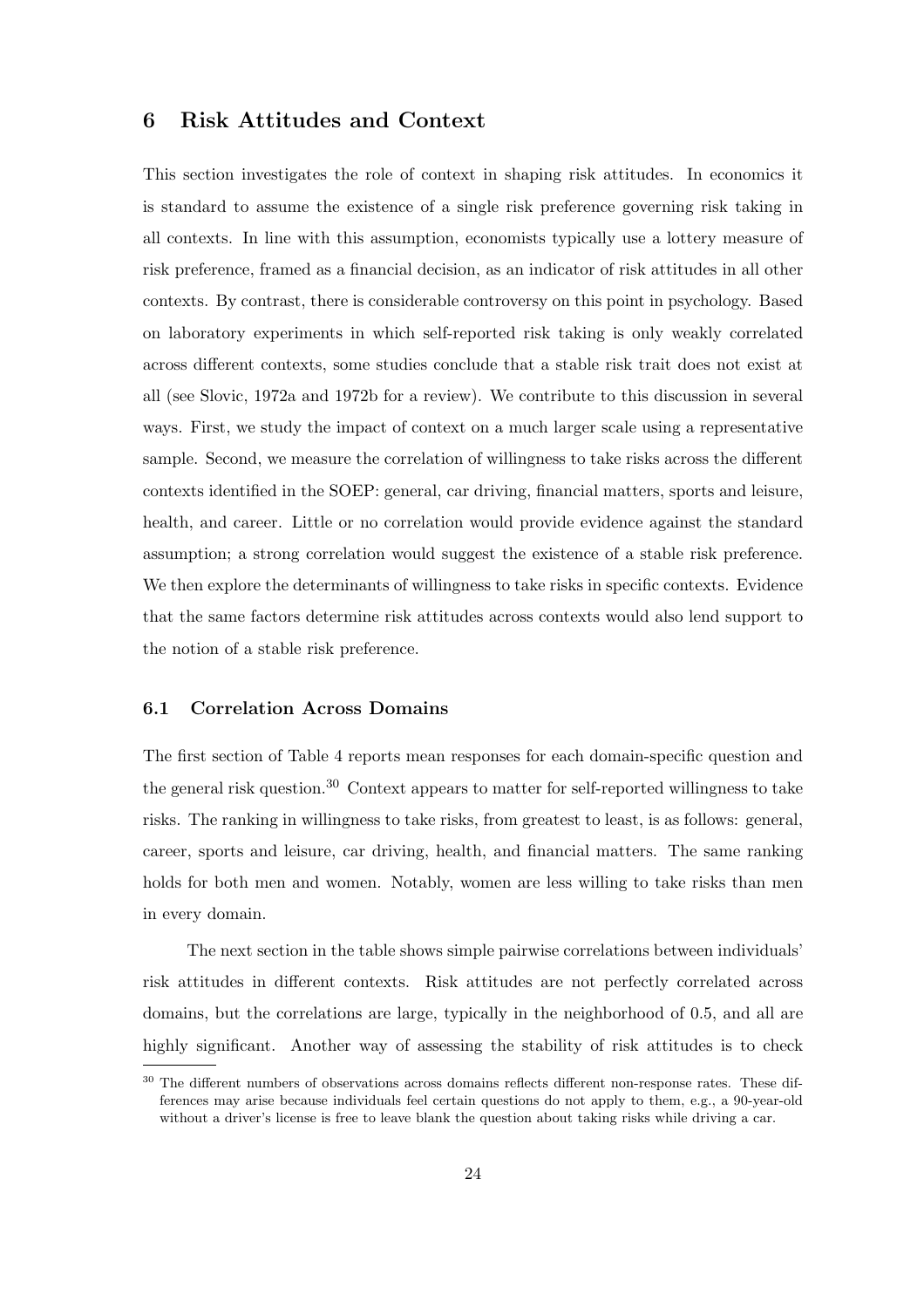what fraction of individuals is relatively willing to take risks (choose a value greater than 5) for all of the six different measures. It turns out that 51 percent of individuals are willing to take risks in all six domains and more than 1 third are willing in at least five domains. The relatively large correlation across contexts, and the stability of an individual's disposition towards risk across domains, strongly suggest the presence of a stable, underlying risk preference. The consistency across domains is not perfect, and could indicate some malleability of risk preferences, but it seems more likely that this variation reflects the risk perception component of the measures, e.g. a tendency for most people to view car driving as more risky than sports and thus state a relatively lower willingness to take risks in car driving.<sup>31</sup>

The lower portion of Table 4 reports similar statistics, but using binary versions of each question. These are constructed in the same way as the binary version of the general risk question used in Section 3: for each domain, the indicator is equal to 1 for responses higher than 5 on the question scale and 0 otherwise. The means of these binary risk measures can be interpreted as the fraction of individuals in each domain who are relatively willing to take risks. The correlations across domains using the binary measures range from 0.24 to 0.47 and are highly significant.

Principal components analysis using the general risk question and the five domainspecific questions tells a similar story. About 60 percent of the variation in individual risk attitudes is explained by one principal component, consistent with the existence of a single underlying trait determining willingness to take risks.<sup>32</sup> Nevertheless, each of the other five components explains at least five percent of the variation, which again suggests that there is some additional content captured by the domain-specific measures.

<sup>&</sup>lt;sup>31</sup> Given that the questions ask about "willingness to take risks," it is possible that individuals could think of the same gamble, in utility terms, across contexts, in which case any variation at all in willingness to take risks would be inconsistent with stable risk preferences. It seems more likely, however, that individuals imagine the typical risk they expect to encounter in each context, based on their subjective beliefs, and state their willingness to take this risk. In this case, the pattern we observe would reflect a stable risk preference but varying risk perceptions.

<sup>&</sup>lt;sup>32</sup> The eigenvalue associated with this component equals 3.61 while the eigenvalues associated with all other components are smaller than 0.57. When only one component is retained, none of the off-diagonal elements of the residual correlation matrix exceeds *|*0.11*|*.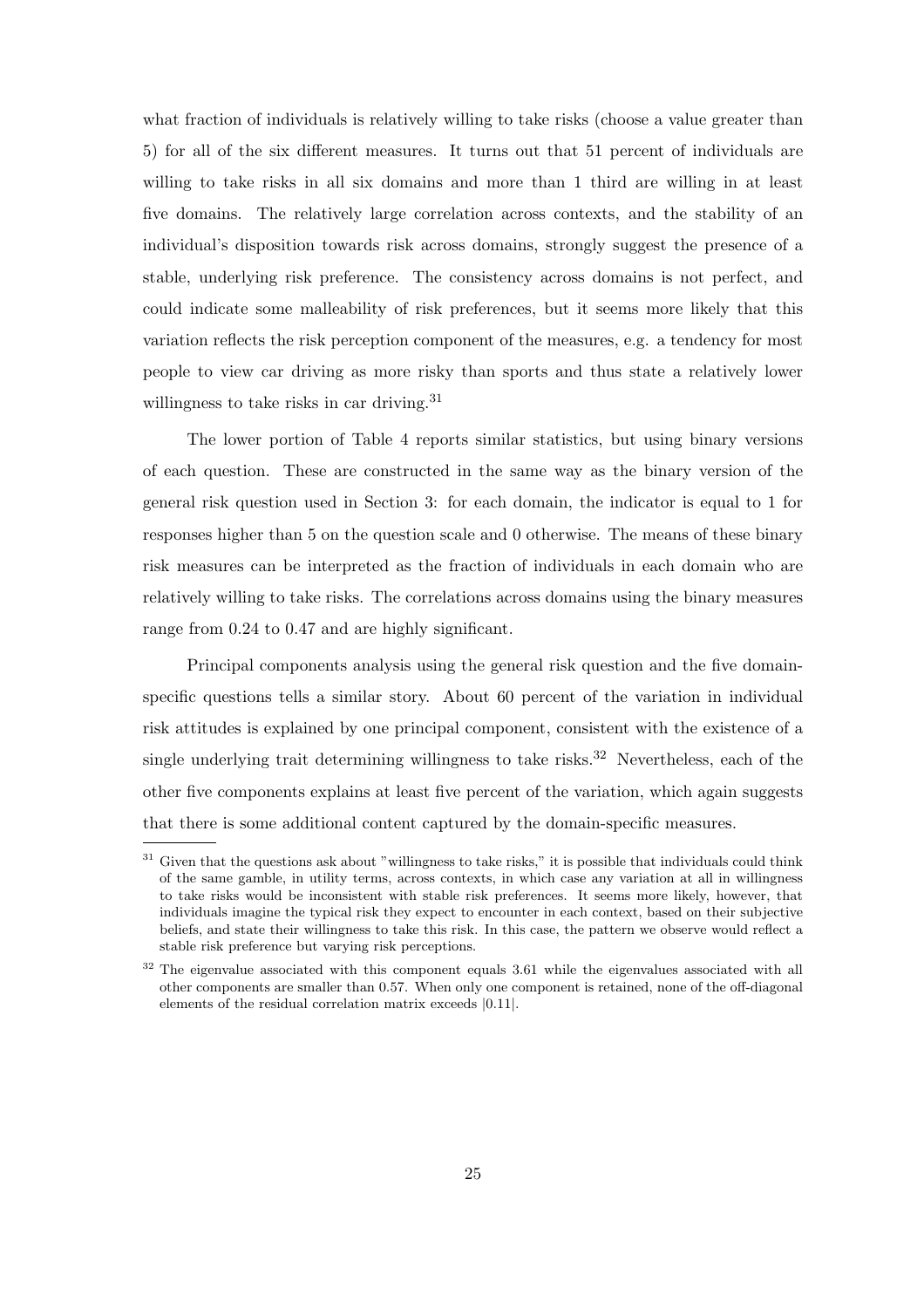#### **6.2 Determinants of Risk Attitudes in Different Domains**

Table 5 explores the determinants of individual risk attitudes in each of the five domains identified in the SOEP. For ease of comparison, the first column reports results for the general risk domain, shown previously in Table 1. The remaining columns report marginal effect estimates from Probit regressions, where the dependent variables are the binary versions of each domain-specific question.<sup>33</sup> These binary measures are the same as the ones reported in the lower section of Table 4 above, with a 1 indicating that an individual is relatively willing to take risks (i.e., chooses a value greater than 5 on the response scale).

From Columns (2) to (9) it is apparent that the impact of the exogenous factors is, for the most part, qualitatively similar across contexts. Women are significantly less willing to take risks than men in all domains.<sup>34</sup> Gender differences are most pronounced for general risk attitudes and risk attitudes in car driving, and least pronounced in the domains of financial matters and health. Age decreases the probability that an individual is willing to take risks in all five domains, but has a particularly large impact in the domain of sports and leisure, and a relatively small impact in financial matters. The table also shows that taller persons are more willing to take risks, in all domains. The height effect is particularly strong for general risk attitudes, the career domain, and in the domain of sports and leisure.<sup>35</sup> The relationship between parental education and risk attitudes is less consistent across domains. Overall, having a parent who has completed the *Abitur* increases willingness to take risks. A more highly-educated mother is associated with a higher willingness to take risks in all domains, except for car driving and health. This holds similarly for subjects with more highly-educated fathers. Adding additional controls to the regressions has no impact on the qualitative results, and most effects remain significant. Regressions with all controls are reported in Table A.1 in the Appendix.<sup>36</sup>

In summary, our findings suggest the existence of a stable, underlying risk prefer-

<sup>&</sup>lt;sup>33</sup> The results are robust if we instead run linear probability models (OLS) or ordered probits, using the 11-point scale measures rather than binary measures as dependent variables.

<sup>&</sup>lt;sup>34</sup> A Oaxaca-Blinder decomposition reveals that across domains, more than 60 to 70 percent of this difference is driven by differences in the risk coefficients, rather than different observable characteristics. This result is robust when adding the full set of controls.

<sup>&</sup>lt;sup>35</sup> In OLS regressions, with the 11-point measure as dependent variables, height matters even more in the career domain than in the general or sports and leisure domains.

<sup>&</sup>lt;sup>36</sup> The coefficient estimates are virtually identical in specifications using age splines with knots at 30 and 60 years of age, and are available upon request.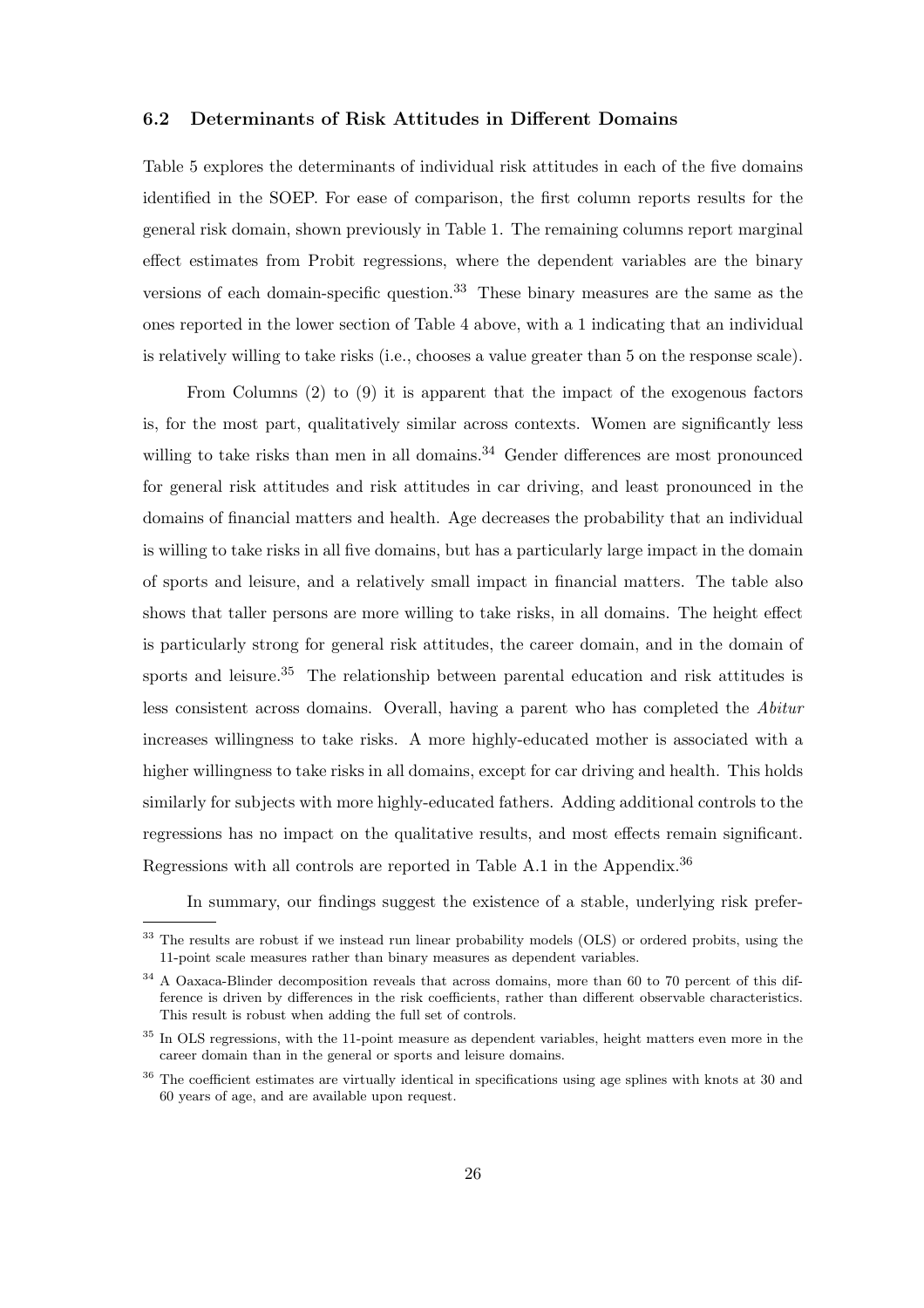ence. One source of evidence is the strong correlation of risk attitudes across contexts, and the finding that a single principal component explains the bulk the variation in risk attitudes. Another piece of evidence is the fact that risk attitudes have similar determinants in all contexts, in the form of the four exogenous factors. There is some variation in risk attitudes with respect to context, but this seems likely to reflect variation in risk perceptions across contexts. Differences in risk perception could also potentially explain why the exogenous factors have effects of varying magnitudes across contexts, but a more detailed investigation of why, e.g., the gender effect is stronger in some contexts than others could be an interesting subject for future research.

#### **7 The Predictive Power of the Survey Risk Measures**

So far we have primarily concentrated on the heterogeneity and determinants of individual risk attitudes. In this final portion of the analysis we take a different perspective and ask whether the survey measures are capable of predicting actual risk taking behavior. Previously we demonstrated the ability of the general risk measure to predict real-stakes lottery choices in a field experiment, but in this section we study a broader range of risky behaviors, encompassing a variety of important economic and social contexts, and test the validity of all seven risk measures. In so doing, we hope to answer two questions. First, do all of the survey instruments reliably predict risky behavior, despite the fact that they are not incentive compatible and are therefore potentially behaviorally irrelevant? The answer to this question is of great importance both from a methodological and a practical point of view. Second, how do the different risk measures compare in terms of predictive power? In particular, how do the alternative measures fare, compared to the more standard measure of risk preference, and how do context-specific measures perform within and outside of their corresponding context? For example, is smoking best predicted by a health related risk question or is it equally well explained by a general risk or hypothetical lottery question? In the past economists have typically used only a single question, most often a hypothetical lottery question, to predict risk taking behavior in all contexts. Barsky *et al.* (1997) and Guiso and Paiella (2005), e.g., study the impact of risk attitudes on risky behaviors, but use only a single measure of risk attitudes, corresponding closely to our hypothetical investment measure. We test the relative predictive power of all of our seven risk measures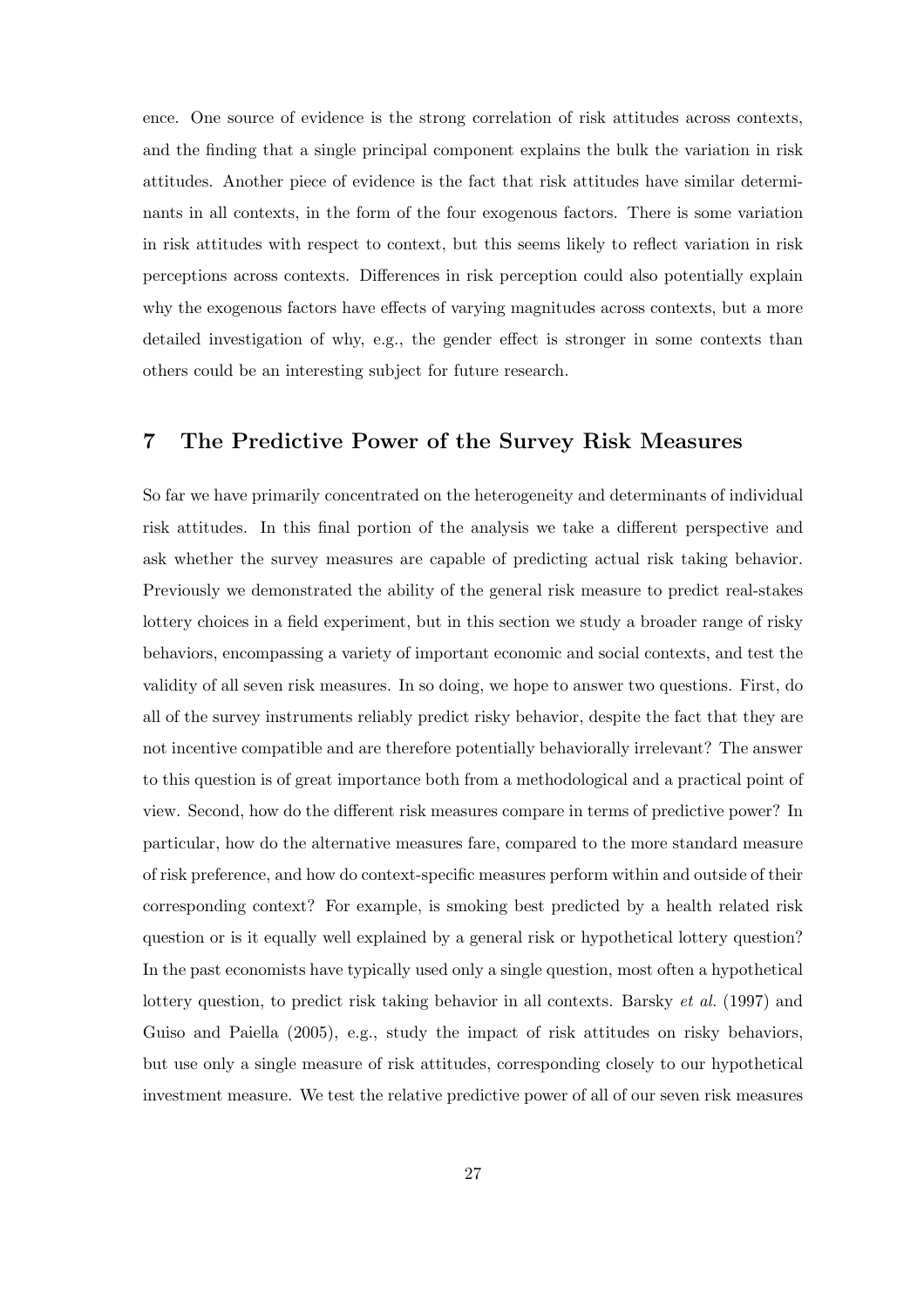and in so doing learn something about the potential value-added of using the general risk question, and domain-specific risk measures, versus using the more standard hypothetical lottery measure. One caveat to the analysis in this section is that some of the behaviors may in fact be endogenous with respect to risk attitudes. For instance, smoking affects overall health and reduces mean life expectancy, which affects lifetime income and could thus potentially change risk attitudes. However, even taking the most conservative stance and refraining from causal interpretation entirely, assessing whether the measures are significantly correlated with behavior is interesting in its own right.

To address our questions, we use a collection of behaviors reported by the SOEP participants that spans different risk domains, i.e., willingness to take risks in general, in car driving, in financial matters, in sports and leisure, career, and health. The specific behaviors include portfolio choices, participation in sports, occupational choice, smoking, migration, life satisfaction and traffic offenses. All of these risky behaviors are measured as binary variables and are displayed in Table 6, with the exception of life satisfaction, which is measured on an 11-point scale, and traffic offenses, which are analyzed separately. As a proxy for portfolio choice we use information about household stock holdings, shown in Column 1. The variable "Investment in Stocks" is equal to 1 if at least one household member holds stocks, shares or stock options and zero otherwise. Since the question about stock holdings is typically answered by the household head, we use observations on risk preferences of household heads in Column (1) only. In the context of sports, the variable "Active Sports" takes a value of 1 if an individual actively participates in any sports (at least once per month). The variables "Employment in Public Sector" and "Self-Employment" are binary variables equal to 1 in the case of public sector employment or self-employment, respectively. These two career choices are interesting because public sector employment is relatively risk-free, in terms of income variability and job security, whereas self-employment is a relatively risky career. To study risk-taking behavior in the domain of health, we use information about whether the SOEP participant smokes or not. The corresponding variable is equal to 1 if the respondent smokes. Migration is another interesting risky behavior. The fall of the Iron Curtain in 1989 offers a natural experiment for studying the determinants of migration behavior for East and West Germany. The relatively attractive economic situation in West Germany was clearly an important factor in migration decisions following reunification, but risk attitudes are also likely to have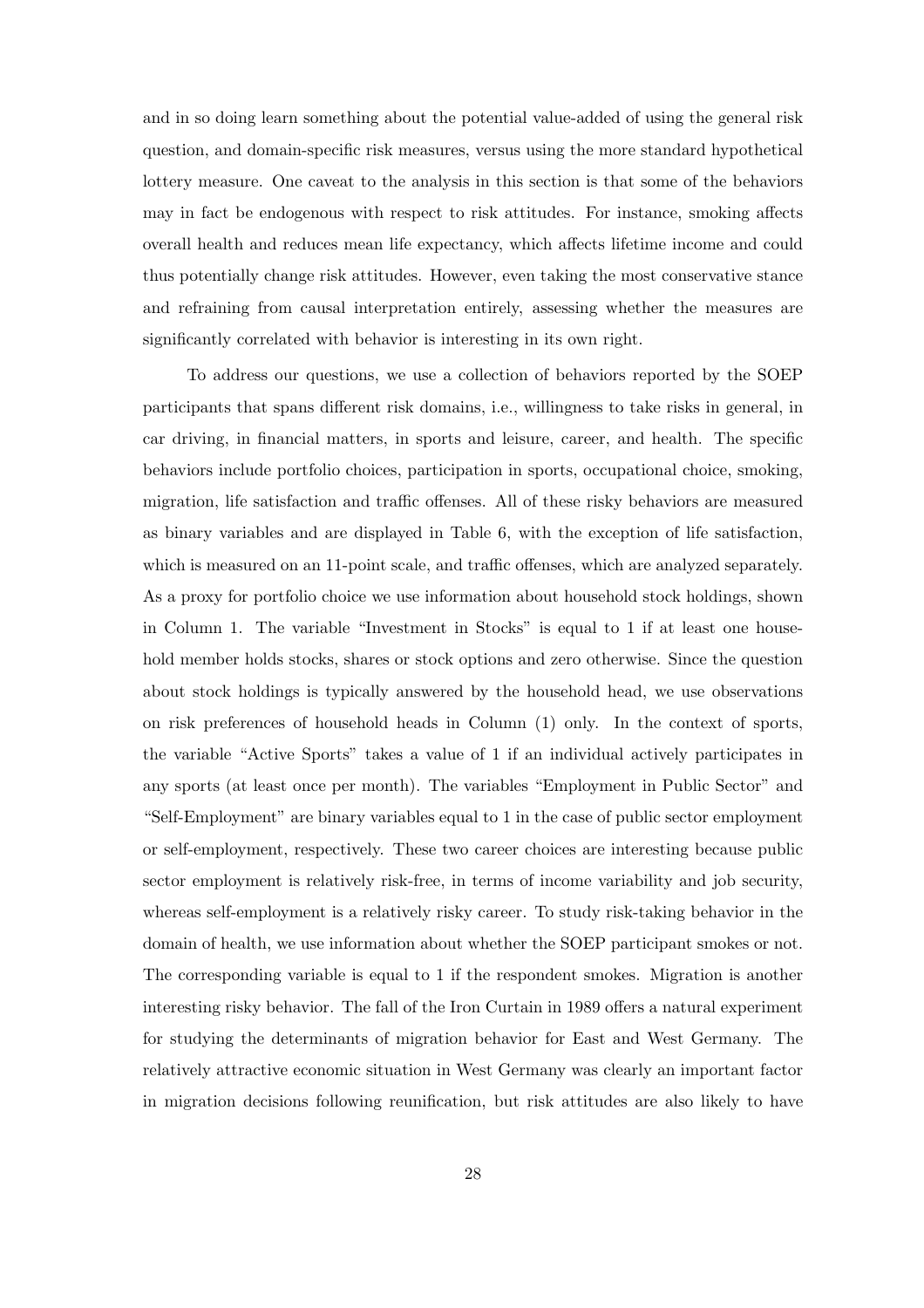played a significant role, given that moving between East and West Germany was associated with substantial uncertainty regarding labor-market prospects, social acceptance, etc. The variables "Mobility from East to West" and "Mobility from West to East" are binary variables taking the value of 1 if the respondent has moved (after the year 1989) from East to West, or from West to East, respectively. A final outcome that might be associated with general risk attitudes is "Overall Life Satisfaction", which is measured on an 11-point scale in the SOEP (higher values represent higher life satisfaction).

Each reported coefficient estimate shown in Table 6 is based on a separate regression of the respective behavior on this particular risk measure and a set of controls. Coefficient estimates for the controls are not reported but are available on request. In every regression the controls include gender, age, height, and parental education, as in Column (1) of Table 1, but also log household wealth, log household debt, and the log of current gross monthly household income. In addition, we control for the number of household members older than 18 in the regression for stock holdings, shown in Column (1), because the likelihood that at least one person in the household holds risky assets increases with household size. In Columns (6) to (8) we add additional controls as explained in the notes to Table 6. All risk measures are coded as binary measures, so that coefficients are comparable, including the hypothetical investment question: The variable "Positive Amount Invested in Hypothetical Asset" is equal to "0" if individuals invest nothing in the asset and "1" if they invest a positive amount.<sup>37</sup> For the outcomes in Columns  $(1)$  to  $(7)$ , which are measured as binary variables, we ran Probit regressions. For each behavioral outcome Table 6 displays the Probit marginal effects estimates, evaluated at the means of independent variables. The coefficients of the binary risk measures reflect the discrete change in the probability. OLS estimates are displayed in Column (8). In addition, we report the standard errors of the coefficients (in brackets) as well as the log likelihoods (in parentheses). For example, the three entries in the upper left corner in Column (1) say that the willingness to take risks in general is significantly correlated with investments in stocks, the marginal effect being 0.035. The standard error of the coefficient is 0.011 and the log likelihood for this regression is -4708.9.

Several important observations can be made from Table 6. First, all measures predict

<sup>37</sup> Our qualitative results do not depend on the use of a binary measure for the hypothetical asset. For instance, the measure still does not predict smoking, self-employment, or mobility if we instead use the full range of investment choices as the independent variable.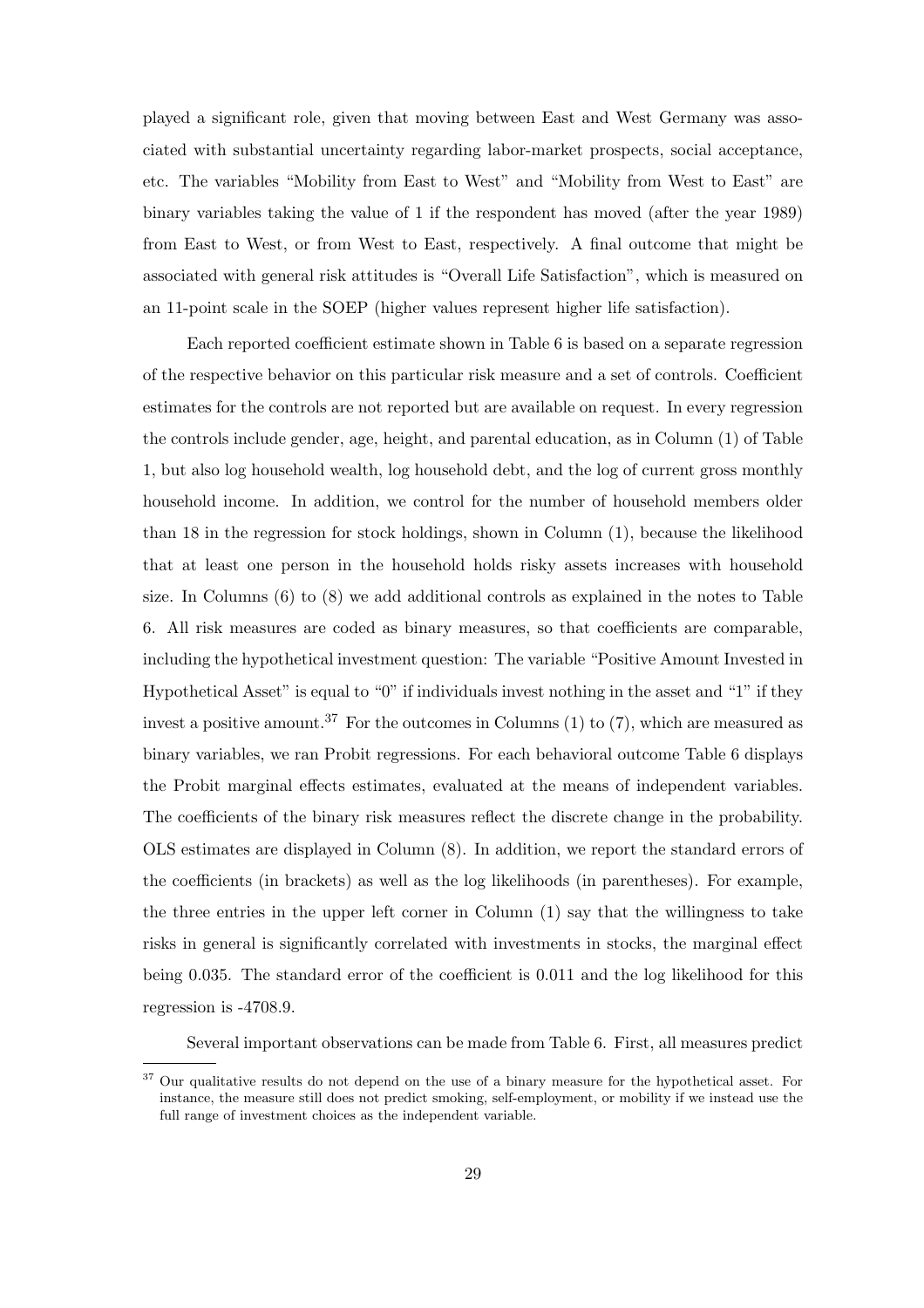at least some of the behaviors, providing further confirmation of their behavioral validity. This holds in particular for the general risk measure (first row). This measure is the only measure that predicts all behaviors significantly and with the expected sign. Notably, it predicts considerably better than the hypothetical lottery question (second row), which is not significantly correlated with the decision to be self-employed, to smoke, or to migrate. Second, each context-specific risk question predicts behavior in its respective domain, and is by far the best predictor in this domain. This can been seen by comparing the size of the coefficients and the log likelihoods of the different regressions.

Investment in stocks, shown in Column (1), is positively correlated with several risk measures, as expected given the relative riskiness of this kind of financial investment. The best predictor is the domain-specific risk question on "Financial Matters:" the marginal effect for this measure is the largest, and the log likelihood for this regression is larger than for any other regression based on a different risk measure. Being active in sports is strongly correlated with several risk measures but the measure of risk taking in "Sports and Leisure" is the best predictor (see Column (2)).

In Columns (3) and (4) we investigate the relationship between risk attitudes and career choice. Given the high degree of job security and the low income variability associated with public employment, we would expect that relatively risk-averse people are attracted by the public sector. In fact, the coefficients on willingness to take risks in general, and in career, are significant and negative, consistent with this prediction. It is noteworthy that the coefficient of the hypothetical investment question, shown in the second row, is significantly *positive*. In our view this is a rather implausible result, highlighting potential limits of using hypothetical lottery questions for predicting context specific behavior. Turning to self-employment we would expect the opposite relationship with risk attitudes. The coefficient estimates in Column (4) confirm this expectation, showing that self-employment is positively correlated with willingness to take risks in the career context, as well as with willingness to take risks in general and in financial matters. The career specific measure, however, is the overall best predictor of self-employment.

In Column (5) we turn to risky health behavior in the form of smoking. Willingness to take risks in general has a strong positive impact on the propensity to smoke, but willingness to take risks in the domain of health has an even greater impact, as indicated by the larger marginal effect and the higher log likelihood. The case of smoking is of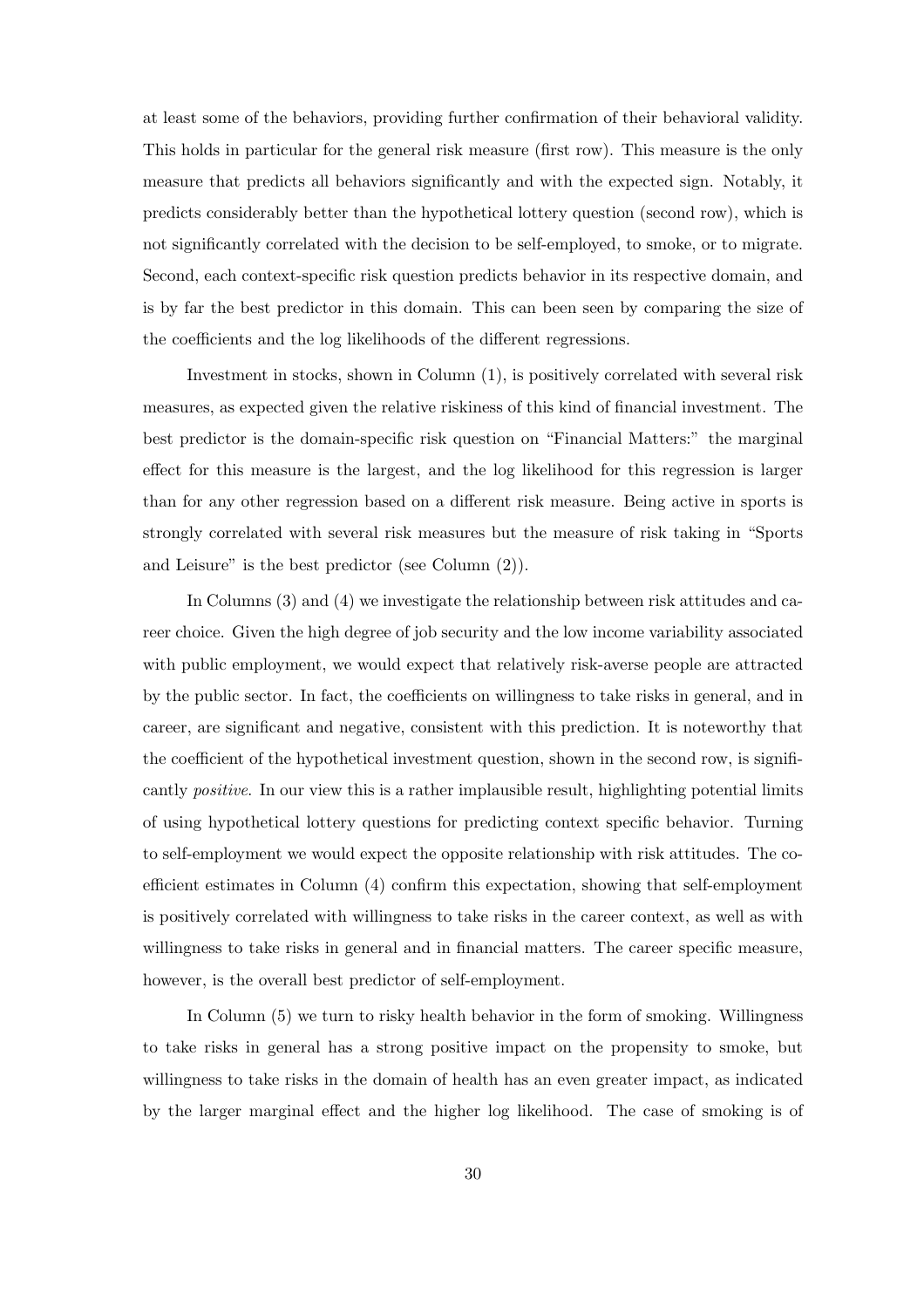particular interest given that smoking has been used as an instrument for risk attitudes, in cases where direct measures of risk attitude were not available (e.g., Feinberg, 1977). In light of results in Column (5), however, smoking can only be considered a very imperfect substitute for more direct measures of risk attitudes. While smoking is strongly associated with the willingness to take risks in the health domain, or in general, it is less correlated or not correlated at all with risk attitudes in other domains such as financial matters or sports and leisure.

The regressions in Columns (6) and (7) investigate the impact of risk attitudes on the decision to move, from East to West Germany or from West to East Germany after 1989, respectively. Column (6) shows that people who are more willing to take risks in general were more likely to move from East to West. The same is true for migrants who moved from the West to the East. Interestingly, none of the other measures is significantly positively correlated with migration.

In the final column of Table 6 we explore the relationship between life satisfaction, measured on an 11-point scale, and risk attitudes. We find a strong positive association between life satisfaction and willingness to take risks in general, and to a lesser extent, with several other risk measures. A causal interpretation for this finding is anything but straightforward, however. We speculate that there is an underlying personality trait that is simultaneously responsible for risk taking and life satisfaction. It is likely that people who are relatively self-confident and who are less inclined to worry are also more willing to take risks and more likely to be satisfied with their life.<sup>38</sup>

In additional (unreported) regressions we also tested the relative predictive power of the different risk measures by regressing a given behavioral outcome on all of the measures simultaneously. The results are very similar to the ones we have discussed in Table 6, in the sense that the corresponding domain specific risk question is the best predictor of investment in stocks, participation in sports, employment in public sector, self-employment, and smoking, and willingness to take risks in general is the best predictor

<sup>&</sup>lt;sup>38</sup> In line with previous studies we find that women tend to be more satisfied with their life (for an overview, see Frey and Stutzer (2002)). Similar to Frijters *et al.* (2004a), who find a causal impact of income on life satisfaction in Germany, wealth and income both have a positive and significant impact on happiness. Similarly, Frijters *et al.* (2004b) find that individuals living in East Germany before the reunification are less satisfied with their life in general. The coefficient for having lived in the GDR in 1989, which we included in theses regressions, is -0.475 with a standard error of [0.043], indicating that their result holds even when controlling for differences in risk attitudes.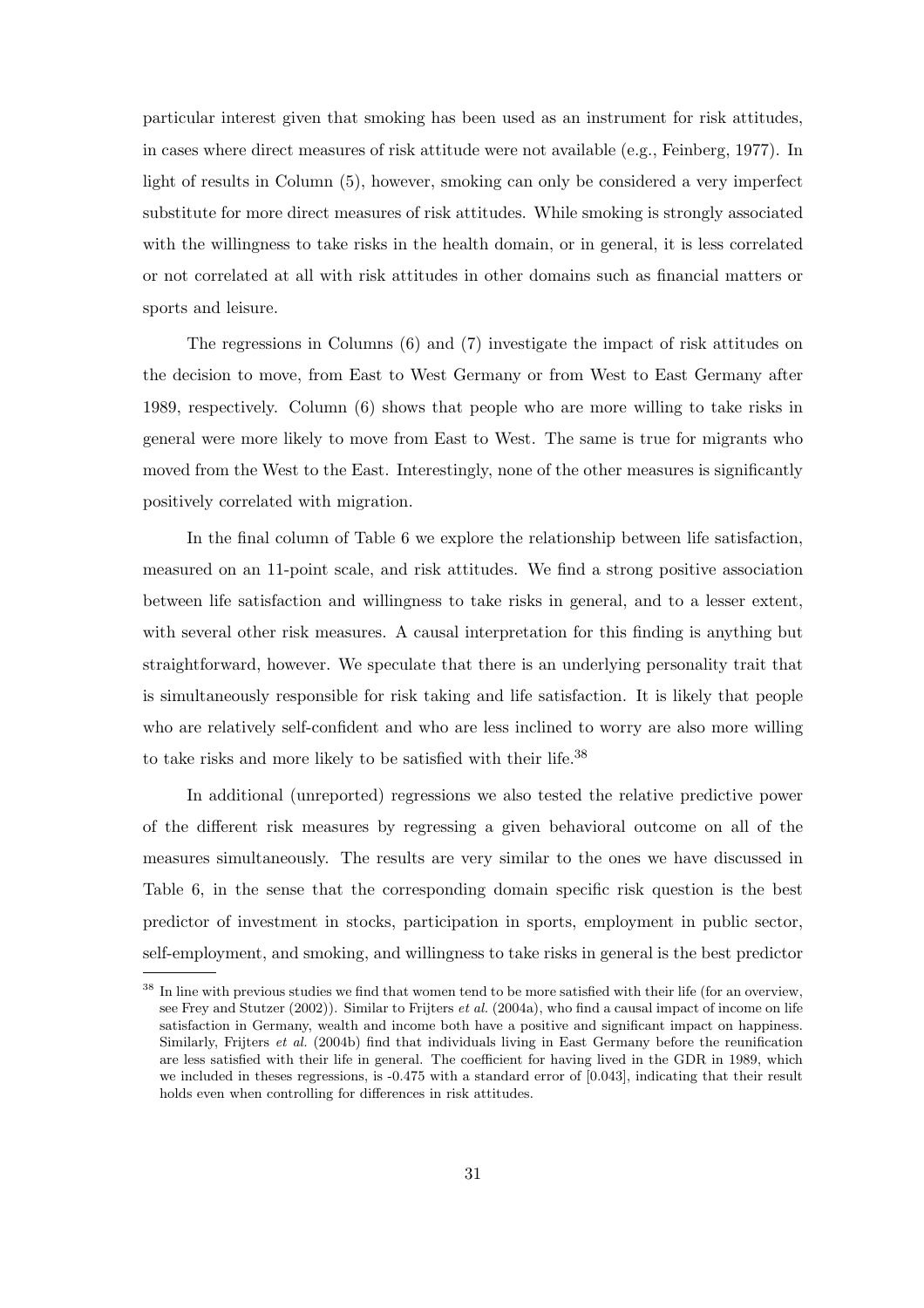of migration decisions and overall life satisfaction.

The SOEP does not provide a measure of risky behavior in the domain of car driving. In order to test whether answers to the survey questions have predictive power for behavior in this domain, we constructed Figure 9. The figure shows the relationship between risk attitudes and risk taking in the domain of car driving, as measured by driving offenses. The top and bottom panels show separate results for men and women. The shaded bands in each panel reflect responses by SOEP participants to the question about their willingness to take risks when driving a car. Each band indicates the fraction of individuals, at a given age, who are relatively willing to take risks: the darkest band corresponds to a value of 10, completely willing to take risks, and progressively lighter bands indicate lower willingness to take risks. The figure also plots data on all registered driving offenses in Germany during the year 2002 (the most recent year for which data are publicly available), by age category.<sup>39</sup> The figure plots three different lines for driving offense rates: the lowest shows the un-weighted rates of driving offenses by age category; the middle line shows the same rates weighted by the fraction of individuals holding a driver's license in each age group; the highest line shows rates of driving offenses weighted by automobile usage rates in each age category.<sup>40</sup>

The figure reveals a strong correspondence between the distribution of risk attitudes by age and gender and traffic offense rates (both weighted and un-weighted). The larger the fraction of risk tolerant individuals in a gender age group, the higher is the rate of registered traffic offenses for that gender age group. This correspondence suggests a link between risk attitudes in the domain of car driving and actual risk taking behavior. It is noteworthy that the relationship between traffic offenses and risk attitudes in other domains, including

<sup>&</sup>lt;sup>39</sup> A driving offense is registered if authorities impose an administrative fine of at least 40 Euros, or impose a driving ban, or if a court passes sentence because of a punishable act committed in road traffic, or if a driving license authority makes a legally binding decision to refuse or withdraw a driving license (this includes measures provided for by the "points system" or within the scope of the probationary driving license.)

<sup>40</sup> The German Federal Bureau of Motor Vehicles and Drivers (Kraftfahrtbundesamt) provides the sum of entries in the German Central Register of Traffic Offenders in the year 2002 aggregated by gender age groups on its webpage at www.kba.de/Abt3 neu/Verkehrsverstoesse/Personen im VZR/a Haupt Personen im VZR.htm In order to calculate the un-weighted traffic offense rate, we divided the number of registered traffic offenses for a gender age group by the total population in the same gender age group in the year 2002. The population statistics were provided by the Federal Statistical Office. Finally, car usage weights and license weights are calculated based on information contained in the study "Mobilität in Deutschland" (Mobility in Germany) which was authorized by the German Institute for Economic Research (DIW) and conducted in 2002. For further information visit http://www.kontiv2002.de/engl/index.htm.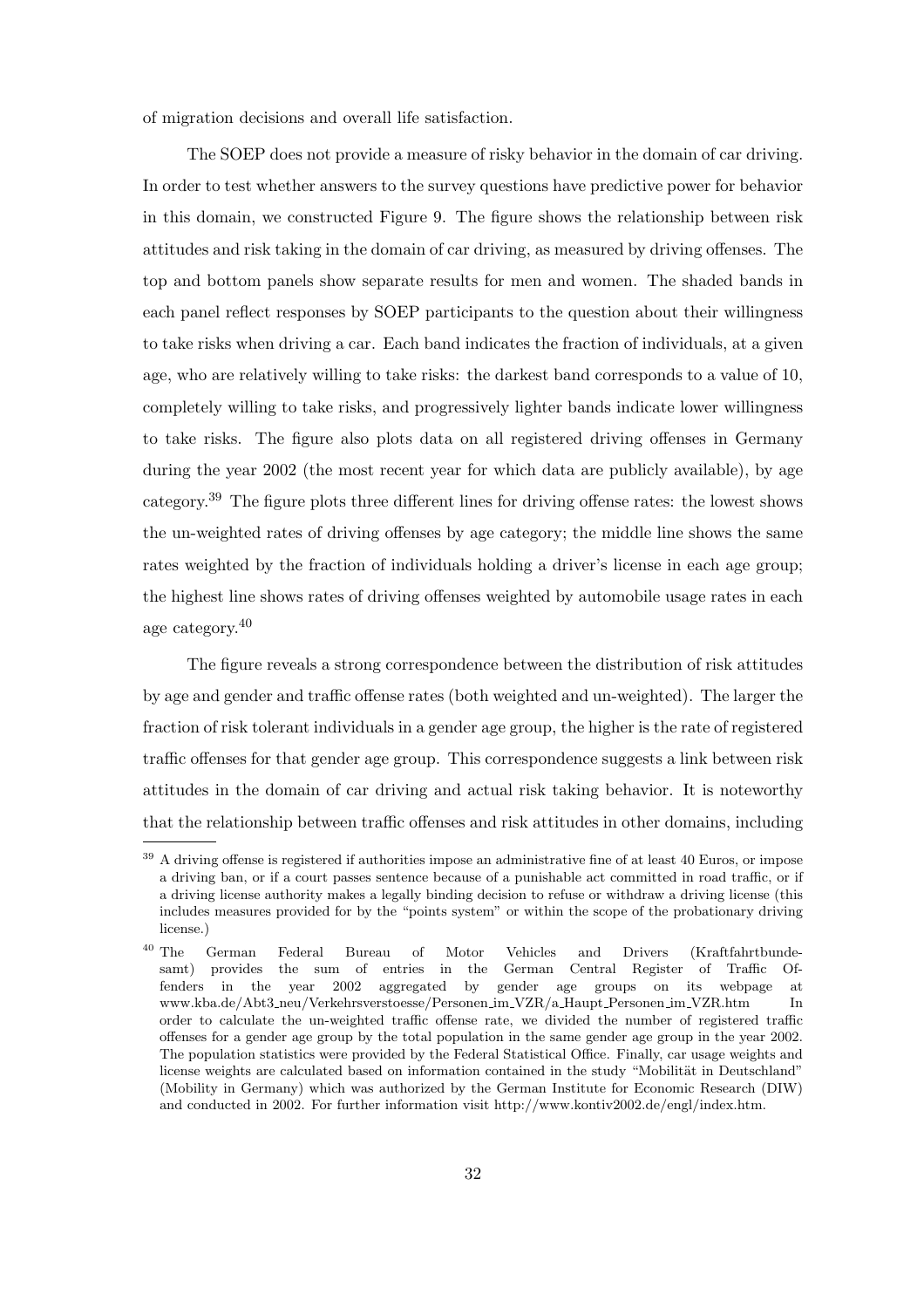risk attitudes in general (not shown), is less strong than the relationship between traffic offenses and risk attitudes measured specifically in the domain of car driving. This points once more to the predictive value of domain-specific risk questions. In particular, the low willingness to take risks in car driving among those younger than 20, compared to car drivers in their twenties, is a unique feature of risk attitudes in the domain of car driving, and it coincides with a lower traffic offense rate for this age group compared to that of slightly older drivers (see Figure 9). A plausible explanation for the relatively low willingness to take risks and the relatively low rate of traffic offenses for 18 to 20 year old is the existence of a two-year probationary period, starting at the date when the license is obtained.<sup>41</sup> During this period, the penalty for a registered traffic offense is particularly severe, the toughest consequence being loss of the driver's license.

In summary we find that each one of our seven risk measures predicts several behaviors. We can therefore reject the hypothesis that the measures are behaviorally irrelevant. This is especially true for the general risk question, which is the only measure to predict all of the behaviors. The fact that this measure is capable of predicting risky behaviors across very different domains of life suggests once more the existence of an underlying risk trait that is not specific to a particular domain. Interestingly, the general risk question seems to capture this trait much better than the hypothetical risk question. This latter measure not only fails to predict important behaviors but in some cases appears to make the wrong prediction. In this sense, we also qualify the conclusions derived by Barsky *et al.* (1997) and Guiso and Paiella (2005), who find a significant correlation between a set of behaviors similar to the ones we study and a risk measure similar to our hypothetical investment question. Even though we think our results support the assumption of a stable underlying risk preference, our analysis also shows that individual risk perceptions vary significantly across domains. In order to predict domain-specific risk taking behavior, it is therefore indispensable to use domain-specific risk questions. Using, e.g., simple lottery questions can only be considered an inadequate substitute for measures using situation-appropriate context.

<sup>&</sup>lt;sup>41</sup> Most young Germans start driving when they turn 18, the legal minimum driving age in Germany. The Federal Bureau of Motor Vehicles and Drivers states on its website that the purpose of the two-year probationary period is to counteract the combination of high-willingness to take risks in general with the lack of experience among younger drivers.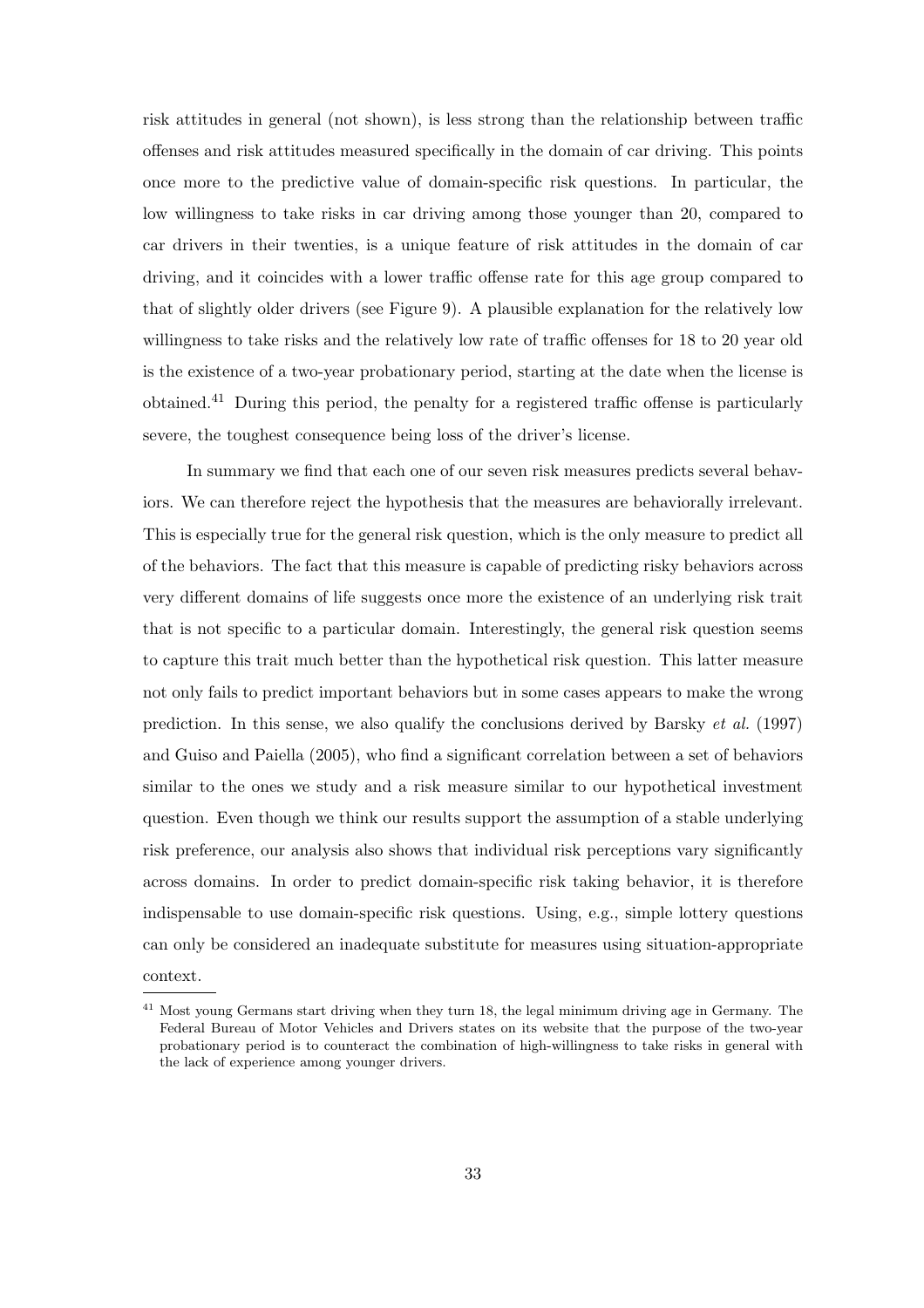### **8 Conclusion**

The aim of this paper is to improve understanding and measurement of individual risk attitudes. We use a new set of survey measures, collected for a representative sample of 22,000 individuals. We also use representative data from a complementary field experiment designed to test the behavioral relevance of these measures. Based on our analysis we can report nine main findings.

The first finding is that the distribution of willingness to take risks exhibits substantial heterogeneity across individuals. Second, these individual differences are partially explained by differences in four exogenous factors: willingness to take risks is negatively related to age and being female and positively related to and height and parental education. A third important finding follows from the main methodological contribution of the paper: the survey measures are shown to be behaviorally relevant, in the sense that they predict actual risk-taking behavior in our field experiment. Fourth, estimates of the coefficient of relative risk aversion for the sample provide support for the range of parameter values typically assumed in economic models. A fifth finding is that risk attitudes are strongly but imperfectly correlated across different life contexts. This provides some support for the standard assumption of a single underlying trait, but also points to a value-added from asking context-specific questions, in order to capture variation in risk perceptions. The sixth finding is that gender, age, parental education, and height have a qualitatively similar impact on risk attitudes in most contexts, but that the magnitude differs across contexts. A seventh finding is that the survey measures can predict a wide range of important behavioral outcomes, including portfolio choice, occupational choice, smoking, and migration. An eighth finding is that the general risk question is the best allaround predictor of these behaviors, outperforming a lottery measure or domain-specific measures. Ninth, the best predictor of behavior within a given context is typically a question incorporating the corresponding context, as opposed to a lottery measure or measures incorporating other contexts.

In addition to adding to knowledge about risk attitudes, some of these findings have potentially important policy implications. A robust and pervasive gender difference in risk attitudes could play some role in explaining different labor market outcomes, and investment behavior, observed for men and women. An age profile for risk attitudes could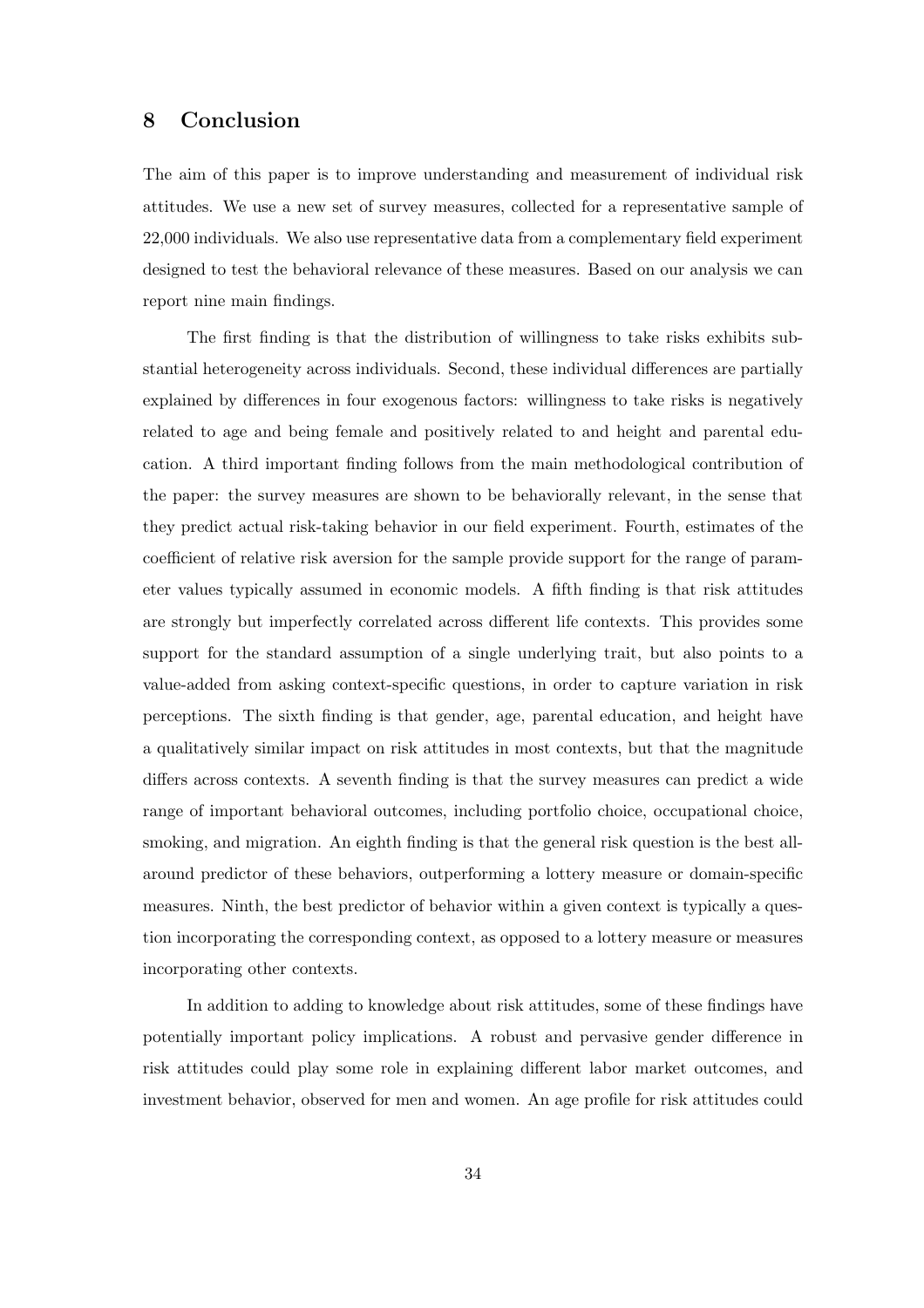also have important ramifications, at the macroeconomic level. Demographic changes leading to a large population of elderly are predicted to lead to a more conservative pool of investors and voters, which could substantially influence macroeconomic performance and political outcomes, increase the resistance to reforms, and delay necessary but risky policy adjustments. Although we find that risk preferences are relatively stable across situations, an age profile also raises questions about the stability of risk preferences over time. A role for parental education in shaping the risk attitudes of children highlights a potentially important role of education policy. The impact of height on risk attitudes suggests a mechanism behind the documented relationship between height and labor market earnings.

Our findings leave open a number of intriguing avenues for future research, in particular research on the mechanisms behind the determinants of risk attitudes. One possible mechanism is socialization. The impact of gender and parental education could reflect different approaches towards child rearing or different norms to which the individual is exposed. Differences in risk attitudes over the life cycle could also be socially constructed, e.g., risky behavior in driving, sports, and health could be condoned at an early age but frowned upon later in life. Alternatively, the mechanism could be biological or evolutionary. Risk attitudes, like many traits, may be partially determined by genetics. Even changes in risk attitudes with age could have a biological or developmental explanation. Clearly it is important to disentangle these two explanations because of their different implications regarding the malleability of individual risk attitudes.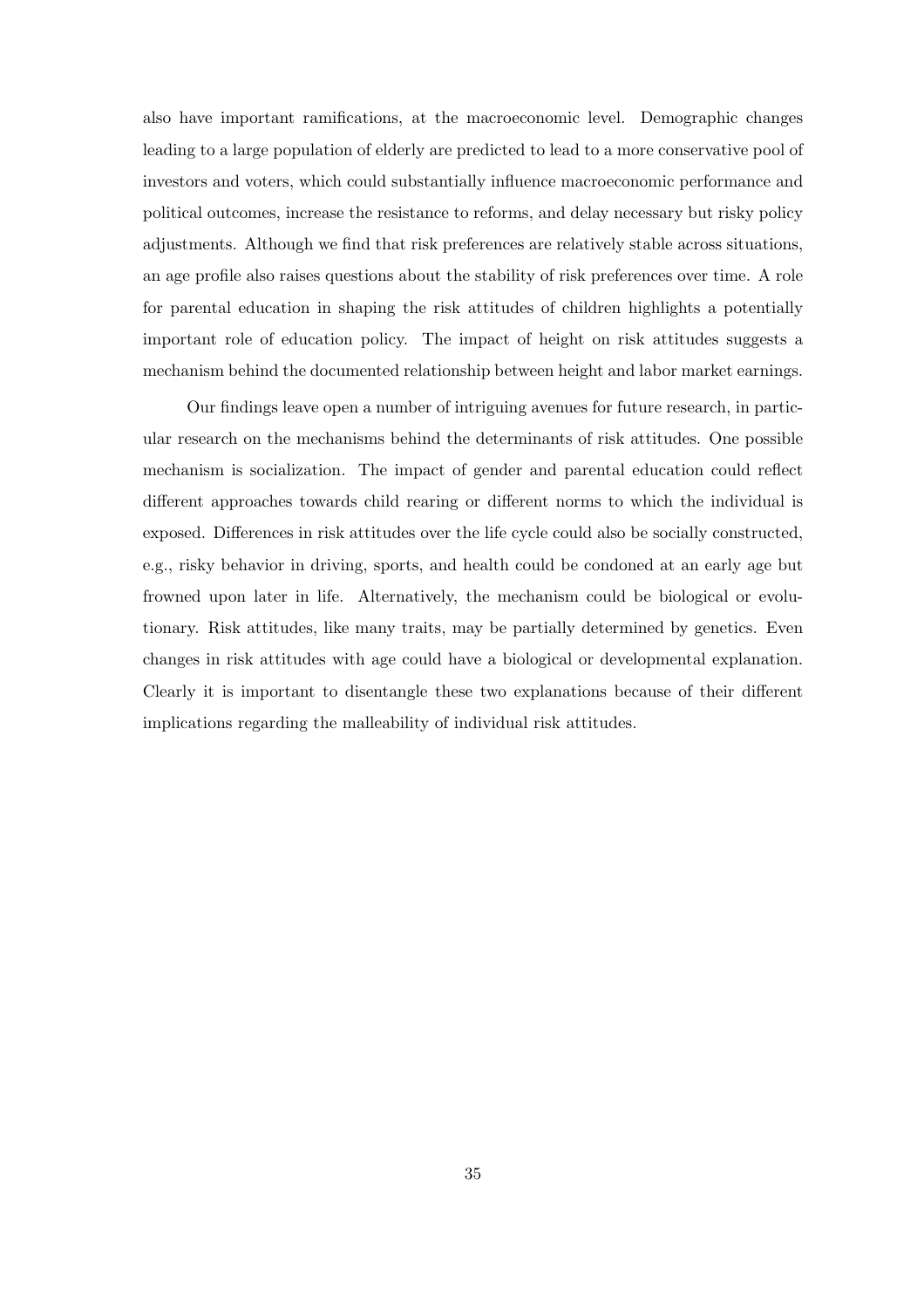#### **References**

- Barsky, R. B., T. F. Juster, M. S. Kimball, and M. D. Shapiro (1997): "Preference Parameters and Individual Heterogeneity: An Experimental Approach in the Health and Retirement Study," *Quarterly Journal of Economics*, 112(2), 537–579.
- Byrnes, J., D. Miller, and W. Schafer (1999): "Gender Differences in Risk Taking: A Meta-Analysis," *Psychological Bulletin*, 125, 367–383.
- CAMERER, C., AND R. HOGARTH (1999): "The Effects of Financial Incentives in Experiments: A Review and Capital-Labor-Production Framework," *Journal of Risk and Uncertainty*, 19(1), 7–42.
- CECCHETTI, S. G., P. SANG LAM, AND N. C. MARK (2000): "Asset Pricing with Distorted Beliefs: Are Equity Returns Too Good to be True?," *American Economic Review*, 90(4), 787–805.
- DIAZ-SERRANO, L., AND D. O'NEILL (2004): "The Relationship Between Unemployment and Risk-Aversion," IZA Discussion Paper No. 1214.
- Dohmen, T., and A. Falk (2005): "Sorting, Incentives, and Performance," IZA Working Paper.
- DOHMEN, T., A. FALK, D. HUFFMAN, AND U. SUNDE (2005a): "Explaining Trust: Disentangling the Roles of Beliefs and Risk Preference," IZA Working Paper.

(2005b): "Constructing the Representative Agent," IZA Working Paper.

- DONKERS, B., B. MELENBERG, AND A. V. SOEST (2001): "Estimating Risk Attitudes Using Lotteries: A Large Sample Approach," *Journal of Risk and Uncertainty*, 22(2), 165–195.
- Eckel, C., and P. Grossman (forthcoming): in *Handbook of Experimental Results*North-Holland. Elsevier Science.
- Fehr-Duda, H., M. de Gennaro, and R. Schubert (2004): "Gender, Financial Risk, and Probability Weights," Institute for Economic Research Working Paper, University of Zurich.
- Feinberg, R. (1977): "Risk-aversion, Risk and the Duration of Unemployment," *Review of Economics and Statistics*, 59(3), 264–271.
- FERRER-I CARBONELL, A., AND P. FRIJTERS (2004): "How Important is Methodology for the Estimates of the Determinants of Happiness?," *Economic Journal*, 114, 641–659.
- FLYNN, J., P. SLOVIC, AND C. MERTZ (1994): "Gender, Race, and Perception of Environmental Health Risks," *Risk Analysis*, 14, 1101–1108.
- Fowler, F. (1988): *Survey Research Methods*. Newbury Park, London.
- Frey, B. S., and A. Stutzer (2002): *Happiness and Economics: How the Economy and Institutions Affect Well-Being*. Princeton University Press, Princeton and Oxford, 1st edn.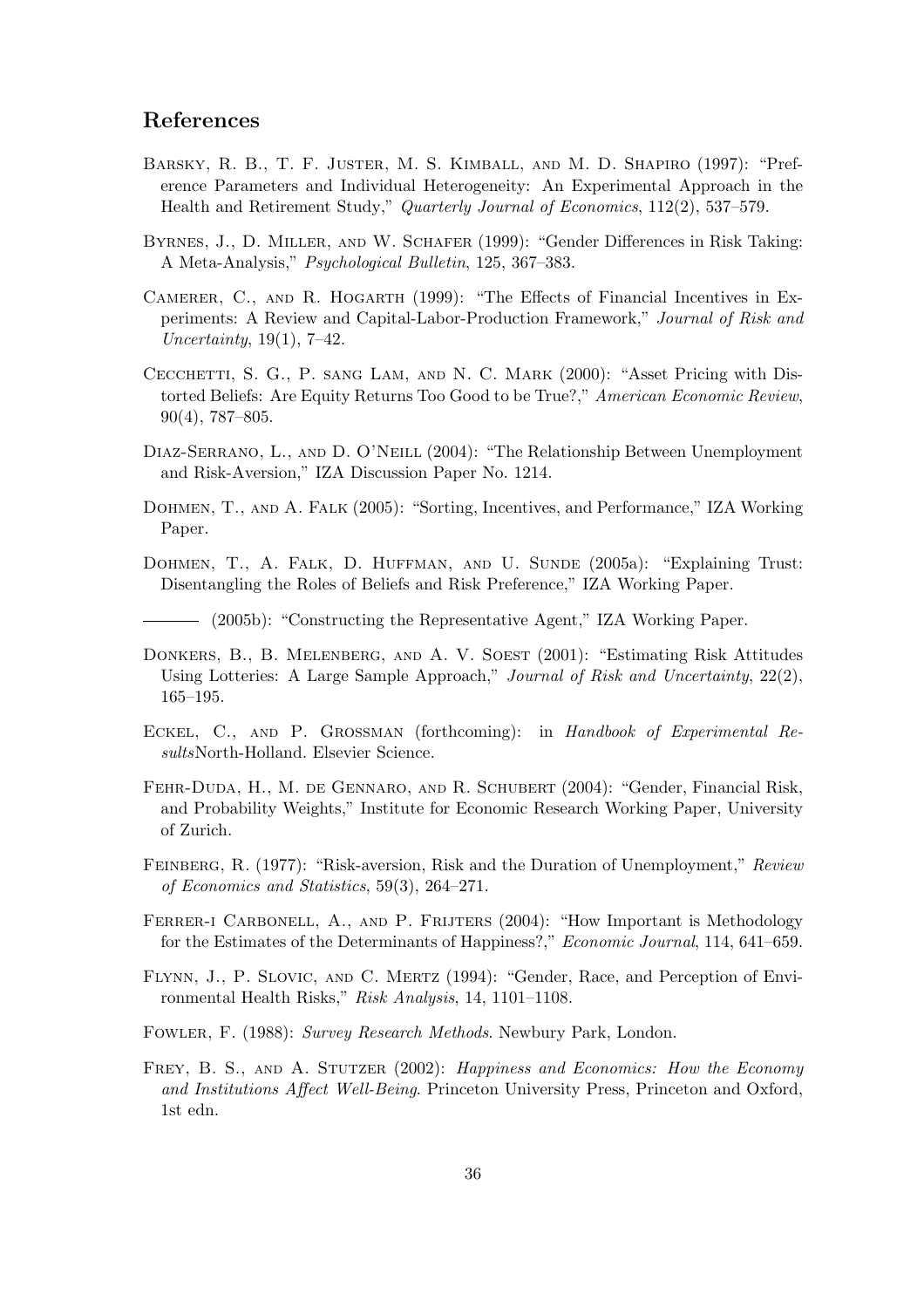Frijters, P., J. P. Haisken-DeNew, and M. A. Shields (2004a): "Money Does Matter! Evidence from Increasing Real Incomes and Life Satisfaction in East Germany Following Reunification," *American Economic Review*, 94(3), 730 – 740.

(2004b): "Investigating the Patterns and Determinants of Life Satisfaction in Germany following Reunification," *Journal of Human Resources*, 39(3), 649–674.

- Glaeser, E. L., D. I. Laibson, J. A. Scheinkman, and C. Soutter (2000): "Measuring Trust," *Quarterly Journal of Economics*, 115(3), 811–846.
- GNEEZY, U., M. NIEDERLE, AND A. RUSTICHINI (2003): "Performance in Competitive Environments: Gender Differences," *Quarterly Journal of Economics*, 118(3), 1049– 1074.
- GNEEZY, U., AND A. RUSTICHINI (2004): "Gender and Competition at a Young Age," *American Economic Review Papers and Proceedings*, 94(2), 377–381.
- Gollier, C. (2001): *The Economics of Risk and Time*. MIT Press, Cambridge, Massachusetts, 1st edn.
- GUISO, L., T. JAPPELLI, AND L. PISTAFERRI (2002): "An Empirical Analysis of Earnings and Employment Risk," *Journal of Business and Economic Statistics*, 20(2), 241–253.
- GUISO, L., AND M. PAIELLA (2001): "Risk-Aversion, Wealth, and Background Risk," CEPR Discussion Paper No. 2728.
- (2005): "The Role of Risk Aversion in Predicting Individual Behavior," Bank of Italy Economic Working Paper No. 546.
- Harrison, G., M. I. Lau, E. E. Rutstrom, and M. B. Williams (2003): "Eliciting Risk and Time Preferences Using Field Experiments: Some Methodological Issues," CEBR Discussion Paper 2003-20.
- Hartog, J., A. Ferrer-i Carbonell, and N. Jonker (2002): "Linking Measured Risk Aversion to Individual Characteristics," *Kyklos*, 55(1), 3–26.
- Holt, C., and S. K. Laury (2002): "Risk Aversion and Incentive Effects," *American Economic Review*, 92(5), 1644–1655.
- Kocherlakota, N. R. (1996): "The Equity Premium: It's Still a Puzzle," *Journal of Economic Literature*, 34(1), 42–71.
- Kraus, S. J. (1995): "Attitudes and the Prediction of Behavior: A Meta-Analysis of the Empirical Literature," *Personality and Social Psychology Bulletin*, 21(1), 58–75.
- PERSICO, N., A. POSTLEWAITE, AND D. SILVERMAN (2004): "The Effect of Adolescence Experience on Labor Market Outcomes: The Case of Height," *Journal of Political Economy*, 112(5), 1019–1053.
- Rabin, M. (2000): "Risk Aversion and Expected Utility Theory: A Calibration Theorem," *Econometrica*, 68(5), 1281–1292.
- Schubert, R., M. Brown, M. Gysler, and H. Brachinger (1999): "Financial Decision-Making: Are Women Really More Risk-Averse?," *American Economic Review Papers and Proceedings*, 89(2), 381–385.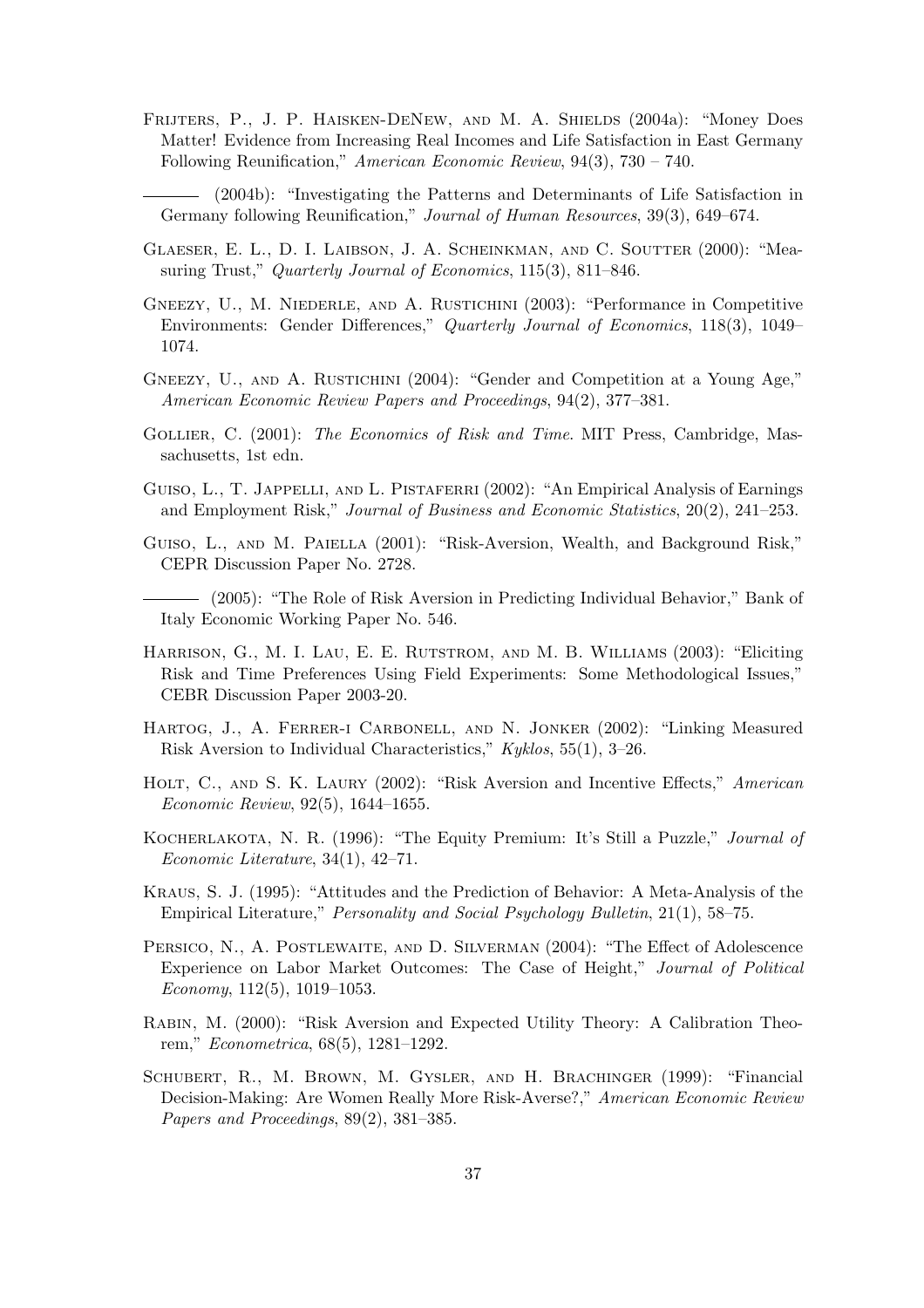- SCHULTZ, T. P. (2002): "Wage Gains Associated with Height as a Form of Health Human Capital," *American Economic Review*, 92(2), 349–353.
- Schupp, J., and G. G. Wagner (2002): "Maintenance of and Innovation in Long-Term Panel Studies The Case of the German Socio-Economic Panel (GSOEP)," *Allgemeines Statistisches Archiv*, 86(2), 163–175.
- Silverman, J., and D. Kumka (1987): "Gender Differences in Attitudes Towards Nuclear War and Disarmament," *Sex Roles*, 16, 189–203.
- Slovic, P. (1964): "Assessment of Risk Taking Behavior," *Psychological Bulletin*, 61(3), 220–233.

(1972a): "Information Procession, Situation Specificity, and the Generality of Risk-Taking Behavior," *Journal of Personality and Social Psychology*, 22, 128–134.

(1972b): "Psychological Study of Human Judgment: Implications for Investment Decision Making," *Journal of Finance*, 27, 777–799.

- Spigner, C., W. Hawkins, and W. Lorens (1993): "Gender Differences in Perception of Risk Associated with Alcohol and Drug Use Among College Students," *Women and Health*, 20, 87–97.
- Stallen, P., and A. Thomas (1988): "Public Concern About Industrial Hazards," *Risk Analysis*, 8, 237–245.
- van Praag, B. M. S., and A. Ferrer-i Carbonell (2004): *Happiness Quantified - A Satisfaction Calculus Approach*. Oxford University Press, Oxford.
- Wagner, G. G., R. V. Burkhauser, and F. Behringer (1993): "The English Language Public Use File of the German Socio-Economic Panel," *The Journal of Human Resources*, 28(2), 429–433.
- Watt, R., M. Rabin, and R. H. Thaler (2002): "Comments," *Journal of Economic Perspectives*, 16(2), 227–230.
- Weber, E., A. R. Blais, and N. Betz (2002): "A Domain-Specific Risk-Attitude Scale: Measuring Risk Perceptions and Risk Behaviors," *Journal of Behavioral Decision Making*, 15, 263–290.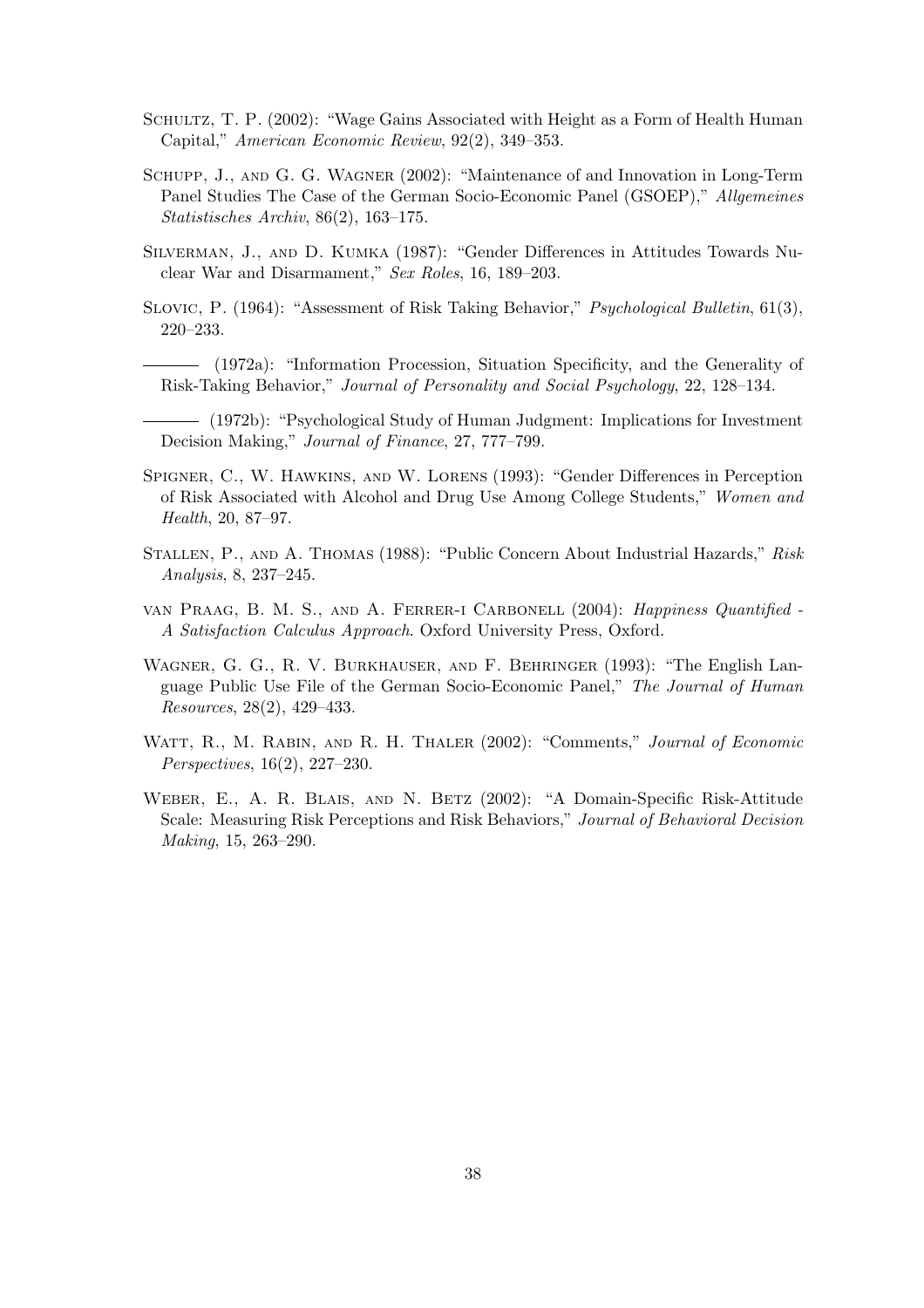|                                                                                                                                                         | $\widehat{\Xi}$                                                        | $\widetilde{\Xi}$    | Dependent Variable: Willingness to Take Risks in General (Binary Measure)<br>$\widetilde{\mathbb{C}}$ | $\widehat{\Xi}$                                                                                        | $\widehat{\mathfrak{S}}$  | $\widehat{\circ}$                                                           |                                                                  | $\circledast$           | ම                                              |
|---------------------------------------------------------------------------------------------------------------------------------------------------------|------------------------------------------------------------------------|----------------------|-------------------------------------------------------------------------------------------------------|--------------------------------------------------------------------------------------------------------|---------------------------|-----------------------------------------------------------------------------|------------------------------------------------------------------|-------------------------|------------------------------------------------|
|                                                                                                                                                         |                                                                        |                      |                                                                                                       |                                                                                                        |                           |                                                                             |                                                                  |                         |                                                |
| Female                                                                                                                                                  | $-0.111***$                                                            | $-0.105***$          | $0.112***$                                                                                            | $-0.099***$                                                                                            | $-0.110***$               | $-0.104***$                                                                 | $0.10***$                                                        | $0.093***$              | $0.104***$                                     |
|                                                                                                                                                         | [0.009]                                                                | [0.010]              | [0.009]                                                                                               | $\left[0.010\right]$                                                                                   | [0.009]                   | [0.009]                                                                     | [0.009]                                                          | $[0.011]$               | $\left[ 0.011\right]$                          |
| Age (in years)                                                                                                                                          | $-0.005***$                                                            | $-0.005***$          | $0.005***$                                                                                            | $0.005***$                                                                                             | $-0.005***$               | $-0.005***$                                                                 | $-0.005***$                                                      | $0.003***$              | $-0.003***$                                    |
|                                                                                                                                                         |                                                                        | [0.000]              | [0.000]                                                                                               |                                                                                                        | [0.000]                   |                                                                             |                                                                  |                         | [0.000]                                        |
| Height (in $\rm cm)$                                                                                                                                    | $[0.000]$<br>$0.005***$                                                | $0.004***$           | $0.004***$                                                                                            | $[0.000]$<br>$0.004***$                                                                                | $0.004***$                | $[0.000]$<br>$0.004***$                                                     | $[0.000]$<br>$0.004***$                                          | $[0.000]$<br>$0.003***$ | $0.003***$                                     |
|                                                                                                                                                         | $[0.001]$<br>$0.062***$                                                | [0.001]              | $[0.001]$                                                                                             | $[0.001]$<br>$0.071***$                                                                                |                           |                                                                             |                                                                  |                         | [0.001]                                        |
| $\label{d1} A \, bitur \ \text{Mother}$                                                                                                                 |                                                                        | $0.071***$           | $0.063***$                                                                                            |                                                                                                        | $[0.001]$<br>0.062***     | $[0.001]$<br>$0.065***$                                                     | $[0.001]$<br>$0.062***$                                          | $[0.001]$<br>$0.038**$  | 0.027                                          |
|                                                                                                                                                         | $\left[0.016\right]$                                                   | $\left[0.018\right]$ | $\left[0.016\right]$                                                                                  |                                                                                                        | [0.016]                   | $\left[0.016\right]$                                                        |                                                                  | $[0.018]$               | $\begin{bmatrix} 0.017 \\ 710.0 \end{bmatrix}$ |
| Abitur Father                                                                                                                                           | $0.036***$                                                             | $0.034***$           | $0.032***$                                                                                            | $[0.017]$<br>0.033***                                                                                  | $0.035***$                | $0.036***$                                                                  | $[0.016]$<br>$0.034***$                                          | $-0.011$                |                                                |
|                                                                                                                                                         | [0.012]                                                                | [0.013]              | [0.012]                                                                                               | [0.012]                                                                                                | [0.012]                   | [0.012]                                                                     | [0.012]                                                          | [0.013]                 | [0.013]                                        |
| log(Individual Wealth in 2002                                                                                                                           | $\overline{S}$                                                         | ${\rm Yes}$          | $\rm \stackrel{\circ}{X}$                                                                             | $\overline{S}$                                                                                         | $\mathsf{S}^{\mathsf{o}}$ | $\mathcal{L}^{\circ}$                                                       | $\rm _{XO}$                                                      | ${\rm Yes}$             |                                                |
| $log(Household$ Wealth in 2002)                                                                                                                         | $\rm \stackrel{\circ}{\rm \stackrel{\circ}{\rm \scriptscriptstyle M}}$ |                      | Yes                                                                                                   |                                                                                                        | $\rm \stackrel{\circ}{X}$ |                                                                             | $\mathop{\mathsf{S}}\nolimits$                                   |                         |                                                |
| log(Indivialual Income 2003)                                                                                                                            | $\rm _{N}^{\circ}$                                                     | 2222                 | $\rm _{N}^{\circ}$                                                                                    | $\overset{\circ}{\text{2}}\overset{\circ}{\text{2}}\overset{\circ}{\text{2}}\overset{\circ}{\text{2}}$ | $2 \frac{8}{2} 8$         | $\stackrel{\circ}{\phantom{}_{\sim}}$ $\stackrel{\circ}{\phantom{}_{\sim}}$ | $\rm \stackrel{\circ}{\rm \stackrel{\circ}{\rm \scriptstyle X}}$ | 2228                    | 2882228                                        |
| log(Household Income 2003)                                                                                                                              | $\sim$                                                                 |                      | $\rm _{N}^{\circ}$                                                                                    |                                                                                                        |                           | $\rm _{X}^{\circ}$                                                          | $\rm _{X}^{\circ}$                                               |                         |                                                |
| log(Individual Income 2004)                                                                                                                             | $\rm _{No}$                                                            |                      | $\rm _{No}$                                                                                           |                                                                                                        |                           | Yes                                                                         | $\mathop{\mathsf{S}}\nolimits$                                   |                         |                                                |
| $log(Household$ Income $2004)$                                                                                                                          | $_{\rm N_o}^{\circ}$                                                   | $\rm _{N}^{\circ}$   | $\overline{\mathsf{S}}$                                                                               | $\rm _{N}^{\circ}$                                                                                     | $\rm _{N}^{\circ}$        | $\rm _{X}^{\circ}$                                                          | Yes                                                              |                         |                                                |
| Other Controls                                                                                                                                          | $\overline{N}$                                                         | $\overline{N}$       | $\overline{N}$                                                                                        | $\tilde{Z}$                                                                                            | $\overline{\Sigma}$       | $\overline{S}$                                                              | $\overline{S}$                                                   | $X_{es}$                | Yes                                            |
|                                                                                                                                                         |                                                                        |                      |                                                                                                       |                                                                                                        |                           |                                                                             |                                                                  |                         |                                                |
| $\mbox{Pseudo-R}^2$                                                                                                                                     | 0.063                                                                  | 0.063                | 0.065                                                                                                 | 0.067                                                                                                  | 0.063                     | 0.065                                                                       | 0.064                                                            | 0.096                   | 0.095                                          |
| log Pseudo-Likelihood                                                                                                                                   | $-11,483$                                                              | $-10,111$            | $-11,466$                                                                                             | $-10,804$                                                                                              | $-11,480$                 | $-11,466$                                                                   | $-11,477$                                                        | $-9,118$                | $-9,816$                                       |
| Observations                                                                                                                                            | 19,438                                                                 | 17,313               | 19,438                                                                                                | 18,425                                                                                                 | 19,438                    | 19,438                                                                      | 19,438                                                           | 16,284                  | 17435                                          |
| Probit marginal effects estimates. The dependent variable is a binary measure for general risk attitudes, where "0" indicates unwillingness to take     |                                                                        |                      |                                                                                                       |                                                                                                        |                           |                                                                             |                                                                  |                         |                                                |
| risks (answers 0-5 in the original data) and "1" indicates willingness to take risks (answers 6-10 in the original data). Abitur (high school degree)   |                                                                        |                      |                                                                                                       |                                                                                                        |                           |                                                                             |                                                                  |                         |                                                |
| includes Fachabitur (topic related high school degree). The Abitur exam is completed at the end of university-track high-schools in Germany             |                                                                        |                      |                                                                                                       |                                                                                                        |                           |                                                                             |                                                                  |                         |                                                |
| passing the exam is a pre-requisite for attending university. The other controls in Columns $(8)$ and $(9)$ include demographic, professional and       |                                                                        |                      |                                                                                                       |                                                                                                        |                           |                                                                             |                                                                  |                         |                                                |
| other self-reported information. For detailed results see Table A.1 in the appendix. Wealth and income controls are in logs. Logged absolute            |                                                                        |                      |                                                                                                       |                                                                                                        |                           |                                                                             |                                                                  |                         |                                                |
| values of negative wealth are added as a separate control variable in the respective specifications. Income data for 2003 reflect annual net income.    |                                                                        |                      |                                                                                                       |                                                                                                        |                           |                                                                             |                                                                  |                         |                                                |
| Income data for 2004 are based on answers to questions about <i>current monthly gross income</i> at the stage of the interview. We also used the net    |                                                                        |                      |                                                                                                       |                                                                                                        |                           |                                                                             |                                                                  |                         |                                                |
| monthly income measure that is available as a generated variable in the SOEP; the results (not reported here) are essentially the same. Robust          |                                                                        |                      |                                                                                                       |                                                                                                        |                           |                                                                             |                                                                  |                         |                                                |
| standard errors in brackets allow for clustering at the household level; ***, *, * indicate significance at 1-, 5-, and 10-percent level, respectively. |                                                                        |                      |                                                                                                       |                                                                                                        |                           |                                                                             |                                                                  |                         |                                                |

Table 1: Primary Determinants of General Risk Attitudes **Table 1:** Primary Determinants of General Risk Attitudes

# Tables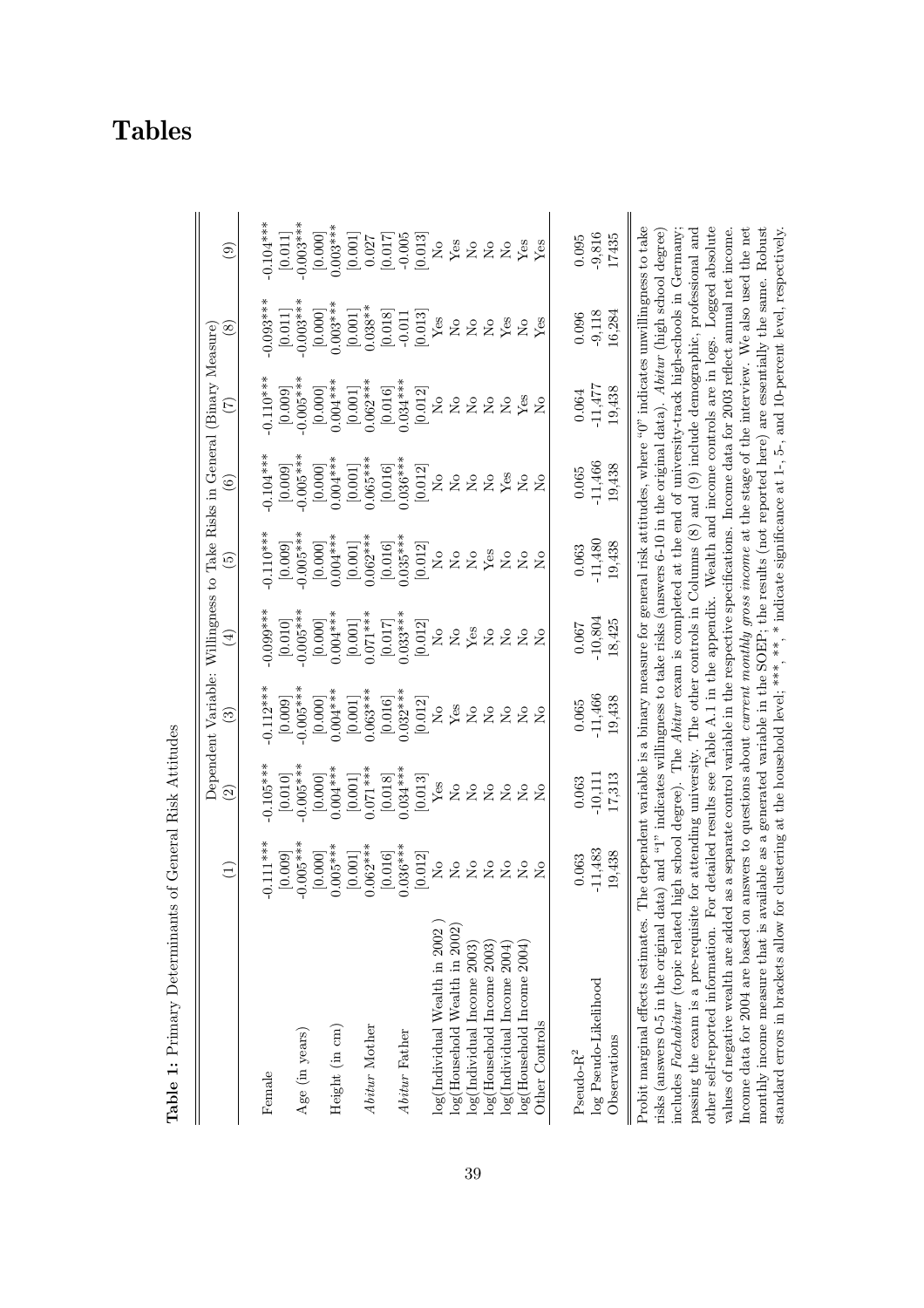| 0.527<br>Fraction Female                     | Mean std. dev. Median Mean std. dev. Median | Subjects in Experiment |                   | SOEP Respondents |               |
|----------------------------------------------|---------------------------------------------|------------------------|-------------------|------------------|---------------|
|                                              |                                             |                        |                   |                  |               |
|                                              |                                             |                        |                   |                  |               |
|                                              | 0.50                                        |                        | 0.519             | 0.50             |               |
| $77.77$<br>Age (in years)                    | 18.40<br>9.09                               | 47                     |                   | $17.43$<br>9.27  | $\frac{6}{5}$ |
| 171.73<br>Height (in cm)                     |                                             | 172                    | $47.17$<br>171.39 |                  | 170           |
|                                              |                                             |                        |                   |                  |               |
| General Risk Attitude (Survey Response) 4.76 | 2.54                                        | 'n,                    | 4.42              | 2.38             | ī.            |
|                                              |                                             |                        |                   |                  |               |
| 450<br>Observations                          | 450                                         | 450                    | 21,875            | 21,875           | 21,875        |

Table 2: Validation of Survey Risk Measure in a Field Experiment **Table 2:** Validation of Survey Risk Measure in a Field Experiment

(a) Comparison of SOEP and Experimental Sample (a) Comparison of SOEP and Experimental Sample

| Dependent Variable: Value of Safe Option at Switch Point | Ξ                         | $\widehat{2}$  | ි                    |
|----------------------------------------------------------|---------------------------|----------------|----------------------|
| Willingness to Take Risk in General                      | $5.614***$                | $4.447***$     | $3.792***$           |
|                                                          | [1.082]                   | [1.109]        | $\left[1.447\right]$ |
| Controls for Gender, Age, Height                         | $\mathsf{S}^{\mathsf{O}}$ | Yes            | ${\rm Yes}$          |
| Other Controls                                           | $\overline{N}$            | $\overline{N}$ | $Y$ es               |
| Constant                                                 | 57.097***                 | [70.621]       | [127.048]            |
|                                                          | [5.836]                   | $-68.309$      | $-33.005$            |
| Observations                                             | 0.06                      | 0.09           | 0.25                 |
| R-squared                                                | 450                       | 450            | 313                  |
|                                                          |                           |                |                      |

(b) Predicting Lottery Choices with Survey Measure Risk Attitudes (b) Predicting Lottery Choices with Survey Measure Risk Attitudes

overall health status, weight, net household income and overall life satisfaction, compare also Table A.1. Robust standard errors in brackets;  $***$ ,  $**$ ,  $*$  indicate OLS estimates. The dependent variable is the value of the safe option at the switching point. Other controls include controls for marital status, number of children, location of residence in 1989, nationality, student status, education switching point. Other controls include controls for marital status, number of achievement, occupational status interacted with public sector employment, OLS estimates. The dependent variable is the value of the safe option at the children, location of residence in 1989, nationality, student status, education achievement, occupational status interacted with public sector employment, overall health status, weight, net household income and overall life satisfaction, compare also Table A.1. Robust standard errors in brackets; \*\*\*, \*\*, \* indicate significance at 1-, 5-, and 10-percent level, respectively. significance at 1-, 5-, and 10-percent level, respectively.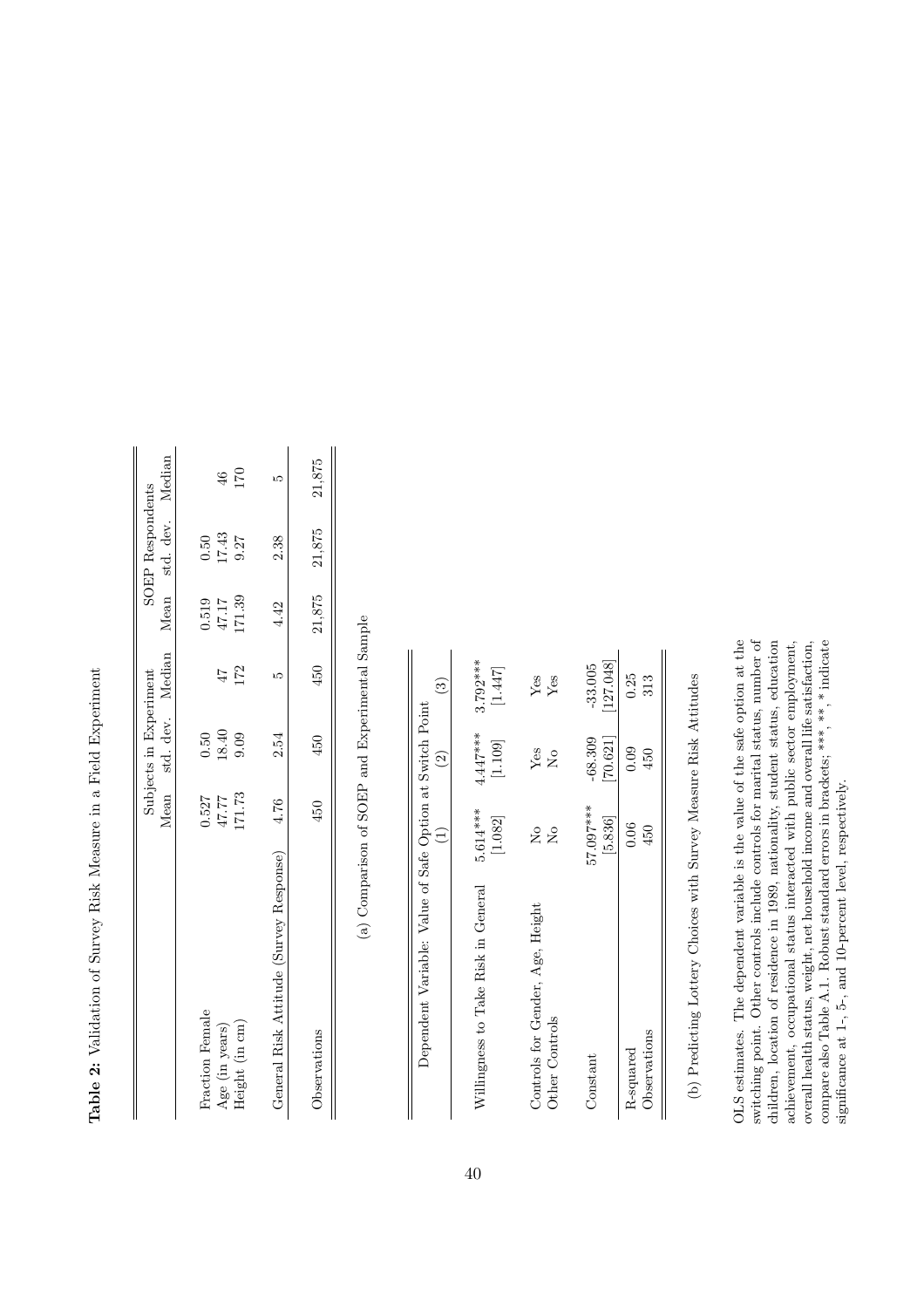| Dependent Variable: Amount Invested in the Hypothetical Asset                                                                                                                                                                                                                                                                                        | Ξ                              | $\widehat{c}$                                                          | ල                                                  | $\bigoplus$               | $\widetilde{5}$ | $\odot$                                                                     | $\widehat{(\mathcal{I})}$ | $\circledS$                                                                                                     | $\widehat{\mathbf{e}}$         |
|------------------------------------------------------------------------------------------------------------------------------------------------------------------------------------------------------------------------------------------------------------------------------------------------------------------------------------------------------|--------------------------------|------------------------------------------------------------------------|----------------------------------------------------|---------------------------|-----------------|-----------------------------------------------------------------------------|---------------------------|-----------------------------------------------------------------------------------------------------------------|--------------------------------|
|                                                                                                                                                                                                                                                                                                                                                      |                                |                                                                        |                                                    |                           |                 |                                                                             |                           |                                                                                                                 |                                |
| Female                                                                                                                                                                                                                                                                                                                                               | $-5,997.97***$                 | $-6,620.92***$                                                         | $-6,129.53***$                                     | $-5,284.08***$            | $-5,934.56***$  | $-5,374.38***$                                                              | $-5,936.38***$            | $-6,597.82***$                                                                                                  | $-6,793.28***$                 |
|                                                                                                                                                                                                                                                                                                                                                      | 811.62                         | [863.35]                                                               | [812.56]                                           | [844.80]                  | [811.27]        | [819.96]                                                                    | [811.22]                  | [978.35]                                                                                                        | [936.11]                       |
| Age (in years)                                                                                                                                                                                                                                                                                                                                       | $-352.65***$                   | $-434.98***$                                                           | $-370.28***$                                       | $-382.99***$              | $-350.95***$    | $-375.71***$                                                                | $-350.70***$              | $-233.77***$                                                                                                    | $-200.19***$                   |
|                                                                                                                                                                                                                                                                                                                                                      | [20.51]                        | [24.36]                                                                | [20.74]                                            | $[21.51]$                 | [20.52]         | [21.10]                                                                     | $\left[20.51\right]$      | [46.46]                                                                                                         | [44.42]                        |
| Height (in cm)                                                                                                                                                                                                                                                                                                                                       | 204.98****                     | 145.92***                                                              | 185.50***                                          | $179.28***$               | 203.00***       | 192.87****                                                                  | 203.26****                | $102.51*$                                                                                                       | $105.15*$                      |
|                                                                                                                                                                                                                                                                                                                                                      | $\left[48.85\right]$           | $\left[52.40\right]$                                                   | $[49.02]$                                          | $\left[79.97\right]$      | $[48.86]$       | $\left[48.96\right]$                                                        | $[48.88]$                 | $\left[ 59.93\right]$                                                                                           | [57.73]                        |
| Abitur Mother                                                                                                                                                                                                                                                                                                                                        | 1,420.56                       | 1,877.67                                                               | 1,419.86                                           | 1,908.26                  | $1,\!425.26$    | 1,654.49                                                                    | $1,\!410.83$              | $-144.79$                                                                                                       | 89.58                          |
|                                                                                                                                                                                                                                                                                                                                                      | [1, 291.08]                    | [1,424.45]                                                             | [1,292.13]                                         | [1, 331.49]               | [1, 291.64]     | [1,288.58]                                                                  | [1, 291.07]               | [1,508.10]                                                                                                      | 1,434.26                       |
| Abitur Father                                                                                                                                                                                                                                                                                                                                        | $6,521.58***$                  | $6,184.77***$                                                          | $6,151.38***$                                      | 6,578.94***               | $6,425.64***$   | 6,529.94***                                                                 | $6,381.49***$             | $2,429.78***$                                                                                                   | $2,595.48**$                   |
|                                                                                                                                                                                                                                                                                                                                                      | [986.43]                       | [1,056.29]                                                             | [989.30]                                           | [1,009.60]                | [986.86]        | [984.78]                                                                    | [986.86]                  | [1, 128.95]                                                                                                     | 1,085.43                       |
| log(Individual Wealth in 2002                                                                                                                                                                                                                                                                                                                        | ż                              | $Y$ es                                                                 | $\overline{\mathsf{S}}$                            | $\overline{S}$            | $\frac{1}{2}$   | ż                                                                           | $\overline{M}$            | ${\rm Yes}$                                                                                                     | $\mathcal{L}_{\mathsf{O}}$     |
| $log(Household$ Wealth in 2002                                                                                                                                                                                                                                                                                                                       | $\overline{\mathsf{X}}$        | $_{\rm N_o}$                                                           | Yes                                                | $\rm \stackrel{\circ}{X}$ | $_{\rm N_o}$    | $\rm \stackrel{\circ}{\rm \stackrel{\circ}{\rm \scriptscriptstyle M}}$      | $\rm _{X}^{\circ}$        | $\rm _{No}$                                                                                                     | ${\rm Yes}$                    |
| $log($ Individual Income $2003$                                                                                                                                                                                                                                                                                                                      | $\overline{\mathsf{S}}$        | $_{\rm N_o}$                                                           | $\rm \stackrel{\circ}{\rm \stackrel{>}{\rm \sim}}$ |                           | $\rm _{No}$     |                                                                             | $\rm _{No}$               | $\rm \stackrel{\circ}{\rm \stackrel{\circ}{\rm \scriptscriptstyle M}}$                                          |                                |
| log(Household Income 2003)                                                                                                                                                                                                                                                                                                                           | $\mathop{\mathsf{S}}\nolimits$ | $\rm \stackrel{\circ}{\rm \stackrel{\circ}{\rm \scriptscriptstyle M}}$ | $\rm _{N}^{\circ}$                                 | $\rm \frac{V_{CS}}{N_O}$  | ${\rm Yes}$     | $\stackrel{\circ}{\phantom{}_{\sim}}$ $\stackrel{\circ}{\phantom{}_{\sim}}$ | $\rm _{No}$               | $\rm _{N}^{\circ}$                                                                                              | $X_{es}$                       |
| log(Individual Income 2004                                                                                                                                                                                                                                                                                                                           | $\mathop{\mathsf{S}}\nolimits$ | $\rm _{No}$                                                            | $\rm _{X}^{\circ}$                                 | $\rm _{X}^{\circ}$        | $\rm _{No}$     | ${\rm Yes}$                                                                 | $\rm \stackrel{\circ}{Z}$ | ${\rm Yes}$                                                                                                     | $\mathop{\mathsf{S}}\nolimits$ |
| log(Household Income 2004)                                                                                                                                                                                                                                                                                                                           | $\overline{\mathsf{S}}$        | $\overline{\mathbf{N}}$                                                | $\overline{S}$                                     | $\overline{N}$            | $\overline{N}$  | $\tilde{z}$                                                                 | Yes                       | $\rm \stackrel{o}{\simeq}$                                                                                      | $\mathsf{S}^{\mathsf{O}}$      |
| Other Controls                                                                                                                                                                                                                                                                                                                                       | Σò                             | $\overline{\Sigma}$                                                    | $\overline{R}$                                     | $\overline{S}$            | $\overline{N}$  | $\overline{R}$                                                              | $\overline{N}$            | $Y$ es                                                                                                          | Yes                            |
|                                                                                                                                                                                                                                                                                                                                                      | $10.49***$                     | $10.49***$                                                             | $10.48***$                                         | $10.48***$                | $10.49***$      | $10.49***$                                                                  | $10.49***$                | $10.48***$                                                                                                      | $10.48***$                     |
| log sigma                                                                                                                                                                                                                                                                                                                                            |                                |                                                                        |                                                    |                           |                 |                                                                             |                           |                                                                                                                 |                                |
|                                                                                                                                                                                                                                                                                                                                                      | $\left[ 0.011\right]$          | [0.012]                                                                | $\left[ 0.011\right]$                              | [0.011]                   | $[0.011]$       | [0.011]                                                                     | $[0.011]$                 | [0.012]                                                                                                         | [0.012]                        |
| log Pseudo-Likelihood                                                                                                                                                                                                                                                                                                                                | $-21,875$                      | $-19,342$                                                              | $-21,862$                                          | $-20,687$                 | $-21,870$       | $-21,857$                                                                   | $-21,870$                 | $-17,929$                                                                                                       | $-19,197$                      |
| Observations                                                                                                                                                                                                                                                                                                                                         | 19,419                         | 17,295                                                                 | 19,419                                             | 18,411                    | 19,419          | 19,419                                                                      | 19,419                    | 16,264                                                                                                          | 17,417                         |
|                                                                                                                                                                                                                                                                                                                                                      |                                |                                                                        |                                                    |                           |                 |                                                                             |                           |                                                                                                                 |                                |
| Interval regression coefficient estimates. The dependent variable is the amount invested in the risky asset. Respondents can choose from 6 categories, ranging from 0 to<br>100,000. Abitur (high school degree) includes Fachabitur (topic related high school degree). The Abitur exam is completed at the end of university-track high-schools in |                                |                                                                        |                                                    |                           |                 |                                                                             |                           |                                                                                                                 |                                |
| Germany; passing the exam is a pre-requisite for attending university. The other controls in Columns $(2)$ to $(9)$ include demographic, professional and other self-reported                                                                                                                                                                        |                                |                                                                        |                                                    |                           |                 |                                                                             |                           |                                                                                                                 |                                |
| information. For detailed results see Table A.1 in the appendix. Wealth and income controls are in logs. Logged absolute values of negative wealth are added as a separate                                                                                                                                                                           |                                |                                                                        |                                                    |                           |                 |                                                                             |                           |                                                                                                                 |                                |
| control variable in the respective specifications. Income data                                                                                                                                                                                                                                                                                       |                                |                                                                        |                                                    |                           |                 |                                                                             |                           | for 2003 reflect annual net income. Income data for 2004 are based on answers to questions about <i>current</i> |                                |
| monthly gross income at the stage of the interview. We also i                                                                                                                                                                                                                                                                                        |                                |                                                                        |                                                    |                           |                 |                                                                             |                           | used the net monthly income measure that is available as a generated variable in the SOEP; the results (not     |                                |
| reported here) are essentially the same. Robust standard errors in brackets allow for clustering at the household level; ***, **, indicate significance at 1-, 5-, and 10-percent                                                                                                                                                                    |                                |                                                                        |                                                    |                           |                 |                                                                             |                           |                                                                                                                 |                                |
| level, respectively.                                                                                                                                                                                                                                                                                                                                 |                                |                                                                        |                                                    |                           |                 |                                                                             |                           |                                                                                                                 |                                |

Table 3: Primary Determinants of Investment in the Hypothetical Investment Scenario **Table 3:** Primary Determinants of Investment in the Hypothetical Investment Scenario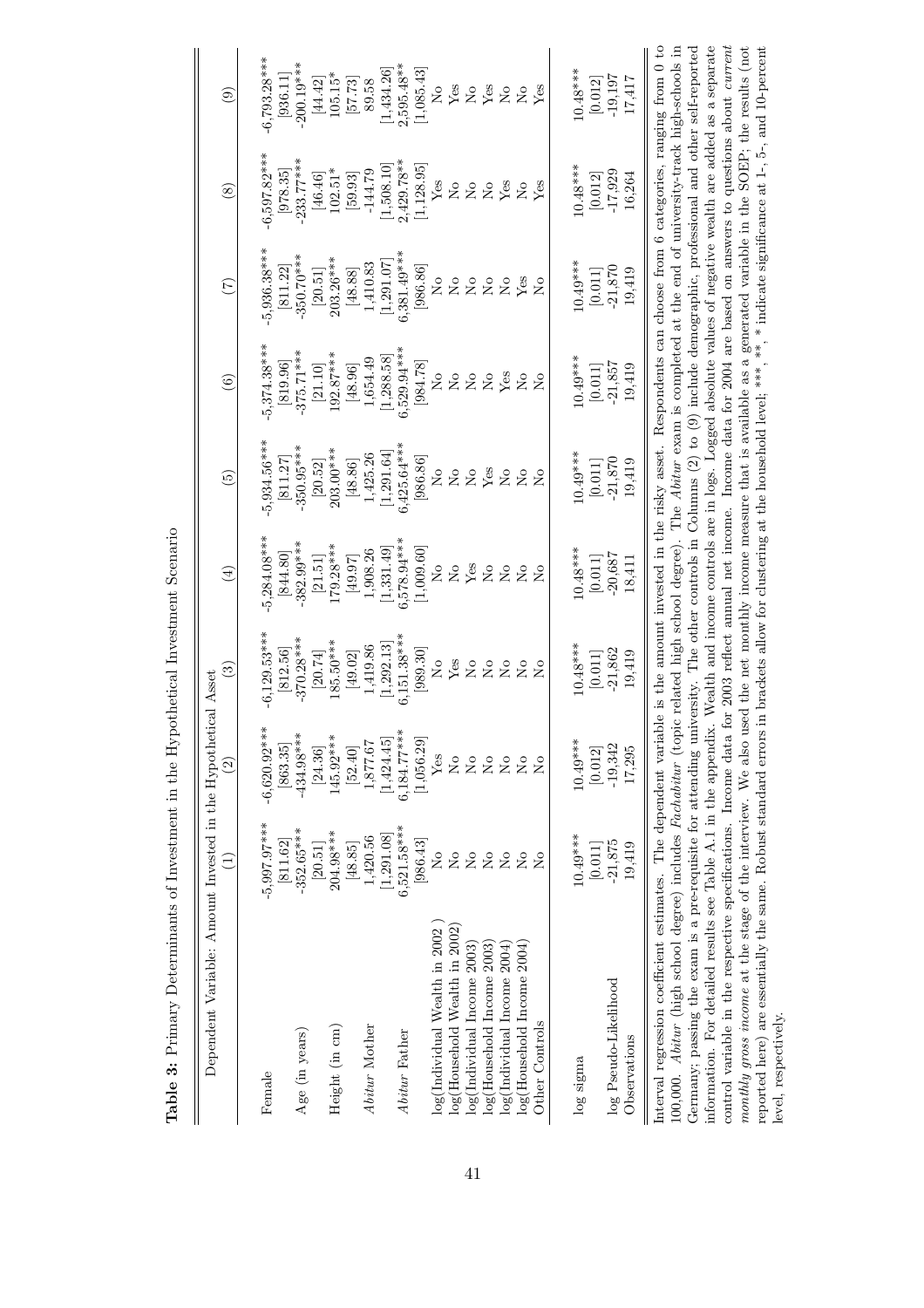| Correlations in the upper panel are based on the original measures with 11 response alter-<br>19,896<br>0.340<br>3.190<br>3.605<br>4.039<br>$1.000\,$<br>0.253<br>0.194<br>$1.000\,$<br>0.314<br>0.531<br>21,568<br>3.486<br>$1.000\,$<br>0.605<br>0.522<br>3.044<br>0.227<br>0.295<br>0.164<br>$1.000\,$<br>0.414<br>0.345<br>3.961<br>21,685<br>2.406<br>2.882<br>1.963<br>0.503<br>0.498<br>1.000<br>0.458<br>0.098<br>0.148<br>0.265<br>0.289<br>0.235<br>1.000<br>0.051<br>20,598<br>2.346<br>2.927<br>3.523<br>0.542<br>0.304<br>$1.000\,$<br>0.520<br>0.507<br>0.503<br>0.177<br>0.239<br>0.116<br>$1.000\,$<br>0.295<br>0.350<br>0.311<br>21,875<br>4.909<br>0.506<br>0.563<br>0.609<br>0.323<br>0.394<br>4.420<br>3.967<br>0.490<br>0.243<br>$1.000\,$<br>0.315<br>1.000<br>0.474<br>0.405<br>0.297<br>0.471<br>0.321<br>Financial Matters<br>Financial Matters<br>(Women)<br>(Women)<br>Sports/Leisure<br>Sports/Leisure<br>Observations<br>Mean (Men)<br>Car Driving<br>Car Driving<br>(Men)<br>General<br>General<br>Health<br>Health<br>Career<br>Career<br>Mean<br>Mean<br>Mean<br>Mean<br>Mean | $\operatorname{General}$ | Car     | Financial | Sports/ | Career | Health         |
|---------------------------------------------------------------------------------------------------------------------------------------------------------------------------------------------------------------------------------------------------------------------------------------------------------------------------------------------------------------------------------------------------------------------------------------------------------------------------------------------------------------------------------------------------------------------------------------------------------------------------------------------------------------------------------------------------------------------------------------------------------------------------------------------------------------------------------------------------------------------------------------------------------------------------------------------------------------------------------------------------------------------------------------------------------------------------------------------------------------|--------------------------|---------|-----------|---------|--------|----------------|
|                                                                                                                                                                                                                                                                                                                                                                                                                                                                                                                                                                                                                                                                                                                                                                                                                                                                                                                                                                                                                                                                                                               |                          | Driving | Matters   | Leisure |        | 2.934          |
|                                                                                                                                                                                                                                                                                                                                                                                                                                                                                                                                                                                                                                                                                                                                                                                                                                                                                                                                                                                                                                                                                                               |                          |         |           |         |        | 2.580<br>3.317 |
|                                                                                                                                                                                                                                                                                                                                                                                                                                                                                                                                                                                                                                                                                                                                                                                                                                                                                                                                                                                                                                                                                                               |                          |         |           |         |        |                |
|                                                                                                                                                                                                                                                                                                                                                                                                                                                                                                                                                                                                                                                                                                                                                                                                                                                                                                                                                                                                                                                                                                               |                          |         |           |         |        |                |
|                                                                                                                                                                                                                                                                                                                                                                                                                                                                                                                                                                                                                                                                                                                                                                                                                                                                                                                                                                                                                                                                                                               |                          |         |           |         |        |                |
|                                                                                                                                                                                                                                                                                                                                                                                                                                                                                                                                                                                                                                                                                                                                                                                                                                                                                                                                                                                                                                                                                                               |                          |         |           |         |        |                |
|                                                                                                                                                                                                                                                                                                                                                                                                                                                                                                                                                                                                                                                                                                                                                                                                                                                                                                                                                                                                                                                                                                               |                          |         |           |         |        |                |
|                                                                                                                                                                                                                                                                                                                                                                                                                                                                                                                                                                                                                                                                                                                                                                                                                                                                                                                                                                                                                                                                                                               |                          |         |           |         |        |                |
|                                                                                                                                                                                                                                                                                                                                                                                                                                                                                                                                                                                                                                                                                                                                                                                                                                                                                                                                                                                                                                                                                                               |                          |         |           |         |        | 1.000          |
|                                                                                                                                                                                                                                                                                                                                                                                                                                                                                                                                                                                                                                                                                                                                                                                                                                                                                                                                                                                                                                                                                                               |                          |         |           |         |        | 0.154          |
|                                                                                                                                                                                                                                                                                                                                                                                                                                                                                                                                                                                                                                                                                                                                                                                                                                                                                                                                                                                                                                                                                                               |                          |         |           |         |        | 0.194          |
|                                                                                                                                                                                                                                                                                                                                                                                                                                                                                                                                                                                                                                                                                                                                                                                                                                                                                                                                                                                                                                                                                                               |                          |         |           |         |        | 0.116          |
|                                                                                                                                                                                                                                                                                                                                                                                                                                                                                                                                                                                                                                                                                                                                                                                                                                                                                                                                                                                                                                                                                                               |                          |         |           |         |        |                |
|                                                                                                                                                                                                                                                                                                                                                                                                                                                                                                                                                                                                                                                                                                                                                                                                                                                                                                                                                                                                                                                                                                               |                          |         |           |         |        |                |
|                                                                                                                                                                                                                                                                                                                                                                                                                                                                                                                                                                                                                                                                                                                                                                                                                                                                                                                                                                                                                                                                                                               |                          |         |           |         |        |                |
|                                                                                                                                                                                                                                                                                                                                                                                                                                                                                                                                                                                                                                                                                                                                                                                                                                                                                                                                                                                                                                                                                                               |                          |         |           |         |        |                |
|                                                                                                                                                                                                                                                                                                                                                                                                                                                                                                                                                                                                                                                                                                                                                                                                                                                                                                                                                                                                                                                                                                               |                          |         |           |         |        |                |
|                                                                                                                                                                                                                                                                                                                                                                                                                                                                                                                                                                                                                                                                                                                                                                                                                                                                                                                                                                                                                                                                                                               |                          |         |           |         |        |                |
|                                                                                                                                                                                                                                                                                                                                                                                                                                                                                                                                                                                                                                                                                                                                                                                                                                                                                                                                                                                                                                                                                                               |                          |         |           |         |        | 1.000          |
|                                                                                                                                                                                                                                                                                                                                                                                                                                                                                                                                                                                                                                                                                                                                                                                                                                                                                                                                                                                                                                                                                                               |                          |         |           |         |        | 21,862         |
| general risk attitudes, where "0" indicates unwillingness to take risks (answers 0-5 in the<br>natives (entries 0-10). Correlations in the lower panel are based on a binary measure for                                                                                                                                                                                                                                                                                                                                                                                                                                                                                                                                                                                                                                                                                                                                                                                                                                                                                                                      |                          |         |           |         |        |                |

| ו<br>י<br>$\frac{1}{\zeta}$                          |
|------------------------------------------------------|
|                                                      |
| ζ<br>i<br>San San<br>י<br>ו<br>j<br>ļ                |
|                                                      |
| j<br>l<br>i<br>ĺ<br>؟<br>أ                           |
|                                                      |
|                                                      |
| ı                                                    |
| ۔<br>م<br>$\ddot{\phantom{0}}$<br>ì                  |
| :<br>(<br>$\begin{array}{c} \hline \end{array}$<br>I |
| į<br>i.                                              |
|                                                      |
| l<br>J                                               |
| $\vdots$                                             |
|                                                      |
| l<br>l<br>ì                                          |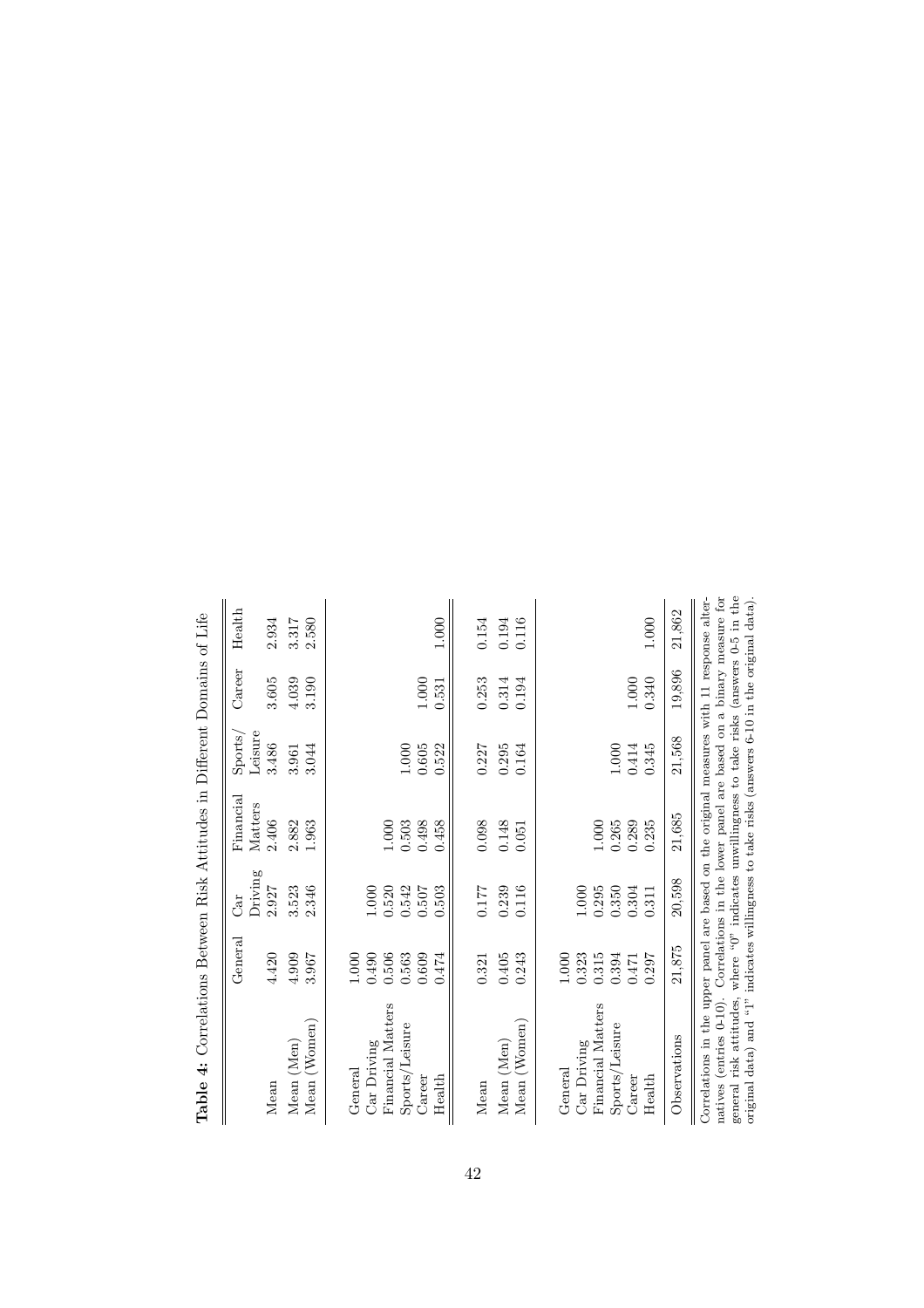|                            |               |             | Dependent Variable: Willingness to Take Risks (Binary Measure) in: |                 |                                                                                                                                                                                                                                                                                                                                                                                                                                                                                                                                                                          |             |
|----------------------------|---------------|-------------|--------------------------------------------------------------------|-----------------|--------------------------------------------------------------------------------------------------------------------------------------------------------------------------------------------------------------------------------------------------------------------------------------------------------------------------------------------------------------------------------------------------------------------------------------------------------------------------------------------------------------------------------------------------------------------------|-------------|
|                            | General       | Car         | Financial                                                          | ${\rm Sports}/$ | Career                                                                                                                                                                                                                                                                                                                                                                                                                                                                                                                                                                   | Health      |
|                            |               | Driving     | Matters                                                            | Leisure         |                                                                                                                                                                                                                                                                                                                                                                                                                                                                                                                                                                          |             |
|                            | $\widehat{E}$ | $\odot$     | $\odot$                                                            | $(\pm)$         | $\widetilde{5}$                                                                                                                                                                                                                                                                                                                                                                                                                                                                                                                                                          | $\odot$     |
|                            |               |             |                                                                    |                 |                                                                                                                                                                                                                                                                                                                                                                                                                                                                                                                                                                          |             |
| Female                     | $-0.111***$   | $-0.091***$ | $-0.078***$                                                        | $-0.095***$     | $-0.082***$                                                                                                                                                                                                                                                                                                                                                                                                                                                                                                                                                              | $-0.062***$ |
|                            | [0.009]       | [0.008]     | [0.006]                                                            | [0.008]         | [0.009]                                                                                                                                                                                                                                                                                                                                                                                                                                                                                                                                                                  | [0.007]     |
| Age (in years)             | $-0.005$ ***  | $-0.004***$ | $-0.001$ ***                                                       | $-0.007$ ***    | $-0.005***$                                                                                                                                                                                                                                                                                                                                                                                                                                                                                                                                                              | $-0.003***$ |
|                            | [0.000]       | [0.000]     | [0.000]                                                            | [0.000]         | $[0.000]$                                                                                                                                                                                                                                                                                                                                                                                                                                                                                                                                                                | [0.000]     |
| Height (in cm)             | $0.005***$    | $0.002***$  | $0.001***$                                                         | $0.003***$      | $0.003***$                                                                                                                                                                                                                                                                                                                                                                                                                                                                                                                                                               | $0.001***$  |
|                            | $[0.001]$     | [0.000]     | [0.000]                                                            | [0.000]         | $[0.001]$                                                                                                                                                                                                                                                                                                                                                                                                                                                                                                                                                                | [0.000]     |
| Abitur Mother              | $0.063***$    | 0.02        | $0.029***$                                                         | $0.041***$      | $0.047***$                                                                                                                                                                                                                                                                                                                                                                                                                                                                                                                                                               | 0.014       |
|                            | [0.016]       | [0.012]     | [0.010]                                                            | [0.013]         | $[0.015] \centering% \includegraphics[width=1.0\textwidth]{Figures/PN1000.pdf} \includegraphics[width=1.0\textwidth]{Figures/PN1000.pdf} \includegraphics[width=1.0\textwidth]{Figures/PN1000.pdf} \includegraphics[width=1.0\textwidth]{Figures/PN1000.pdf} \includegraphics[width=1.0\textwidth]{Figures/PN1000.pdf} \includegraphics[width=1.0\textwidth]{Figures/PN1000.pdf} \includegraphics[width=1.0\textwidth]{Figures/PN1000.pdf} \includegraphics[width=1.0\textwidth]{Figures/PN1000.pdf} \includegraphics[width=1.0\textwidth]{Figures/PN1000.pdf} \include$ | [0.011]     |
| Abitur Father              | $0.035***$    | $-0.004$    | $0.015**$                                                          | $0.065***$      | $0.034***$                                                                                                                                                                                                                                                                                                                                                                                                                                                                                                                                                               | $0.017*$    |
|                            | [0.012]       | [0.009]     | 0.007                                                              | 0.011           | 0.011                                                                                                                                                                                                                                                                                                                                                                                                                                                                                                                                                                    | [0.009]     |
|                            |               |             |                                                                    |                 |                                                                                                                                                                                                                                                                                                                                                                                                                                                                                                                                                                          |             |
| $\mbox{Pseudo-}\mbox{R}^2$ | 0.064         | 0.074       | 0.062                                                              | 0.114           | 0.058                                                                                                                                                                                                                                                                                                                                                                                                                                                                                                                                                                    | 0.042       |
| log Pseudo-Likelihood      | $-11,471$     | $-7,935$    | $-5,816$                                                           | $-9,185$        | $-9,475$                                                                                                                                                                                                                                                                                                                                                                                                                                                                                                                                                                 | $-7,988$    |
| Observations               | 19,438        | 18,313      | 19,274                                                             | 19,186          | 17,683                                                                                                                                                                                                                                                                                                                                                                                                                                                                                                                                                                   | 19,431      |

**Table 5:** Primary Determinants of Risk Attitudes in Different Domains of Life -1: I ع.  $\overline{\phantom{a}}$  $\overline{P}$  $\colon \mathsf{D} \colon \mathsf{f}$  $x$  Diale  $\Lambda$   $\mu$ itaalaa  $\frac{1}{4}$  $\ddot{\phantom{0}}$  $\Gamma$  $T - L$ ]  $\approx$   $E$ .  $D$ 

 $\frac{1}{2}$ the original data) and "1" indicates willingness to take risks (answers 6-10 in the original data).<br>Abitur (high school degree) includes *Fachabitur* (topic related high school degree). The Abitur exam is completed at the end of university-track high-schools in Germany; passing the exam is a<br>pre-requisite for attending university. Controls for interview month are included. Robust standard<br>errors in brackets allow f *Abitur* (high school degree) includes *Fachabitur* (topic related high school degree). The *Abitur* Probit marginal effects estimates. The dependent variables are binary measures of the willingness to take risks in different domains, where "0" indicates unwillingness to take risks (answers 0-5 in the original data) and "1" indicates willingness to take risks (answers 6-10 in the original data). exam is completed at the end of university-track high-schools in Germany; passing the exam is a pre-requisite for attending university. Controls for interview month are included. Robust standard errors in brackets allow for clustering at the household level; \*\*\*, \*\*, \* indicate significance at 1-, 5-, and 10-percent level, respectively.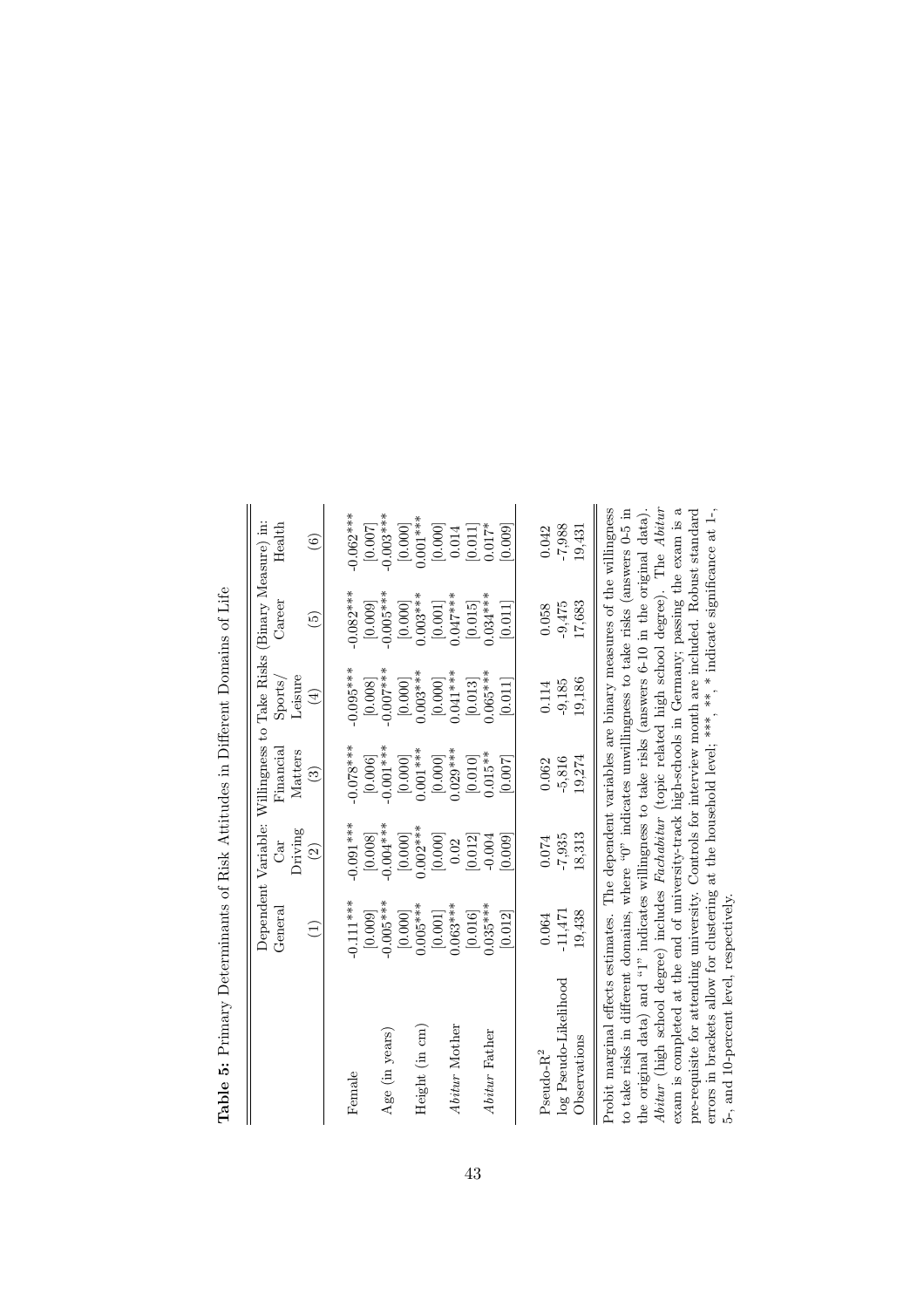| Dependent Variable:                                                                                                                                                                                                                                                                                                                            | Investment<br>in Stocks | Active Sports            | Employment in<br>Public Sector | Selfemployed           | Smokin                     | East to West     | West to East<br>Mobility from | Overall Life<br>Satisfaction |
|------------------------------------------------------------------------------------------------------------------------------------------------------------------------------------------------------------------------------------------------------------------------------------------------------------------------------------------------|-------------------------|--------------------------|--------------------------------|------------------------|----------------------------|------------------|-------------------------------|------------------------------|
|                                                                                                                                                                                                                                                                                                                                                | $(1)$ <sup>†</sup>      | $\widehat{\mathfrak{S}}$ | ව                              | $\bigoplus$            | $\widetilde{\mathfrak{G}}$ | $(6)^{\ddagger}$ | $(7)^{\ddagger}$              | $\circledS$                  |
| Willingness to Take Risks                                                                                                                                                                                                                                                                                                                      |                         |                          |                                |                        |                            |                  |                               |                              |
| (binary measure) in                                                                                                                                                                                                                                                                                                                            |                         |                          |                                |                        |                            |                  |                               |                              |
| General                                                                                                                                                                                                                                                                                                                                        | $0.035***$              | $0.083***$               | $0.014**$                      | $0.006***$             | $0.052***$                 | $0.018*$         | $0.006**$                     | $0.350***$                   |
|                                                                                                                                                                                                                                                                                                                                                | [0.011]                 | [0.009]                  | [0.007]                        | [0.002]                | [0.008]                    | [0.011]          | $[0.003]$<br>(-437.8)         | [0.035]                      |
|                                                                                                                                                                                                                                                                                                                                                | (0.8024)                | $-8726.2$                | $-6361.1$                      | $-1446.4$              | $-9333.2$                  | $(-848.7)$       |                               | (0.111)                      |
| Positive Amount Invested in                                                                                                                                                                                                                                                                                                                    | $0.085***$              | $0.086***$               | $0.016**$                      | $-0.001$               | $-0.003$                   | $0.001\,$        | $-0.001$                      | $0.128***$                   |
| Hypothetical Asset                                                                                                                                                                                                                                                                                                                             | $\left[ 0.011\right]$   | [0.008]                  | [0.007]                        | $[0.002]$<br>(-1450.7) | [0.008]                    | [0.010]          | [0.002]                       | [0.034]                      |
|                                                                                                                                                                                                                                                                                                                                                | $(-4683.1)$             | $-8716.1$                | $-6360.2$                      |                        | $-9354.2$                  | $(-850.2)$       | $(-441.9)$                    | (0.105)                      |
| Willingness to Take Risks                                                                                                                                                                                                                                                                                                                      |                         |                          |                                |                        |                            |                  |                               |                              |
| (binary measure) in                                                                                                                                                                                                                                                                                                                            |                         |                          |                                |                        |                            |                  |                               |                              |
| Car Driving                                                                                                                                                                                                                                                                                                                                    | 0.01                    | $0.038***$               | $-0.009$                       | 0.001                  | $036***$                   | $-0.014$         | $-0.002$                      | $0.141***$                   |
|                                                                                                                                                                                                                                                                                                                                                | [0.014]                 | [0.011]                  | [0.008]                        | [0.003]                | [0.010]                    | [0.012]          | [0.002]                       | [0.042]                      |
|                                                                                                                                                                                                                                                                                                                                                | $(-4713.4)$             | $-8768.8$                | $-6362.7$                      | $-1450.7$              | $-9347.3$                  | $(-849.6)$       | $(-441.4)$                    | (0.105)                      |
| Financial Matters                                                                                                                                                                                                                                                                                                                              | $0.244***$              | $0.079***$               | 0.003                          | $0.007**$              | $-0.018$                   | $-0.002$         | $-0.001$                      | $0.222***$                   |
|                                                                                                                                                                                                                                                                                                                                                | [0.018]                 | [0.013]                  | [0.011]                        | $\left[0.003\right]$   | [0.012]                    | [0.018]          | [0.003]                       | [0.051]                      |
|                                                                                                                                                                                                                                                                                                                                                | $(-4618.2)$             | $(-8756.9)$              | $-6363.3$                      | $-1448.2$              | $(-9353.1$                 | $(-850.2)$       | $(-441.9)$                    | (0.105)                      |
| Sports and Leisure                                                                                                                                                                                                                                                                                                                             | $0.060***$              | $0.184***$               | 0.01                           | 0.003                  | 0.001                      | 0.005            | 0.004                         | $0.247***$                   |
|                                                                                                                                                                                                                                                                                                                                                | $[0.013]$               | [0.009]                  | [0.008]                        | [0.003]                | [0.009]                    | [0.013]          | [0.003]                       | [0.041]                      |
|                                                                                                                                                                                                                                                                                                                                                | $(-4703.0)$             | $-8579.2$                | $-6362.6$                      | $(-1450.0)$            | $-9354.3$                  | $(-850.1)$       | $-440.6$                      | (0.106)                      |
| Career                                                                                                                                                                                                                                                                                                                                         | $0.053***$              | $0.084***$               | $-0.012*$                      | $0.018***$             | $0.034***$                 | $-0.018*$        | 0.002                         | $0.196***$                   |
|                                                                                                                                                                                                                                                                                                                                                | [0.013]                 | [0.009]                  | [0.007]                        | [0.003]                | [0.009]                    | $[0.011]$        | [0.002]                       | [0.039]                      |
|                                                                                                                                                                                                                                                                                                                                                | $(-4704.2)$             | $-8731.7$                | $-6361.9$                      | $-1421.3$              | $-9346.2$                  | $(-848.8)$       | $-441.7$                      | (0.106)                      |
| Health                                                                                                                                                                                                                                                                                                                                         | 0.014                   | $0.033***$               | 0.012                          | 0.002                  | $0.128***$                 | $-0.014$         | $-0.003$                      | 0.057                        |
|                                                                                                                                                                                                                                                                                                                                                | [0.014]                 | [0.011]                  | [0.009]                        | [0.003]                | 0.011                      | [0.013]          | [0.002]                       | [0.046]                      |
|                                                                                                                                                                                                                                                                                                                                                | $(-4713.2)$             | $-8770.5$                | $-6362.4$                      | $-1450.6$              | $-9276.4$ )                | $-849.7$         | $(-441.2)$                    | (0.104)                      |
| Observations                                                                                                                                                                                                                                                                                                                                   | 8610                    | 16066                    | 13925                          | 13925                  | 16120                      | 2971             | 8211                          | 11804                        |
| Dependent variables in Columns (1) to (7) are binary variables. The dependent variable in Column (8) measures life satisfaction on an 11-point scale from 0 (absolutely                                                                                                                                                                        |                         |                          |                                |                        |                            |                  |                               |                              |
| variables are binary measures of willingness to take risks in different domains, where "0" indicates unwillingness to take risks (answers 0-5 in the original data) and "1"<br>not satisfied with life in general) to 10 (completely satisfied with life in general). Investment in stocks in Column (1) includes investment in stock options. |                         |                          |                                |                        |                            |                  |                               | Explanatory                  |
| indicates willingness to take risks (answers 6-10 in the original data). Positive Amount Invested in Hypothetical asset is also a binary measure taking on the value "0" if                                                                                                                                                                    |                         |                          |                                |                        |                            |                  |                               |                              |
| Probit marginal effects estimates, evaluated at the means of independent variables, are displayed in Columns $(1)$ to $(7)$ , i.e., coefficients of the binary risk measures reflect<br>individuals respond no positive investment, and                                                                                                        |                         | "1" otherwise            |                                |                        |                            |                  |                               |                              |

the discrete change in the probability. OLS estimates are displayed in Column (8). Each reported coefficient estimate of a binary risk measure is based on a separate monthly household income in every regression. Additional controls: <sup>†</sup> Number of Adults in household; <sup>†</sup> German national, Retired, School degree, Abitur; \* Lived in GDR in 1989, Lived of Adults in 1989, Location in 1989 coefficient estimates, while log pseudolikelihood of the respective regression model are reported in parentheses in Columns (1) to (7) and  $R\hat{g}$  statistics are in parentheses in beneath the the coefficient stimates in regression of the respective dependent variable on this particular risk measure and a set of controls, whose coefficient estimates are not reported. This set includes the same controls for gender, age, height, and parental education as in Table 1, as well as controls for log household wealth, log household debt, and the log of current gross the discrete change in the probability. OLS estimates are displayed in Column (8). Each reported coefficient estimate of a binary risk measure is based on a separate regression of the respective dependent variable on this particular risk measure and a set of controls, whose coefficient estimates are not reported. This set includes the same controls for gender, age, height, and parental education as in Table 1, as well as controls for log household wealth, log household debt, and the log of current gross Lived in GDR in 1989, Lived Abroad in 1989, Location in 1989 missing. Robust standard errors that allow for clustering at the household level are reported in brackets below the coefficient estimates, while log pseudolikelihood of the respective regression model are reported in parentheses in Columns (1) to (7) and  $R\hat{z}$  statistics are in parentheses monthly household income in every regression. Additional controls: † Number of Adults in household; ‡ German national, Retired, School degree, *Abitur*; in beneath the the coefficient estimates in Column (8); \*\*\*, \*\*, \* indicate significance at 1-, 5-, and 10-percent level, respectively.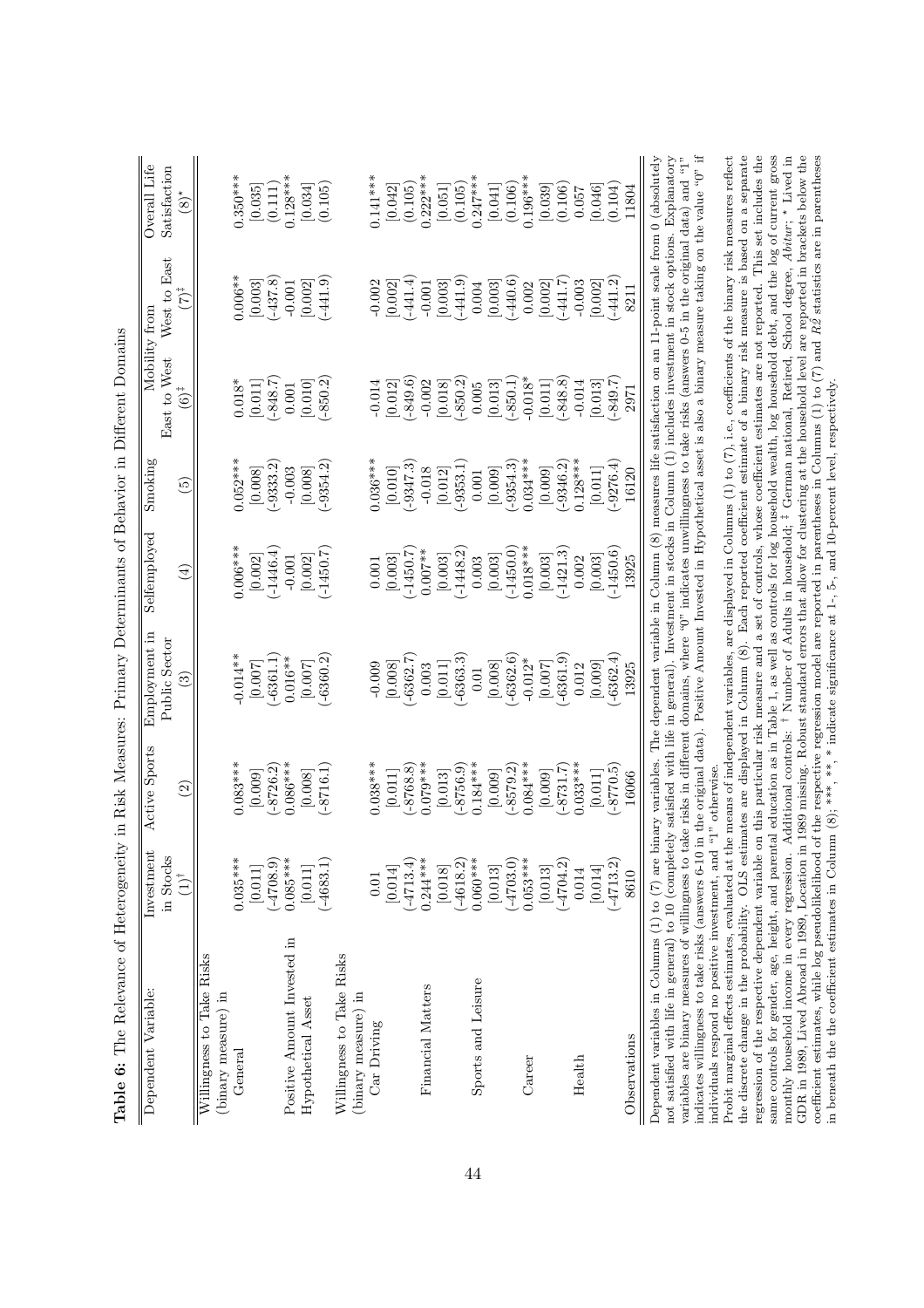**Figures Figure 1:** Willingness to Take Risks in General



Notes: The top panel shows a histogram of responses to the question about general risk attitudes (measured on an eleven-point scale). The bottom panel shows the difference between the fraction of females and the fraction of males choosing each response category. A positive difference for a given category indicates that relatively more females choose that category.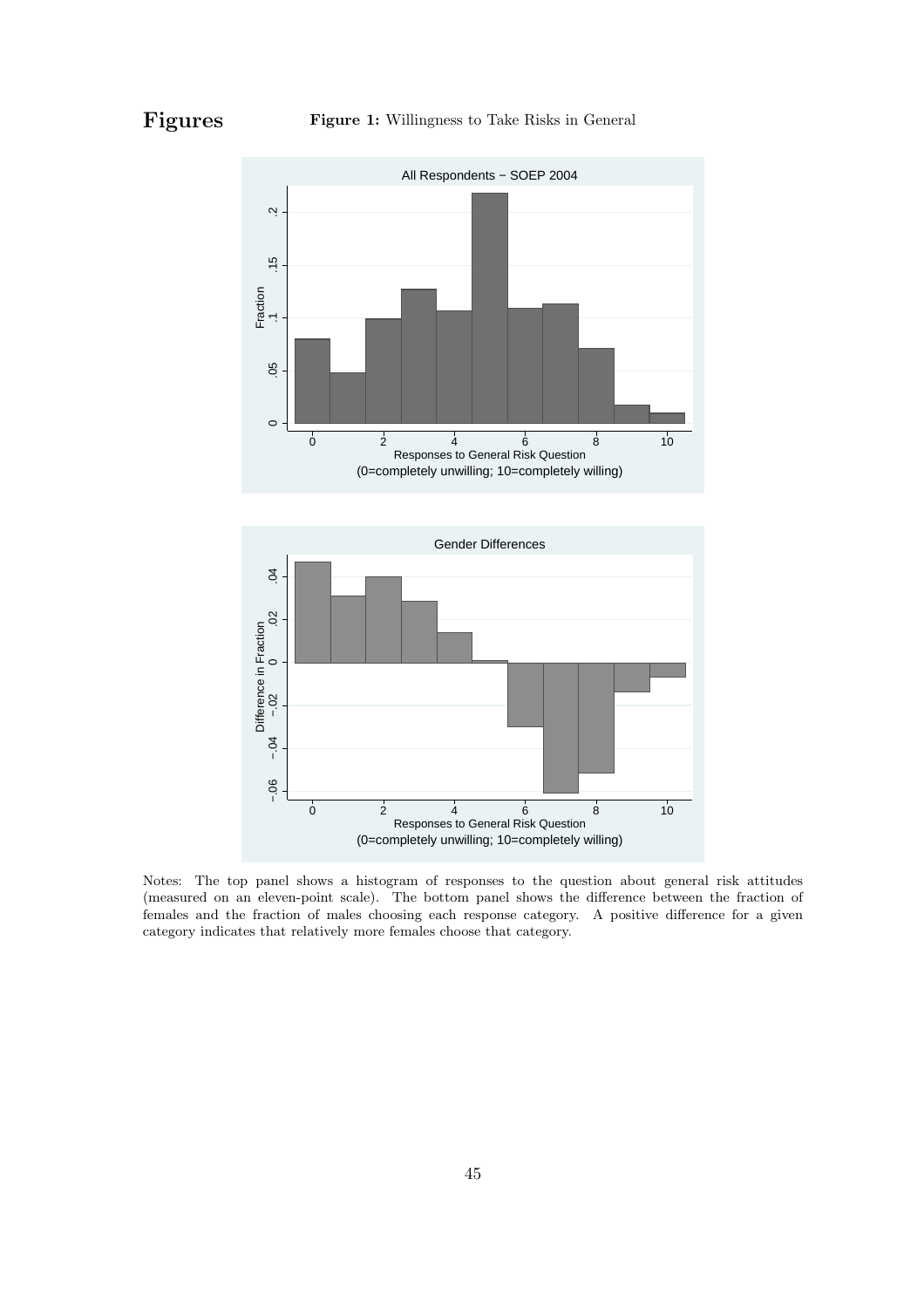

**Figure 2:** Willingness to Take Risks in General, by Age and Gender



Notes: Each shaded band gives the fraction of individuals choosing a particular number on the eleven-point response scale for the question about general risk attitudes. The dark band at the bottom corresponds to a choice of zero, with progressively lighter shades indicating 1 through 4. The white band is the fraction choosing 5, and the progressively darker shades represent fractions choosing 6 through 10.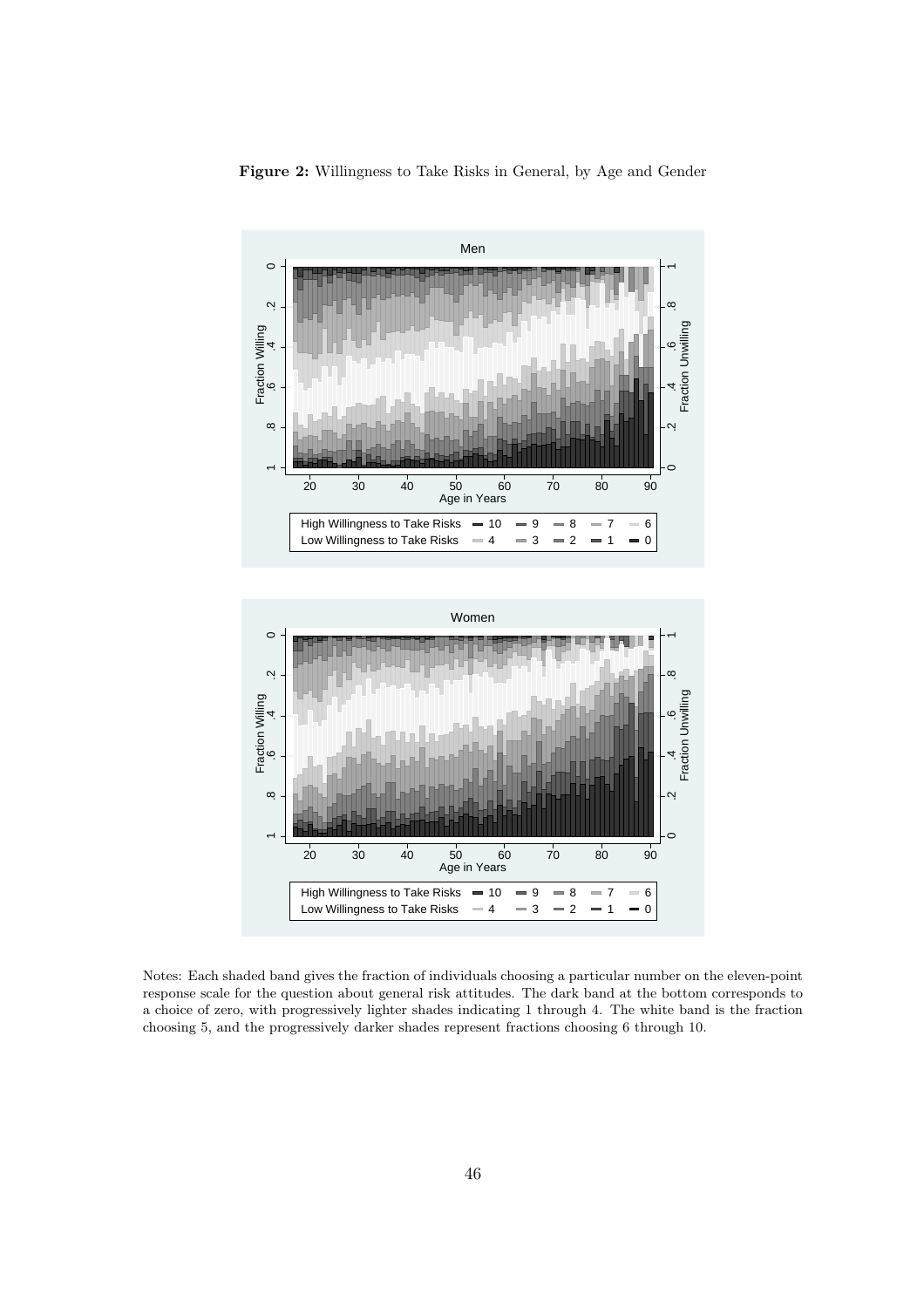

#### **Figure 3:** Willingness to Take Risks in General, by Parental Education

Notes: Each panel shows, for the indicated sub-sample, the histogram of responses to the question about general risk attitudes (measured on an eleven-point scale). *Abitur* (high school degree) includes *Fachabitur* (topic related high school degree). The *Abitur* exam is completed at the end of university-track high-schools in Germany; passing the exam is a pre-requisite for attending university.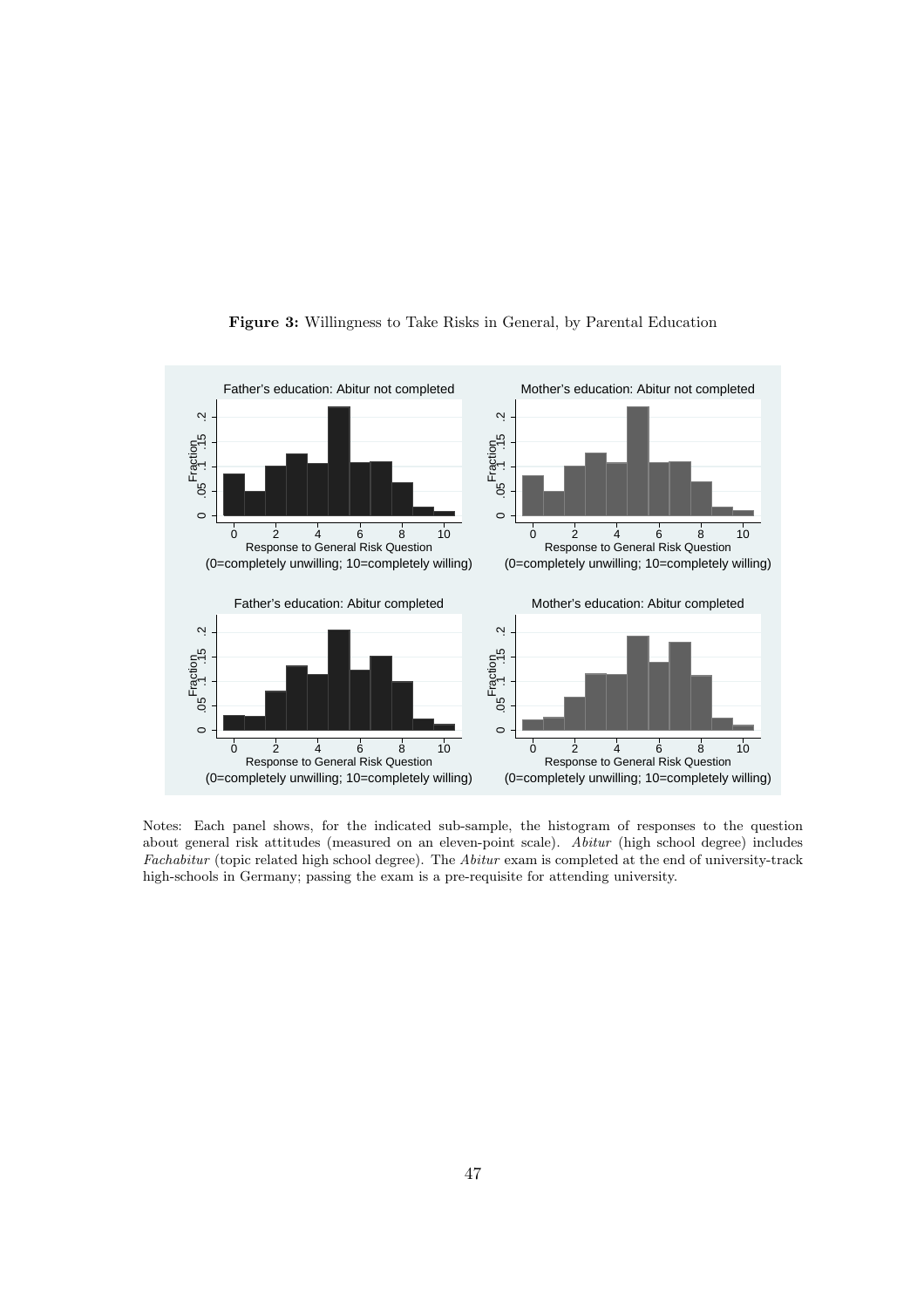





Notes: Each shaded band gives the fraction of individuals choosing a particular number on the eleven-point response scale for the question about general risk attitudes. The dark band at the bottom corresponds to a choice of zero, with progressively lighter shades indicating 1 through 4. The white band is the fraction choosing 5, and the progressively darker shades represent fractions choosing 6 through 10. In order to deal with small cell size, we pooled men taller than 195 cm with those being 195 cm tall, and men smaller than 160 cm with those being 160 cm tall. Similarly, we pooled women smaller than 150 cm with women who are 150 cm tall and women taller than 185 cm with those of being 185 cm tall.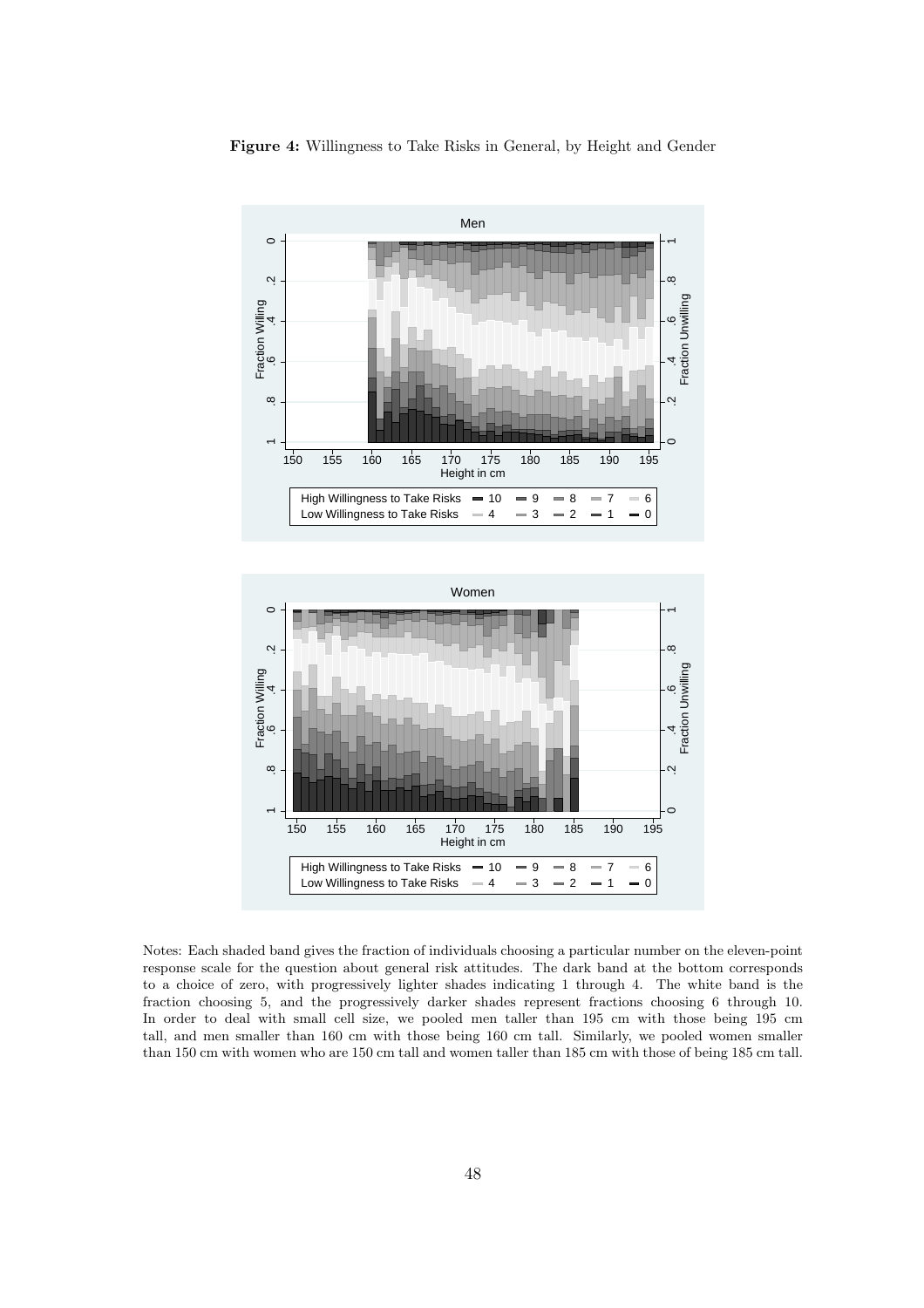![](_page_51_Figure_1.jpeg)

Notes: The upper panel of the figure shows the distribution of responses of subjects in the field experiment to the SOEP survey question about risks attitudes in general. The central panel shows the distribution of the safe option at the switching points in the field experiment. The lower panel shows the average value of the safe option at the switching point of respondents in a given response category.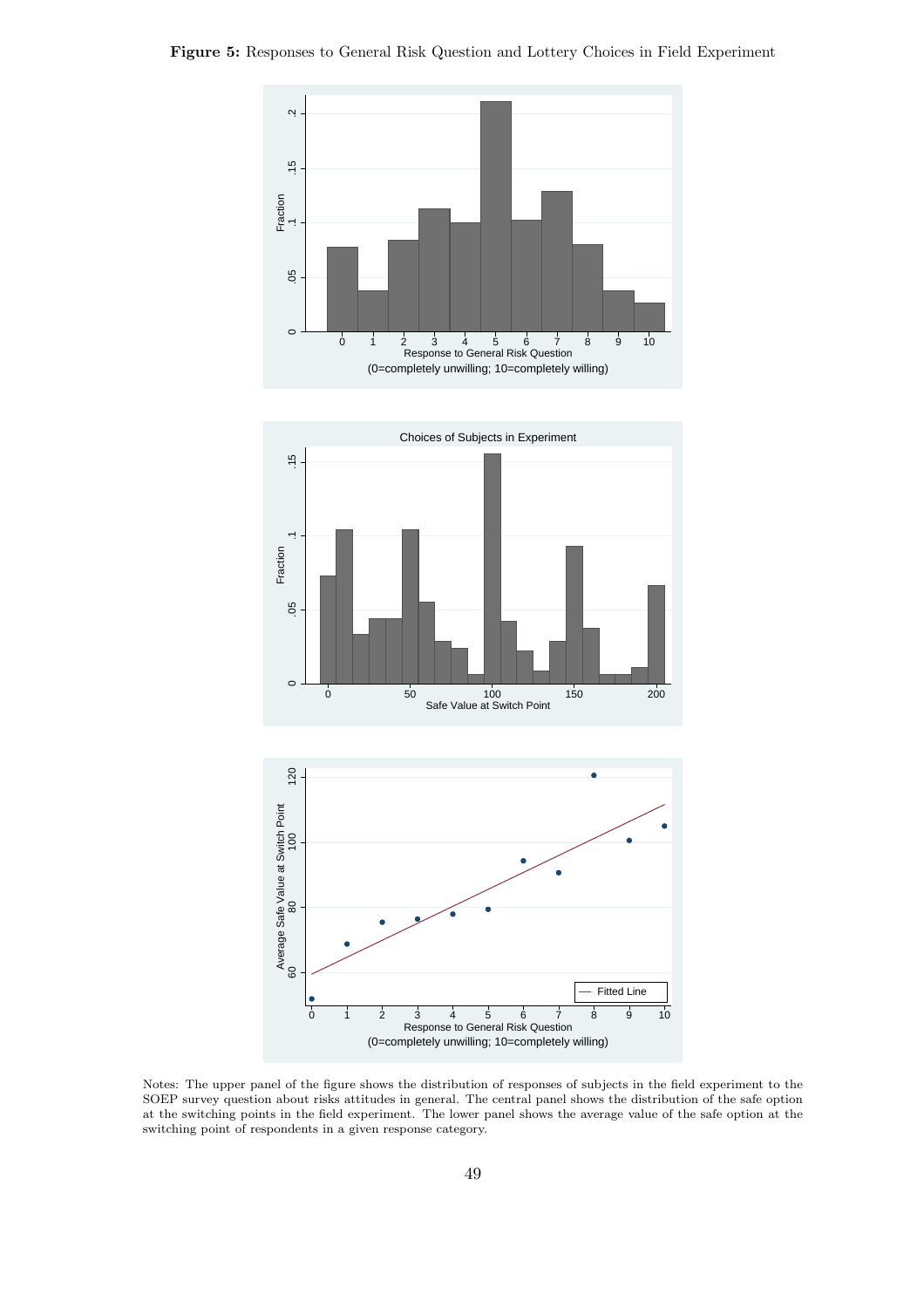#### **Figure 6:** Willingness to Invest in Hypothetical Asset

![](_page_52_Figure_1.jpeg)

Notes: The figure shows a histogram of amounts invested in the hypothetical investment scenario. For details see text.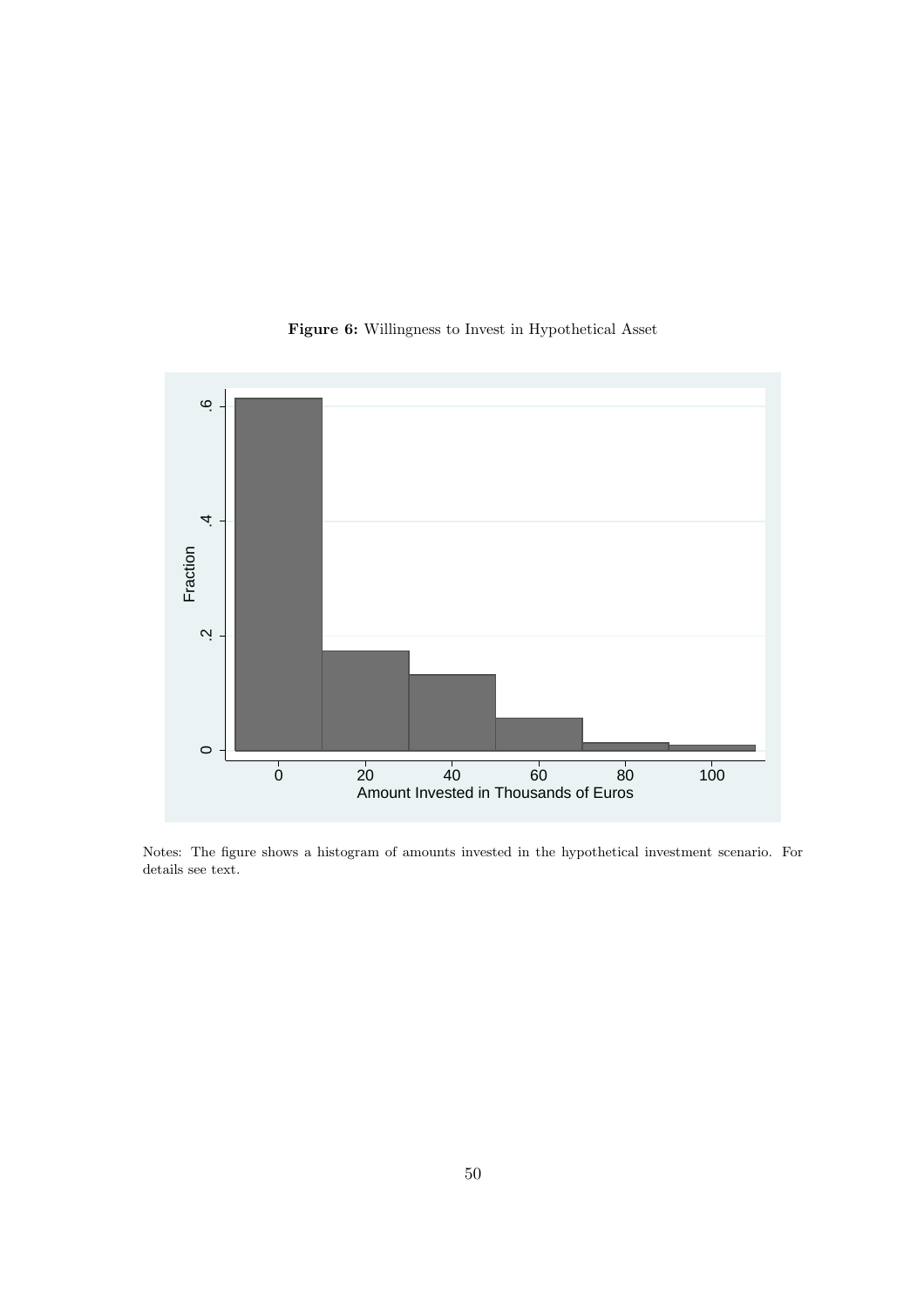![](_page_53_Figure_0.jpeg)

**Figure 7:** Distribution of Implied CRRA Coefficients

Notes: The top panel shows a histogram of interval midpoints of the CRRA parameter  $\gamma$ , which are derived from amounts invested in the hypothetical investment scenario. See text for details about computation. The middle panel shows the cumulative distribution function of the interval bounds of CRRA coefficients for individuals that choose interior investments in the hypothetical investment scenario. The lower panel shows the cumulative distribution function of the interval bounds of CRRA coefficients for all respondents of the the hypothetical investment scenario, including the 61 percent of respondents choosing to invest nothing and the 1 percent of respondents choosing to invest the entire lottery prize.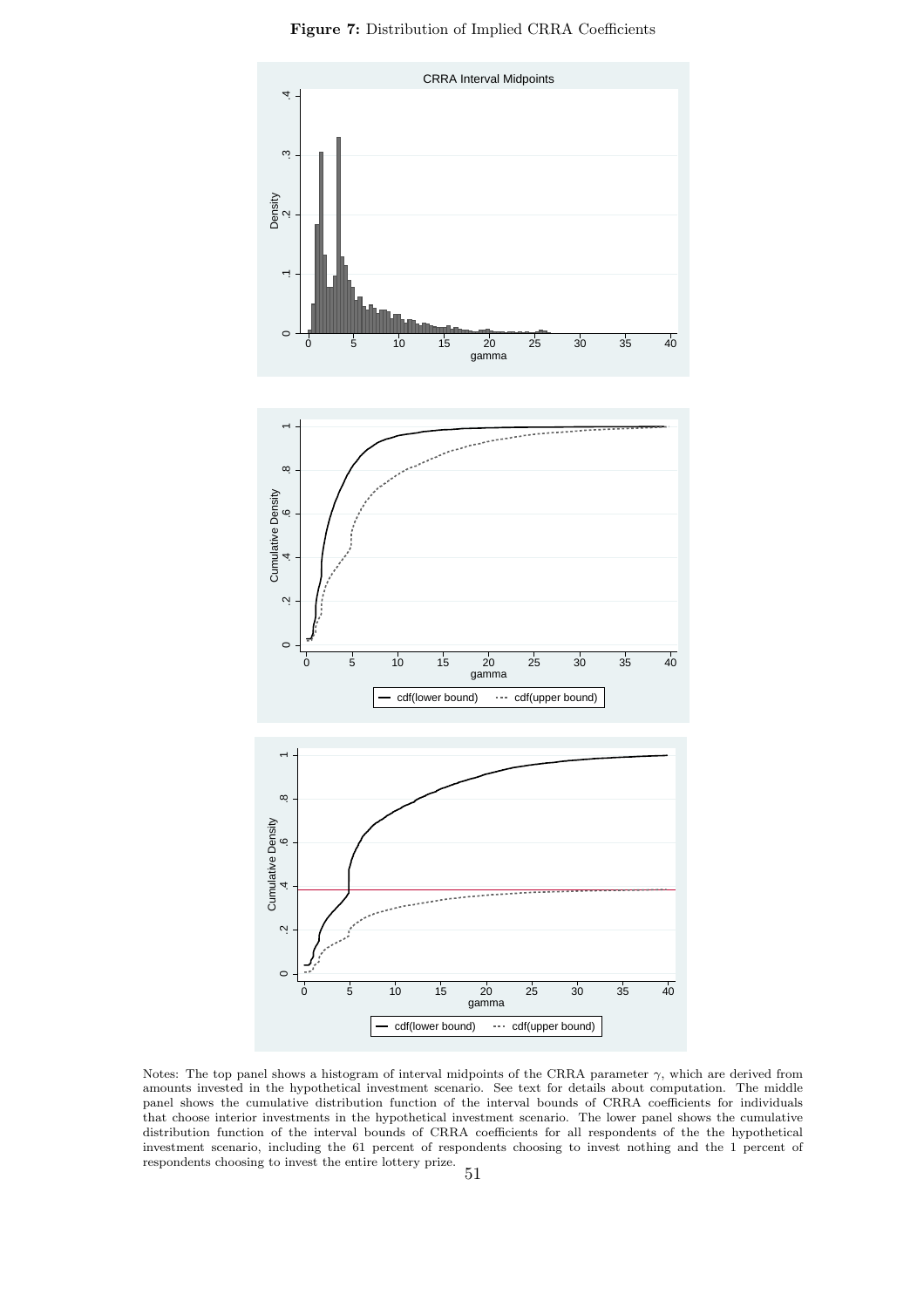![](_page_54_Figure_0.jpeg)

#### **Figure 8:** Predicted Investment in Hypothetical Asset

Notes: The figure shows average investment amounts for a given self-reported general risk attitude on a scale from 0 to 10.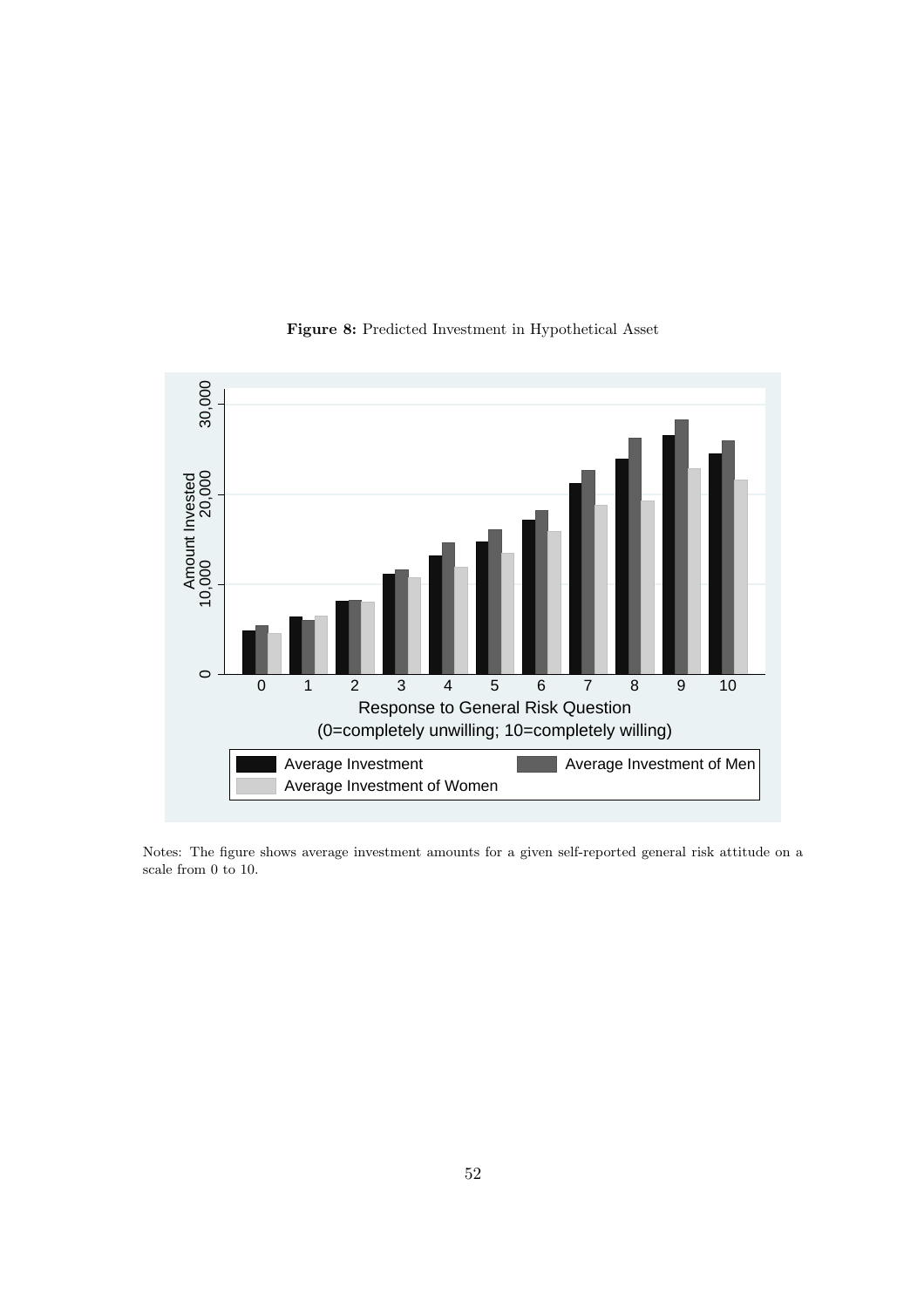![](_page_55_Figure_1.jpeg)

![](_page_55_Figure_2.jpeg)

Notes: The figure plots the fraction of risk lovers and traffic offense rates by age groups for men (upper panel) and women (lower panel). Each shaded band gives the fraction of individuals of a birth year cohort choosing a number between 6 and ten on the eleven-point response scale for the question about risk attitudes in driving a car. Progressively darker shades represent fractions choosing 6 through 10. The lines plot the rates of registered traffic offenses in the year 2002, the latest year for which data is available at the German Federal Bureau of Motor Vehicles and Drivers (Kraftfahrtbundesamt). Weighted offense rates are calculated based on information about car usage and driver's license ownership.

Data Sources: Risk attitudes are obtained from the SOEP, own calculations. The number of entries in the German Central Register of Traffic Offenders in the year 2002 (aggregated by gender age groups) are obtained from the Federal Bureau of Motor Vehicles and Drivers at www.kba.de/Abt3 neu/Verkehrsverstoesse/Personen im VZR/a Haupt Personen im VZR.htm Data on population by gender cohorts in 2002 was provided by the Federal Statistical Office. Finally, usage weights and license weights are calculated based on information contained in the study "Mobilität in Deutschland" (Mobility in Germany) which was authorized by the German Institute for Economic Research (DIW) and conducted in 2002. For further information visit http://www.kontiv2002.de/engl/index.htm.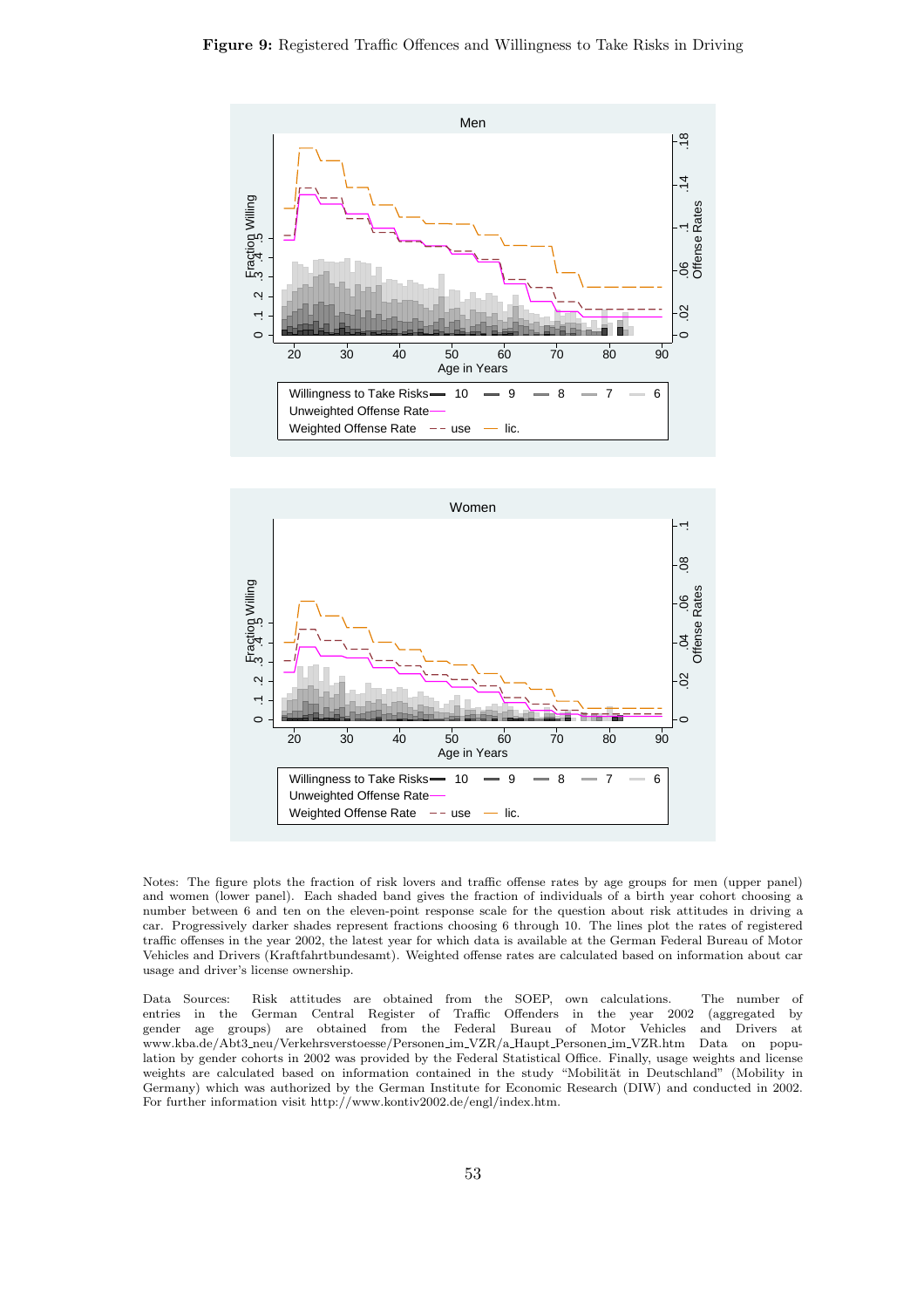# **A Appendix**

|                                |                  |                  |                      | Dependent Variable:                         |                  |                  |                     |
|--------------------------------|------------------|------------------|----------------------|---------------------------------------------|------------------|------------------|---------------------|
|                                |                  |                  |                      | Willingness to take Risks in the Domain of: |                  |                  | Hypothetical        |
|                                | General          | $_{\rm Car}$     | Financial            | Sports $&$                                  | Career           | Health           | Investment          |
|                                |                  | Driving          | Matters              | Leisure                                     |                  |                  | Choice              |
|                                | (1)              | (2)              | (3)                  | (4)                                         | (5)              | (6)              | (7)                 |
| Female                         | $-0.104***$      | $-0.088***$      | $-0.083***$          | $-0.107***$                                 | $-0.087***$      | $-0.053***$      | $-6,793.28***$      |
|                                | [0.011]          | [0.008]          | [0.006]              | [0.009]                                     | [0.010]          | [0.008]          | [936.11]            |
| Age (in years)                 | $-0.003***$      | $-0.004***$      | $-0.001***$          | $-0.005***$                                 | $-0.004***$      | $-0.002***$      | $-200.19***$        |
|                                | [0.000]          | [0.000]          | [0.000]              | [0.000]                                     | [0.000]          | [0.000]          | [44.42]             |
| Abitur Mother                  | $0.003***$       | $0.001*$         | $0.001**$            | $0.003***$                                  | $0.001**$        | 0.000            | $105.15*$           |
| Abitur Father                  | [0.001]          | [0.000]          | [0.000]<br>$0.024**$ | [0.001]                                     | [0.001]<br>0.013 | [0.000]          | [57.73]             |
|                                | 0.027<br>[0.017] | 0.015<br>[0.013] | [0.010]              | 0.011<br>[0.014]                            | [0.015]          | 0.004<br>[0.012] | 89.58<br>[1,434.26] |
| Height (in cm)                 | $-0.005$         | $-0.011$         | $-0.005$             | 0.017                                       | $-0.011$         | 0.002            | $2,595.48**$        |
|                                | [0.013]          | [0.009]          | [0.006]              | [0.011]                                     | [0.012]          | [0.009]          | [1,085.43]          |
| Married                        | $-0.022*$        | $-0.01$          | $-0.020***$          | $-0.031***$                                 | $-0.040**$       | $-0.026***$      | $-2,968.57**$       |
|                                | [0.013]          | [0.010]          | [0.008]              | [0.011]                                     | [0.013]          | [0.010]          | [1, 205.55]         |
| Divorced                       | 0.019            | 0.010            | $-0.013$             | 0.000                                       | 0.015            | 0.001            | $-1,996.36$         |
|                                | [0.018]          | [0.014]          | [0.009]              | [0.015]                                     | [0.017]          | [0.013]          | [1,636.44]          |
| Widowed                        | $-0.021$         | $-0.018$         | $-0.008$             | $-0.032*$                                   | $-0.049**$       | $-0.022$         | $-2,105.16$         |
|                                | [0.022]          | [0.020]          | [0.013]              | [0.019]                                     | [0.021]          | [0.015]          | [2,095.39]          |
| 1 Child born after 1987        | $-0.005$         | 0.003            | $0.015**$            | $-0.020**$                                  | $0.022*$         | $-0.001$         | 537.16              |
|                                | [0.012]          | [0.009]          | [0.007]              | [0.010]                                     | [0.012]          | [0.009]          | [1, 147.58]         |
| 2 Children born after 1987     | $-0.012$         | 0.002            | 0.011                | $-0.024**$                                  | 0.003            | $-0.006$         | 321.65              |
|                                | [0.014]          | [0.010]          | [0.008]              | [0.011]                                     | [0.013]          | [0.010]          | [1, 299.30]         |
| 3 Children born after 1987     | $-0.060***$      | $-0.037**$       | $-0.016$             | $-0.074***$                                 | $-0.024$         | $-0.033**$       | $-301.98$           |
|                                | [0.022]          | [0.015]          | [0.012]              | [0.015]                                     | [0.021]          | [0.015]          | [2,190.34]          |
| $>$ 3 Children born after 1987 | 0.067            | $-0.061**$       | $-0.021$             | $-0.009$                                    | $-0.024$         | 0.008            | 4,956.97            |
|                                | [0.051]          | [0.025]          | [0.019]              | [0.036]                                     | [0.042]          | [0.036]          | [4, 487.15]         |
| Catholic                       | $-0.017*$        | $-0.003$         | 0.000                | $-0.012$                                    | $-0.008$         | $-0.005$         | 11.45               |
|                                | [0.010]          | [0.008]          | [0.005]              | [0.008]                                     | [0.009]          | [0.007]          | [910.44]            |
| Other Christian confession     | $-0.085***$      | $-0.007$         | 0.006                | $-0.050**$                                  | $-0.059***$      | $-0.013$         | $-1,287.84$         |
|                                | [0.025]          | [0.021]          | [0.016]              | [0.020]                                     | [0.022]          | [0.020]          | [2,729.86]          |
| Not religious                  | $-0.035$         | $-0.021$         | $-0.013$             | $-0.053***$                                 | $-0.032$         | $-0.041***$      | $-4,742.86*$        |
|                                | [0.024]          | [0.018]          | [0.012]              | [0.018]                                     | [0.023]          | [0.015]          | [2,700.84]          |
| No confession                  | $0.052***$       | $0.024***$       | 0.005                | $0.021**$                                   | $0.030***$       | 0.012            | $-975.35$           |
|                                | [0.011]          | [0.008]          | [0.006]              | [0.009]                                     | [0.010]          | [0.008]          | [976.78]            |
| Missing Religion               | 0.004            | $-0.026$         | $-0.032$             | $-0.051$                                    | 0.004            | 0.024            | $-1,714.75$         |
|                                | [0.049]          | [0.041]          | [0.021]              | [0.039]                                     | [0.052]          | [0.041]          | [4,639.67]          |
| Lived in GDR in 1989           | 0.026            | 0.008            | $-0.004$             | $-0.030*$                                   | $-0.002$         | $-0.008$         | $-1,344.11$         |
|                                | [0.020]          | [0.015]          | [0.011]              | [0.016]                                     | [0.018]          | [0.014]          | [1,807.18]          |
| Lived abroad in 1989           | 0.016            | $-0.011$         | 0.021                | $-0.035**$                                  | 0.024            | 0.017            | $-2,622.57$         |
|                                | [0.022]          | [0.016]          | [0.014]              | [0.016]                                     | [0.021]          | [0.016]          | [2,058.15]          |
| Residence in 1989 missing      | 0.063            | $-0.102**$       |                      | 0.096                                       | 0.026            | 0.139            | 2,904.00            |
|                                | [0.120]          | [0.048]          |                      | [0.110]                                     | [0.107]          | [0.104]          | [7,592.96]          |
| Lives in East Germany in 2004  | $-0.009$         | $-0.012$         | $-0.005$             | 0.02                                        | $0.036*$         | 0.002            | $-1,944.15$         |
|                                | [0.019]          | [0.014]          | [0.011]              | [0.017]                                     | [0.019]          | [0.014]          | [1,801.72]          |
| German Nationality             | $-0.005$         | 0.003            | $-0.019$             | 0.01                                        | 0.006            | 0.000            | $-3,826.93**$       |
|                                | [0.019]          | [0.014]          | [0.012]              | [0.016]                                     | [0.018]          | [0.014]          | [1,879.63]          |
| School Degree                  | 0.022            | 0.026            | 0.012                | 0.029                                       | $0.047*$         | 0.011            | 3,975.51            |
|                                | [0.027]          | [0.022]          | [0.015]              | [0.023]                                     | [0.026]          | [0.020]          | [3, 248.04]         |
| Abitur                         | $0.043***$       | $0.021***$       | $0.028***$           | $0.031***$                                  | $0.038***$       | $0.027***$       | $3,674.81***$       |
|                                | [0.010]          | [0.008]          | [0.006]              | [0.009]                                     | [0.010]          | [0.008]          | [873.17]            |
| Subjective Health Status       | $-0.013***$      | 0.004            | $0.005*$             | $-0.015***$                                 | $-0.002$         | $0.008**$        | $-1,793.54***$      |
|                                | [0.005]          | [0.004]          | [0.003]              | [0.004]                                     | [0.005]          | [0.003]          | [436.00]            |
| Smoker                         | $0.063***$       | $0.019***$       | $-0.006$             | $0.012*$                                    | $0.037***$       | $0.081***$       | 940.04              |
|                                | [0.009]          | [0.007]          | [0.004]              | [0.007]                                     | [0.008]          | [0.007]          | [784.99]            |
| Weight (in kg)                 | 0.000            | $0.001**$        | $-0.000**$           | $-0.001***$                                 | 0.000            | $0.001***$       | $-66.20**$          |
|                                | [0.000]          | [0.000]          | [0.000]              | [0.000]                                     | [0.000]          | [0.000]          | [28.12]             |
| Enrolled in School             | 0.029            | $-0.064**$       | $-0.039*$            | 0.008                                       | $-0.072*$        | $-0.026$         | $-3,929.09$         |
|                                | [0.064]          | [0.030]          | [0.023]              | [0.048]                                     | [0.043]          | [0.035]          | [5,594.65]          |
| Enrolled in College/University | $-0.034$         | $-0.048***$      | $-0.039***$          | 0.034                                       | $-0.040*$        | $-0.022$         | 1,300.17            |
|                                | [0.027]          | [0.016]          | [0.009]              | [0.025]                                     | [0.023]          | [0.017]          | [2,591.62]          |

# Table A.1: Determinants of Risk Attitudes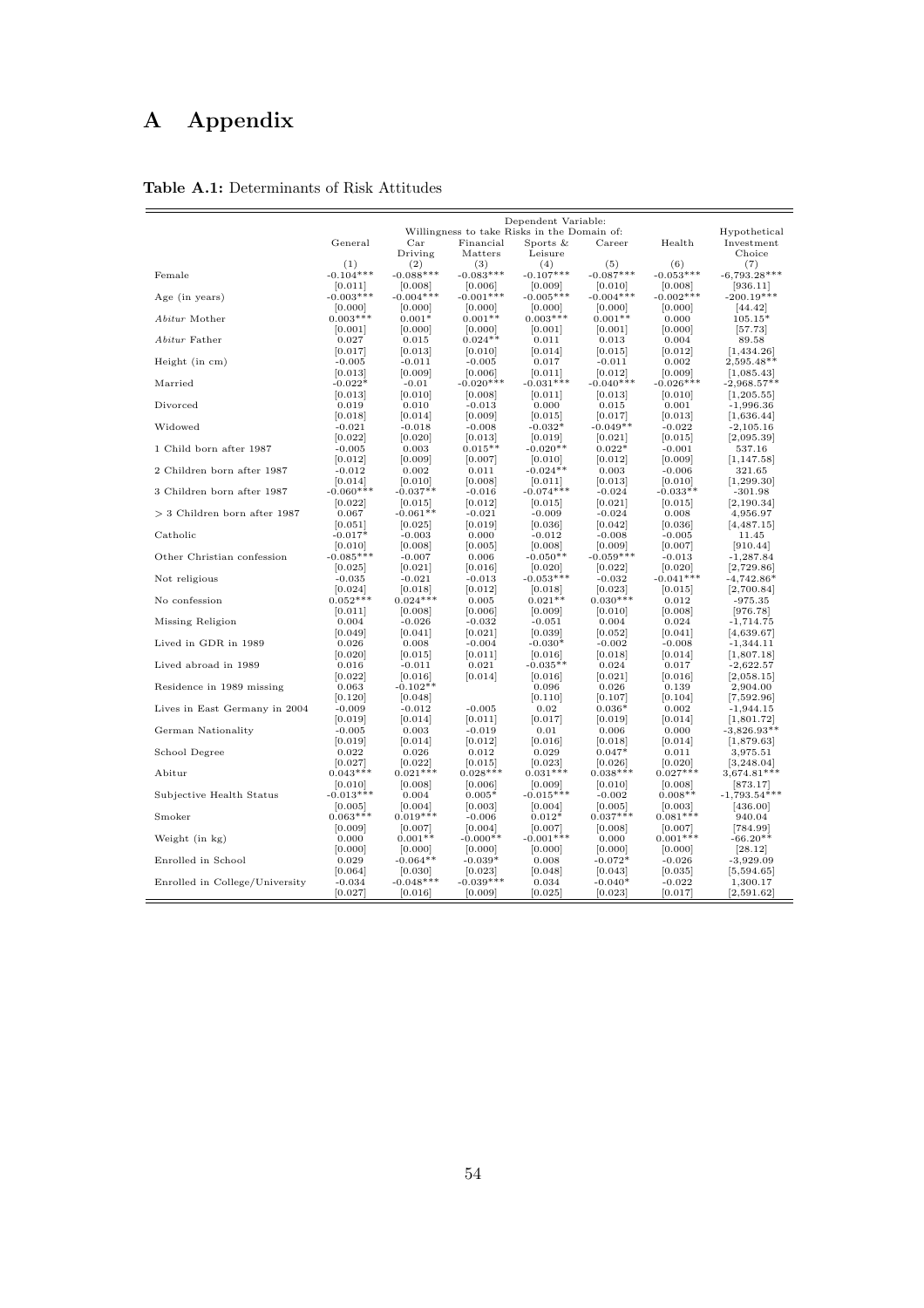| Willingness to take Risks in the Domain of:<br>Hypothetical<br>General<br>Financial<br>Sports $&$<br>Career<br>Health<br>Investment<br>$_{\rm Car}$<br>Leisure<br>Driving<br>Matters<br>Choice<br>(1)<br>(2)<br>(3)<br>(4)<br>(5)<br>(6)<br>(7)<br>Public Sector:<br>$-0.212***$<br>$-0.107***$<br>$-0.118***$<br>Unskilled Blue Collar<br>0.025<br>0.001<br>$-0.027$<br>$-8,956.93$<br>[0.037]<br>[0.026]<br>[0.046]<br>[0.059]<br>[0.041]<br>[0.041]<br>[6,945.98]<br>$-0.180***$<br>$-0.089***$<br>Skilled Blue Collar<br>$-0.065**$<br>$-0.032*$<br>$-0.160***$<br>$-0.058**$<br>$-2,679.29$<br>[0.019]<br>[0.033]<br>[0.026]<br>[0.030]<br>[0.023]<br>[0.024]<br>[4,835.20]<br>Blue Collar Craftsman<br>$-0.129***$<br>$-0.067***$<br>0.000<br>$-0.022$<br>$-0.138***$<br>$-0.042*$<br>$-3,029.66$<br>[0.033]<br>[0.022]<br>[0.024]<br>[0.034]<br>[0.023]<br>[0.024]<br>[4, 254.87]<br>Blue Collar Foreman<br>$-0.180***$<br>$-0.193**$<br>$-0.026$<br>$-0.027$<br>6,953.86<br>[0.081]<br>[0.057]<br>[0.105]<br>[0.052]<br>[15, 391.39]<br>Blue Collar Master<br>$-0.044$<br>$-0.052$<br>$-0.029$<br>0.141<br>$-0.126$<br>$-0.024$<br>4,120.91<br>[0.136]<br>[0.078]<br>[0.056]<br>[0.131]<br>[0.077]<br>[0.083]<br>[9,582.80]<br>Unskilled White Collar<br>$-0.195*$<br>0.18<br>$-0.039$<br>0.212<br>$-6,902.71$<br>[0.113]<br>[0.240]<br>[0.137]<br>[0.245]<br>[15, 937.23]<br>Skilled White Collar<br>$-0.077**$<br>$-0.035$<br>$-0.051$<br>$-0.118***$<br>$-0.008$<br>$-0.07$<br>$-6,711.54$<br>[0.052]<br>[0.031]<br>[0.026]<br>[0.043]<br>[0.036]<br>[0.039]<br>[5,336.95]<br>$-0.032**$<br>$-0.084***$<br>White Collar Technician<br>$-0.053$<br>$-0.011$<br>$-0.017$<br>$-0.046**$<br>$-1,577.79$<br>[0.034]<br>[0.026]<br>[0.015]<br>[0.030]<br>[0.026]<br>[0.020]<br>[3,200.12]<br>White Collar Master<br>$-0.093***$<br>$-0.084***$<br>$-0.009$<br>0.004<br>0.018<br>$-0.032**$<br>$-1,991.13$<br>[0.021]<br>[0.018]<br>[0.014]<br>[0.022]<br>[0.018]<br>[0.015]<br>[2, 281.49]<br>$-0.050***$<br>Highly-Skilled White Collar<br>$-0.036$<br>$-0.045$<br>0.013<br>0.026<br>$-0.011$<br>3,119.11<br>[0.028]<br>[0.017]<br>[0.017]<br>[0.027]<br>[0.024]<br>[0.019]<br>[2,590.29]<br>White Collar Management<br>0.019<br>0.026<br>$0.167*$<br>0.016<br>0.037<br>0.022<br>$-11,739.48$<br>[0.097]<br>[0.073]<br>[0.088]<br>[0.088]<br>[0.069]<br>[8,388.50]<br>[0.076]<br>Civil Servant<br>0.024<br>$-0.017$<br>$0.290**$<br>$0.227*$<br>13,758.21<br>0.189<br>0.114<br>[0.134]<br>[0.089]<br>[0.048]<br>[0.129]<br>[0.121]<br>[0.125]<br>[12, 358.40]<br>$-0.057**$<br>Civil Servant Intermediate<br>$-0.058*$<br>$-0.013$<br>$-0.021$<br>$0.061*$<br>$-3,109.50$<br>$-0.027$<br>[0.016]<br>[0.034]<br>[0.026]<br>[0.035]<br>[0.028]<br>[0.022]<br>[3,515.81]<br>Civil Servant High<br>$-0.049*$<br>$-0.037**$<br>$-0.008$<br>0.024<br>$-0.055**$<br>$-0.018$<br>1,315.78<br>[0.028]<br>[0.015]<br>[0.027]<br>[0.024]<br>[0.019]<br>[2,668.61]<br>[0.019]<br>$-0.063***$<br>Civil Servant Executive<br>$-0.043**$<br>$-0.05$<br>$-0.009$<br>$0.058*$<br>$-0.015$<br>4,120.07<br>[0.019]<br>[0.029]<br>[3,031.33]<br>[0.031]<br>[0.016]<br>[0.033]<br>[0.019]<br>Private Sector:<br>$-0.132***$<br>$-0.043***$<br>Unskilled Blue Collar<br>$-0.111***$<br>$-0.026**$<br>$-0.019$<br>$-0.027$<br>$-5,751.52**$<br>[0.010]<br>[0.019]<br>[0.020]<br>[0.017]<br>[0.014]<br>[0.014]<br>[2,389.73]<br>$-0.134***$<br>$-0.116***$<br>Skilled Blue Collar<br>$-0.043*$<br>$-0.012$<br>$-0.052*$<br>$-0.040*$<br>$-2,761.51$<br>[0.019]<br>[0.027]<br>[3, 464.72]<br>[0.027]<br>[0.023]<br>[0.022]<br>[0.021]<br>Blue Collar Craftsman<br>$-0.093***$<br>$-0.044***$<br>$-0.020**$<br>$-0.123***$<br>$-0.060***$<br>$-0.030*$<br>$-2,796.78$<br>[0.020]<br>[0.014]<br>[0.010]<br>[0.018]<br>[0.014]<br>[0.012]<br>[2, 231.24]<br>Blue Collar Foreman<br>$-0.065*$<br>$-0.002$<br>$-0.013$<br>0.009<br>$-0.028$<br>$-0.027$<br>$-3,852.31$<br>[0.038]<br>[0.029]<br>[0.019]<br>[0.035]<br>[0.034]<br>[0.026]<br>[4,037.80]<br>Blue Collar Master<br>$-0.008$<br>$-0.019$<br>$-0.032$<br>$-0.003$<br>0.045<br>$-0.022$<br>4,053.64<br>[0.056]<br>[0.036]<br>[0.020]<br>[0.046]<br>[0.054]<br>[0.034]<br>[5,641.84]<br>Unskilled White Collar<br>$-0.011$<br>$-0.001$<br>$-0.041$<br>$-0.056$<br>$-0.037$<br>3,038.84<br>0.019<br>[0.038]<br>[6, 165.43]<br>[0.081]<br>[0.053]<br>[0.057]<br>[0.058]<br>[0.045]<br>White Collar Technician<br>$-0.088***$<br>$-0.046***$<br>$-0.044*$<br>$-0.021$<br>$-0.013$<br>$-0.002$<br>$-2,469.55$<br>[0.018]<br>[0.013]<br>[0.023]<br>[2,513.45]<br>[0.025]<br>[0.019]<br>[0.014]<br>$-0.069***$<br>$-0.053***$<br>$-0.038***$<br>Highly-Skilled White Collar<br>0.005<br>$-0.023$<br>0.012<br>1,639.23<br>[0.019]<br>[0.015]<br>[0.012]<br>[0.019]<br>[0.017]<br>[0.013]<br>[2,018.03]<br>White Collar Master<br>$-0.011$<br>0.013<br>$0.026*$<br>$0.042*$<br>0.012<br>$-0.011$<br>$4.103.48*$<br>[0.018]<br>[0.015]<br>[0.022]<br>[0.016]<br>[2, 135.24]<br>[0.023]<br>[0.021]<br>White Collar Management<br>$0.126***$<br>$0.058*$<br>$0.081***$<br>$0.071**$<br>$0.139***$<br>$-0.001$<br>3,763.05<br>[0.040]<br>[0.030]<br>[0.027]<br>[0.034]<br>[0.039]<br>[0.024]<br>[3, 298.69]<br>Self-employment:<br>Professional Services<br>0.038<br>0.002<br>$0.042**$<br>$0.055*$<br>$0.124***$<br>$-0.024$<br>3,412.22<br>[0.023]<br>[0.029]<br>[0.032]<br>[0.021]<br>[0.033]<br>[0.019]<br>[2,874.27]<br>$0.090***$<br>Other Self-employment<br>$0.086**$<br>$-0.010$<br>0.029<br>0.017<br>$-0.043**$<br>$-44.33$<br>[0.034]<br>[0.022]<br>[0.020]<br>[0.028]<br>[0.032]<br>[0.017]<br>[2,984.52]<br>$-23,432.24***$<br>$-0.049**$<br>Agriculture<br>$-0.078$<br>$-0.058$<br>0.016<br>0.111<br>$-0.027$<br>[0.077]<br>[0.078]<br>[0.062]<br>[0.042]<br>[0.021]<br>[0.045]<br>[8, 440.01] |  |  | Dependent Variable: |  |  |
|-----------------------------------------------------------------------------------------------------------------------------------------------------------------------------------------------------------------------------------------------------------------------------------------------------------------------------------------------------------------------------------------------------------------------------------------------------------------------------------------------------------------------------------------------------------------------------------------------------------------------------------------------------------------------------------------------------------------------------------------------------------------------------------------------------------------------------------------------------------------------------------------------------------------------------------------------------------------------------------------------------------------------------------------------------------------------------------------------------------------------------------------------------------------------------------------------------------------------------------------------------------------------------------------------------------------------------------------------------------------------------------------------------------------------------------------------------------------------------------------------------------------------------------------------------------------------------------------------------------------------------------------------------------------------------------------------------------------------------------------------------------------------------------------------------------------------------------------------------------------------------------------------------------------------------------------------------------------------------------------------------------------------------------------------------------------------------------------------------------------------------------------------------------------------------------------------------------------------------------------------------------------------------------------------------------------------------------------------------------------------------------------------------------------------------------------------------------------------------------------------------------------------------------------------------------------------------------------------------------------------------------------------------------------------------------------------------------------------------------------------------------------------------------------------------------------------------------------------------------------------------------------------------------------------------------------------------------------------------------------------------------------------------------------------------------------------------------------------------------------------------------------------------------------------------------------------------------------------------------------------------------------------------------------------------------------------------------------------------------------------------------------------------------------------------------------------------------------------------------------------------------------------------------------------------------------------------------------------------------------------------------------------------------------------------------------------------------------------------------------------------------------------------------------------------------------------------------------------------------------------------------------------------------------------------------------------------------------------------------------------------------------------------------------------------------------------------------------------------------------------------------------------------------------------------------------------------------------------------------------------------------------------------------------------------------------------------------------------------------------------------------------------------------------------------------------------------------------------------------------------------------------------------------------------------------------------------------------------------------------------------------------------------------------------------------------------------------------------------------------------------------------------------------------------------------------------------------------------------------------------------------------------------------------------------------------------------------------------------------------------------------------------------------------------------------------------------------------------------------------------------------------------------------------------------------------------------------------------------------------------------------------------------------------------------------------------------------------------------------------------------------------------------------------------------------------------------------------------------------------------------------------------------------------------------------------------------------------------------------------------------------------------------------------------------------------------------------------------------------------------------------------------------------------------------------------------------------|--|--|---------------------|--|--|
|                                                                                                                                                                                                                                                                                                                                                                                                                                                                                                                                                                                                                                                                                                                                                                                                                                                                                                                                                                                                                                                                                                                                                                                                                                                                                                                                                                                                                                                                                                                                                                                                                                                                                                                                                                                                                                                                                                                                                                                                                                                                                                                                                                                                                                                                                                                                                                                                                                                                                                                                                                                                                                                                                                                                                                                                                                                                                                                                                                                                                                                                                                                                                                                                                                                                                                                                                                                                                                                                                                                                                                                                                                                                                                                                                                                                                                                                                                                                                                                                                                                                                                                                                                                                                                                                                                                                                                                                                                                                                                                                                                                                                                                                                                                                                                                                                                                                                                                                                                                                                                                                                                                                                                                                                                                                                                                                                                                                                                                                                                                                                                                                                                                                                                                                                                                                                                   |  |  |                     |  |  |
|                                                                                                                                                                                                                                                                                                                                                                                                                                                                                                                                                                                                                                                                                                                                                                                                                                                                                                                                                                                                                                                                                                                                                                                                                                                                                                                                                                                                                                                                                                                                                                                                                                                                                                                                                                                                                                                                                                                                                                                                                                                                                                                                                                                                                                                                                                                                                                                                                                                                                                                                                                                                                                                                                                                                                                                                                                                                                                                                                                                                                                                                                                                                                                                                                                                                                                                                                                                                                                                                                                                                                                                                                                                                                                                                                                                                                                                                                                                                                                                                                                                                                                                                                                                                                                                                                                                                                                                                                                                                                                                                                                                                                                                                                                                                                                                                                                                                                                                                                                                                                                                                                                                                                                                                                                                                                                                                                                                                                                                                                                                                                                                                                                                                                                                                                                                                                                   |  |  |                     |  |  |
|                                                                                                                                                                                                                                                                                                                                                                                                                                                                                                                                                                                                                                                                                                                                                                                                                                                                                                                                                                                                                                                                                                                                                                                                                                                                                                                                                                                                                                                                                                                                                                                                                                                                                                                                                                                                                                                                                                                                                                                                                                                                                                                                                                                                                                                                                                                                                                                                                                                                                                                                                                                                                                                                                                                                                                                                                                                                                                                                                                                                                                                                                                                                                                                                                                                                                                                                                                                                                                                                                                                                                                                                                                                                                                                                                                                                                                                                                                                                                                                                                                                                                                                                                                                                                                                                                                                                                                                                                                                                                                                                                                                                                                                                                                                                                                                                                                                                                                                                                                                                                                                                                                                                                                                                                                                                                                                                                                                                                                                                                                                                                                                                                                                                                                                                                                                                                                   |  |  |                     |  |  |
|                                                                                                                                                                                                                                                                                                                                                                                                                                                                                                                                                                                                                                                                                                                                                                                                                                                                                                                                                                                                                                                                                                                                                                                                                                                                                                                                                                                                                                                                                                                                                                                                                                                                                                                                                                                                                                                                                                                                                                                                                                                                                                                                                                                                                                                                                                                                                                                                                                                                                                                                                                                                                                                                                                                                                                                                                                                                                                                                                                                                                                                                                                                                                                                                                                                                                                                                                                                                                                                                                                                                                                                                                                                                                                                                                                                                                                                                                                                                                                                                                                                                                                                                                                                                                                                                                                                                                                                                                                                                                                                                                                                                                                                                                                                                                                                                                                                                                                                                                                                                                                                                                                                                                                                                                                                                                                                                                                                                                                                                                                                                                                                                                                                                                                                                                                                                                                   |  |  |                     |  |  |
|                                                                                                                                                                                                                                                                                                                                                                                                                                                                                                                                                                                                                                                                                                                                                                                                                                                                                                                                                                                                                                                                                                                                                                                                                                                                                                                                                                                                                                                                                                                                                                                                                                                                                                                                                                                                                                                                                                                                                                                                                                                                                                                                                                                                                                                                                                                                                                                                                                                                                                                                                                                                                                                                                                                                                                                                                                                                                                                                                                                                                                                                                                                                                                                                                                                                                                                                                                                                                                                                                                                                                                                                                                                                                                                                                                                                                                                                                                                                                                                                                                                                                                                                                                                                                                                                                                                                                                                                                                                                                                                                                                                                                                                                                                                                                                                                                                                                                                                                                                                                                                                                                                                                                                                                                                                                                                                                                                                                                                                                                                                                                                                                                                                                                                                                                                                                                                   |  |  |                     |  |  |
|                                                                                                                                                                                                                                                                                                                                                                                                                                                                                                                                                                                                                                                                                                                                                                                                                                                                                                                                                                                                                                                                                                                                                                                                                                                                                                                                                                                                                                                                                                                                                                                                                                                                                                                                                                                                                                                                                                                                                                                                                                                                                                                                                                                                                                                                                                                                                                                                                                                                                                                                                                                                                                                                                                                                                                                                                                                                                                                                                                                                                                                                                                                                                                                                                                                                                                                                                                                                                                                                                                                                                                                                                                                                                                                                                                                                                                                                                                                                                                                                                                                                                                                                                                                                                                                                                                                                                                                                                                                                                                                                                                                                                                                                                                                                                                                                                                                                                                                                                                                                                                                                                                                                                                                                                                                                                                                                                                                                                                                                                                                                                                                                                                                                                                                                                                                                                                   |  |  |                     |  |  |
|                                                                                                                                                                                                                                                                                                                                                                                                                                                                                                                                                                                                                                                                                                                                                                                                                                                                                                                                                                                                                                                                                                                                                                                                                                                                                                                                                                                                                                                                                                                                                                                                                                                                                                                                                                                                                                                                                                                                                                                                                                                                                                                                                                                                                                                                                                                                                                                                                                                                                                                                                                                                                                                                                                                                                                                                                                                                                                                                                                                                                                                                                                                                                                                                                                                                                                                                                                                                                                                                                                                                                                                                                                                                                                                                                                                                                                                                                                                                                                                                                                                                                                                                                                                                                                                                                                                                                                                                                                                                                                                                                                                                                                                                                                                                                                                                                                                                                                                                                                                                                                                                                                                                                                                                                                                                                                                                                                                                                                                                                                                                                                                                                                                                                                                                                                                                                                   |  |  |                     |  |  |
|                                                                                                                                                                                                                                                                                                                                                                                                                                                                                                                                                                                                                                                                                                                                                                                                                                                                                                                                                                                                                                                                                                                                                                                                                                                                                                                                                                                                                                                                                                                                                                                                                                                                                                                                                                                                                                                                                                                                                                                                                                                                                                                                                                                                                                                                                                                                                                                                                                                                                                                                                                                                                                                                                                                                                                                                                                                                                                                                                                                                                                                                                                                                                                                                                                                                                                                                                                                                                                                                                                                                                                                                                                                                                                                                                                                                                                                                                                                                                                                                                                                                                                                                                                                                                                                                                                                                                                                                                                                                                                                                                                                                                                                                                                                                                                                                                                                                                                                                                                                                                                                                                                                                                                                                                                                                                                                                                                                                                                                                                                                                                                                                                                                                                                                                                                                                                                   |  |  |                     |  |  |
|                                                                                                                                                                                                                                                                                                                                                                                                                                                                                                                                                                                                                                                                                                                                                                                                                                                                                                                                                                                                                                                                                                                                                                                                                                                                                                                                                                                                                                                                                                                                                                                                                                                                                                                                                                                                                                                                                                                                                                                                                                                                                                                                                                                                                                                                                                                                                                                                                                                                                                                                                                                                                                                                                                                                                                                                                                                                                                                                                                                                                                                                                                                                                                                                                                                                                                                                                                                                                                                                                                                                                                                                                                                                                                                                                                                                                                                                                                                                                                                                                                                                                                                                                                                                                                                                                                                                                                                                                                                                                                                                                                                                                                                                                                                                                                                                                                                                                                                                                                                                                                                                                                                                                                                                                                                                                                                                                                                                                                                                                                                                                                                                                                                                                                                                                                                                                                   |  |  |                     |  |  |
|                                                                                                                                                                                                                                                                                                                                                                                                                                                                                                                                                                                                                                                                                                                                                                                                                                                                                                                                                                                                                                                                                                                                                                                                                                                                                                                                                                                                                                                                                                                                                                                                                                                                                                                                                                                                                                                                                                                                                                                                                                                                                                                                                                                                                                                                                                                                                                                                                                                                                                                                                                                                                                                                                                                                                                                                                                                                                                                                                                                                                                                                                                                                                                                                                                                                                                                                                                                                                                                                                                                                                                                                                                                                                                                                                                                                                                                                                                                                                                                                                                                                                                                                                                                                                                                                                                                                                                                                                                                                                                                                                                                                                                                                                                                                                                                                                                                                                                                                                                                                                                                                                                                                                                                                                                                                                                                                                                                                                                                                                                                                                                                                                                                                                                                                                                                                                                   |  |  |                     |  |  |
|                                                                                                                                                                                                                                                                                                                                                                                                                                                                                                                                                                                                                                                                                                                                                                                                                                                                                                                                                                                                                                                                                                                                                                                                                                                                                                                                                                                                                                                                                                                                                                                                                                                                                                                                                                                                                                                                                                                                                                                                                                                                                                                                                                                                                                                                                                                                                                                                                                                                                                                                                                                                                                                                                                                                                                                                                                                                                                                                                                                                                                                                                                                                                                                                                                                                                                                                                                                                                                                                                                                                                                                                                                                                                                                                                                                                                                                                                                                                                                                                                                                                                                                                                                                                                                                                                                                                                                                                                                                                                                                                                                                                                                                                                                                                                                                                                                                                                                                                                                                                                                                                                                                                                                                                                                                                                                                                                                                                                                                                                                                                                                                                                                                                                                                                                                                                                                   |  |  |                     |  |  |
|                                                                                                                                                                                                                                                                                                                                                                                                                                                                                                                                                                                                                                                                                                                                                                                                                                                                                                                                                                                                                                                                                                                                                                                                                                                                                                                                                                                                                                                                                                                                                                                                                                                                                                                                                                                                                                                                                                                                                                                                                                                                                                                                                                                                                                                                                                                                                                                                                                                                                                                                                                                                                                                                                                                                                                                                                                                                                                                                                                                                                                                                                                                                                                                                                                                                                                                                                                                                                                                                                                                                                                                                                                                                                                                                                                                                                                                                                                                                                                                                                                                                                                                                                                                                                                                                                                                                                                                                                                                                                                                                                                                                                                                                                                                                                                                                                                                                                                                                                                                                                                                                                                                                                                                                                                                                                                                                                                                                                                                                                                                                                                                                                                                                                                                                                                                                                                   |  |  |                     |  |  |
|                                                                                                                                                                                                                                                                                                                                                                                                                                                                                                                                                                                                                                                                                                                                                                                                                                                                                                                                                                                                                                                                                                                                                                                                                                                                                                                                                                                                                                                                                                                                                                                                                                                                                                                                                                                                                                                                                                                                                                                                                                                                                                                                                                                                                                                                                                                                                                                                                                                                                                                                                                                                                                                                                                                                                                                                                                                                                                                                                                                                                                                                                                                                                                                                                                                                                                                                                                                                                                                                                                                                                                                                                                                                                                                                                                                                                                                                                                                                                                                                                                                                                                                                                                                                                                                                                                                                                                                                                                                                                                                                                                                                                                                                                                                                                                                                                                                                                                                                                                                                                                                                                                                                                                                                                                                                                                                                                                                                                                                                                                                                                                                                                                                                                                                                                                                                                                   |  |  |                     |  |  |
|                                                                                                                                                                                                                                                                                                                                                                                                                                                                                                                                                                                                                                                                                                                                                                                                                                                                                                                                                                                                                                                                                                                                                                                                                                                                                                                                                                                                                                                                                                                                                                                                                                                                                                                                                                                                                                                                                                                                                                                                                                                                                                                                                                                                                                                                                                                                                                                                                                                                                                                                                                                                                                                                                                                                                                                                                                                                                                                                                                                                                                                                                                                                                                                                                                                                                                                                                                                                                                                                                                                                                                                                                                                                                                                                                                                                                                                                                                                                                                                                                                                                                                                                                                                                                                                                                                                                                                                                                                                                                                                                                                                                                                                                                                                                                                                                                                                                                                                                                                                                                                                                                                                                                                                                                                                                                                                                                                                                                                                                                                                                                                                                                                                                                                                                                                                                                                   |  |  |                     |  |  |
|                                                                                                                                                                                                                                                                                                                                                                                                                                                                                                                                                                                                                                                                                                                                                                                                                                                                                                                                                                                                                                                                                                                                                                                                                                                                                                                                                                                                                                                                                                                                                                                                                                                                                                                                                                                                                                                                                                                                                                                                                                                                                                                                                                                                                                                                                                                                                                                                                                                                                                                                                                                                                                                                                                                                                                                                                                                                                                                                                                                                                                                                                                                                                                                                                                                                                                                                                                                                                                                                                                                                                                                                                                                                                                                                                                                                                                                                                                                                                                                                                                                                                                                                                                                                                                                                                                                                                                                                                                                                                                                                                                                                                                                                                                                                                                                                                                                                                                                                                                                                                                                                                                                                                                                                                                                                                                                                                                                                                                                                                                                                                                                                                                                                                                                                                                                                                                   |  |  |                     |  |  |
|                                                                                                                                                                                                                                                                                                                                                                                                                                                                                                                                                                                                                                                                                                                                                                                                                                                                                                                                                                                                                                                                                                                                                                                                                                                                                                                                                                                                                                                                                                                                                                                                                                                                                                                                                                                                                                                                                                                                                                                                                                                                                                                                                                                                                                                                                                                                                                                                                                                                                                                                                                                                                                                                                                                                                                                                                                                                                                                                                                                                                                                                                                                                                                                                                                                                                                                                                                                                                                                                                                                                                                                                                                                                                                                                                                                                                                                                                                                                                                                                                                                                                                                                                                                                                                                                                                                                                                                                                                                                                                                                                                                                                                                                                                                                                                                                                                                                                                                                                                                                                                                                                                                                                                                                                                                                                                                                                                                                                                                                                                                                                                                                                                                                                                                                                                                                                                   |  |  |                     |  |  |
|                                                                                                                                                                                                                                                                                                                                                                                                                                                                                                                                                                                                                                                                                                                                                                                                                                                                                                                                                                                                                                                                                                                                                                                                                                                                                                                                                                                                                                                                                                                                                                                                                                                                                                                                                                                                                                                                                                                                                                                                                                                                                                                                                                                                                                                                                                                                                                                                                                                                                                                                                                                                                                                                                                                                                                                                                                                                                                                                                                                                                                                                                                                                                                                                                                                                                                                                                                                                                                                                                                                                                                                                                                                                                                                                                                                                                                                                                                                                                                                                                                                                                                                                                                                                                                                                                                                                                                                                                                                                                                                                                                                                                                                                                                                                                                                                                                                                                                                                                                                                                                                                                                                                                                                                                                                                                                                                                                                                                                                                                                                                                                                                                                                                                                                                                                                                                                   |  |  |                     |  |  |
|                                                                                                                                                                                                                                                                                                                                                                                                                                                                                                                                                                                                                                                                                                                                                                                                                                                                                                                                                                                                                                                                                                                                                                                                                                                                                                                                                                                                                                                                                                                                                                                                                                                                                                                                                                                                                                                                                                                                                                                                                                                                                                                                                                                                                                                                                                                                                                                                                                                                                                                                                                                                                                                                                                                                                                                                                                                                                                                                                                                                                                                                                                                                                                                                                                                                                                                                                                                                                                                                                                                                                                                                                                                                                                                                                                                                                                                                                                                                                                                                                                                                                                                                                                                                                                                                                                                                                                                                                                                                                                                                                                                                                                                                                                                                                                                                                                                                                                                                                                                                                                                                                                                                                                                                                                                                                                                                                                                                                                                                                                                                                                                                                                                                                                                                                                                                                                   |  |  |                     |  |  |
|                                                                                                                                                                                                                                                                                                                                                                                                                                                                                                                                                                                                                                                                                                                                                                                                                                                                                                                                                                                                                                                                                                                                                                                                                                                                                                                                                                                                                                                                                                                                                                                                                                                                                                                                                                                                                                                                                                                                                                                                                                                                                                                                                                                                                                                                                                                                                                                                                                                                                                                                                                                                                                                                                                                                                                                                                                                                                                                                                                                                                                                                                                                                                                                                                                                                                                                                                                                                                                                                                                                                                                                                                                                                                                                                                                                                                                                                                                                                                                                                                                                                                                                                                                                                                                                                                                                                                                                                                                                                                                                                                                                                                                                                                                                                                                                                                                                                                                                                                                                                                                                                                                                                                                                                                                                                                                                                                                                                                                                                                                                                                                                                                                                                                                                                                                                                                                   |  |  |                     |  |  |
|                                                                                                                                                                                                                                                                                                                                                                                                                                                                                                                                                                                                                                                                                                                                                                                                                                                                                                                                                                                                                                                                                                                                                                                                                                                                                                                                                                                                                                                                                                                                                                                                                                                                                                                                                                                                                                                                                                                                                                                                                                                                                                                                                                                                                                                                                                                                                                                                                                                                                                                                                                                                                                                                                                                                                                                                                                                                                                                                                                                                                                                                                                                                                                                                                                                                                                                                                                                                                                                                                                                                                                                                                                                                                                                                                                                                                                                                                                                                                                                                                                                                                                                                                                                                                                                                                                                                                                                                                                                                                                                                                                                                                                                                                                                                                                                                                                                                                                                                                                                                                                                                                                                                                                                                                                                                                                                                                                                                                                                                                                                                                                                                                                                                                                                                                                                                                                   |  |  |                     |  |  |
|                                                                                                                                                                                                                                                                                                                                                                                                                                                                                                                                                                                                                                                                                                                                                                                                                                                                                                                                                                                                                                                                                                                                                                                                                                                                                                                                                                                                                                                                                                                                                                                                                                                                                                                                                                                                                                                                                                                                                                                                                                                                                                                                                                                                                                                                                                                                                                                                                                                                                                                                                                                                                                                                                                                                                                                                                                                                                                                                                                                                                                                                                                                                                                                                                                                                                                                                                                                                                                                                                                                                                                                                                                                                                                                                                                                                                                                                                                                                                                                                                                                                                                                                                                                                                                                                                                                                                                                                                                                                                                                                                                                                                                                                                                                                                                                                                                                                                                                                                                                                                                                                                                                                                                                                                                                                                                                                                                                                                                                                                                                                                                                                                                                                                                                                                                                                                                   |  |  |                     |  |  |
|                                                                                                                                                                                                                                                                                                                                                                                                                                                                                                                                                                                                                                                                                                                                                                                                                                                                                                                                                                                                                                                                                                                                                                                                                                                                                                                                                                                                                                                                                                                                                                                                                                                                                                                                                                                                                                                                                                                                                                                                                                                                                                                                                                                                                                                                                                                                                                                                                                                                                                                                                                                                                                                                                                                                                                                                                                                                                                                                                                                                                                                                                                                                                                                                                                                                                                                                                                                                                                                                                                                                                                                                                                                                                                                                                                                                                                                                                                                                                                                                                                                                                                                                                                                                                                                                                                                                                                                                                                                                                                                                                                                                                                                                                                                                                                                                                                                                                                                                                                                                                                                                                                                                                                                                                                                                                                                                                                                                                                                                                                                                                                                                                                                                                                                                                                                                                                   |  |  |                     |  |  |
|                                                                                                                                                                                                                                                                                                                                                                                                                                                                                                                                                                                                                                                                                                                                                                                                                                                                                                                                                                                                                                                                                                                                                                                                                                                                                                                                                                                                                                                                                                                                                                                                                                                                                                                                                                                                                                                                                                                                                                                                                                                                                                                                                                                                                                                                                                                                                                                                                                                                                                                                                                                                                                                                                                                                                                                                                                                                                                                                                                                                                                                                                                                                                                                                                                                                                                                                                                                                                                                                                                                                                                                                                                                                                                                                                                                                                                                                                                                                                                                                                                                                                                                                                                                                                                                                                                                                                                                                                                                                                                                                                                                                                                                                                                                                                                                                                                                                                                                                                                                                                                                                                                                                                                                                                                                                                                                                                                                                                                                                                                                                                                                                                                                                                                                                                                                                                                   |  |  |                     |  |  |
|                                                                                                                                                                                                                                                                                                                                                                                                                                                                                                                                                                                                                                                                                                                                                                                                                                                                                                                                                                                                                                                                                                                                                                                                                                                                                                                                                                                                                                                                                                                                                                                                                                                                                                                                                                                                                                                                                                                                                                                                                                                                                                                                                                                                                                                                                                                                                                                                                                                                                                                                                                                                                                                                                                                                                                                                                                                                                                                                                                                                                                                                                                                                                                                                                                                                                                                                                                                                                                                                                                                                                                                                                                                                                                                                                                                                                                                                                                                                                                                                                                                                                                                                                                                                                                                                                                                                                                                                                                                                                                                                                                                                                                                                                                                                                                                                                                                                                                                                                                                                                                                                                                                                                                                                                                                                                                                                                                                                                                                                                                                                                                                                                                                                                                                                                                                                                                   |  |  |                     |  |  |
|                                                                                                                                                                                                                                                                                                                                                                                                                                                                                                                                                                                                                                                                                                                                                                                                                                                                                                                                                                                                                                                                                                                                                                                                                                                                                                                                                                                                                                                                                                                                                                                                                                                                                                                                                                                                                                                                                                                                                                                                                                                                                                                                                                                                                                                                                                                                                                                                                                                                                                                                                                                                                                                                                                                                                                                                                                                                                                                                                                                                                                                                                                                                                                                                                                                                                                                                                                                                                                                                                                                                                                                                                                                                                                                                                                                                                                                                                                                                                                                                                                                                                                                                                                                                                                                                                                                                                                                                                                                                                                                                                                                                                                                                                                                                                                                                                                                                                                                                                                                                                                                                                                                                                                                                                                                                                                                                                                                                                                                                                                                                                                                                                                                                                                                                                                                                                                   |  |  |                     |  |  |
|                                                                                                                                                                                                                                                                                                                                                                                                                                                                                                                                                                                                                                                                                                                                                                                                                                                                                                                                                                                                                                                                                                                                                                                                                                                                                                                                                                                                                                                                                                                                                                                                                                                                                                                                                                                                                                                                                                                                                                                                                                                                                                                                                                                                                                                                                                                                                                                                                                                                                                                                                                                                                                                                                                                                                                                                                                                                                                                                                                                                                                                                                                                                                                                                                                                                                                                                                                                                                                                                                                                                                                                                                                                                                                                                                                                                                                                                                                                                                                                                                                                                                                                                                                                                                                                                                                                                                                                                                                                                                                                                                                                                                                                                                                                                                                                                                                                                                                                                                                                                                                                                                                                                                                                                                                                                                                                                                                                                                                                                                                                                                                                                                                                                                                                                                                                                                                   |  |  |                     |  |  |
|                                                                                                                                                                                                                                                                                                                                                                                                                                                                                                                                                                                                                                                                                                                                                                                                                                                                                                                                                                                                                                                                                                                                                                                                                                                                                                                                                                                                                                                                                                                                                                                                                                                                                                                                                                                                                                                                                                                                                                                                                                                                                                                                                                                                                                                                                                                                                                                                                                                                                                                                                                                                                                                                                                                                                                                                                                                                                                                                                                                                                                                                                                                                                                                                                                                                                                                                                                                                                                                                                                                                                                                                                                                                                                                                                                                                                                                                                                                                                                                                                                                                                                                                                                                                                                                                                                                                                                                                                                                                                                                                                                                                                                                                                                                                                                                                                                                                                                                                                                                                                                                                                                                                                                                                                                                                                                                                                                                                                                                                                                                                                                                                                                                                                                                                                                                                                                   |  |  |                     |  |  |
|                                                                                                                                                                                                                                                                                                                                                                                                                                                                                                                                                                                                                                                                                                                                                                                                                                                                                                                                                                                                                                                                                                                                                                                                                                                                                                                                                                                                                                                                                                                                                                                                                                                                                                                                                                                                                                                                                                                                                                                                                                                                                                                                                                                                                                                                                                                                                                                                                                                                                                                                                                                                                                                                                                                                                                                                                                                                                                                                                                                                                                                                                                                                                                                                                                                                                                                                                                                                                                                                                                                                                                                                                                                                                                                                                                                                                                                                                                                                                                                                                                                                                                                                                                                                                                                                                                                                                                                                                                                                                                                                                                                                                                                                                                                                                                                                                                                                                                                                                                                                                                                                                                                                                                                                                                                                                                                                                                                                                                                                                                                                                                                                                                                                                                                                                                                                                                   |  |  |                     |  |  |
|                                                                                                                                                                                                                                                                                                                                                                                                                                                                                                                                                                                                                                                                                                                                                                                                                                                                                                                                                                                                                                                                                                                                                                                                                                                                                                                                                                                                                                                                                                                                                                                                                                                                                                                                                                                                                                                                                                                                                                                                                                                                                                                                                                                                                                                                                                                                                                                                                                                                                                                                                                                                                                                                                                                                                                                                                                                                                                                                                                                                                                                                                                                                                                                                                                                                                                                                                                                                                                                                                                                                                                                                                                                                                                                                                                                                                                                                                                                                                                                                                                                                                                                                                                                                                                                                                                                                                                                                                                                                                                                                                                                                                                                                                                                                                                                                                                                                                                                                                                                                                                                                                                                                                                                                                                                                                                                                                                                                                                                                                                                                                                                                                                                                                                                                                                                                                                   |  |  |                     |  |  |
|                                                                                                                                                                                                                                                                                                                                                                                                                                                                                                                                                                                                                                                                                                                                                                                                                                                                                                                                                                                                                                                                                                                                                                                                                                                                                                                                                                                                                                                                                                                                                                                                                                                                                                                                                                                                                                                                                                                                                                                                                                                                                                                                                                                                                                                                                                                                                                                                                                                                                                                                                                                                                                                                                                                                                                                                                                                                                                                                                                                                                                                                                                                                                                                                                                                                                                                                                                                                                                                                                                                                                                                                                                                                                                                                                                                                                                                                                                                                                                                                                                                                                                                                                                                                                                                                                                                                                                                                                                                                                                                                                                                                                                                                                                                                                                                                                                                                                                                                                                                                                                                                                                                                                                                                                                                                                                                                                                                                                                                                                                                                                                                                                                                                                                                                                                                                                                   |  |  |                     |  |  |
|                                                                                                                                                                                                                                                                                                                                                                                                                                                                                                                                                                                                                                                                                                                                                                                                                                                                                                                                                                                                                                                                                                                                                                                                                                                                                                                                                                                                                                                                                                                                                                                                                                                                                                                                                                                                                                                                                                                                                                                                                                                                                                                                                                                                                                                                                                                                                                                                                                                                                                                                                                                                                                                                                                                                                                                                                                                                                                                                                                                                                                                                                                                                                                                                                                                                                                                                                                                                                                                                                                                                                                                                                                                                                                                                                                                                                                                                                                                                                                                                                                                                                                                                                                                                                                                                                                                                                                                                                                                                                                                                                                                                                                                                                                                                                                                                                                                                                                                                                                                                                                                                                                                                                                                                                                                                                                                                                                                                                                                                                                                                                                                                                                                                                                                                                                                                                                   |  |  |                     |  |  |
|                                                                                                                                                                                                                                                                                                                                                                                                                                                                                                                                                                                                                                                                                                                                                                                                                                                                                                                                                                                                                                                                                                                                                                                                                                                                                                                                                                                                                                                                                                                                                                                                                                                                                                                                                                                                                                                                                                                                                                                                                                                                                                                                                                                                                                                                                                                                                                                                                                                                                                                                                                                                                                                                                                                                                                                                                                                                                                                                                                                                                                                                                                                                                                                                                                                                                                                                                                                                                                                                                                                                                                                                                                                                                                                                                                                                                                                                                                                                                                                                                                                                                                                                                                                                                                                                                                                                                                                                                                                                                                                                                                                                                                                                                                                                                                                                                                                                                                                                                                                                                                                                                                                                                                                                                                                                                                                                                                                                                                                                                                                                                                                                                                                                                                                                                                                                                                   |  |  |                     |  |  |
|                                                                                                                                                                                                                                                                                                                                                                                                                                                                                                                                                                                                                                                                                                                                                                                                                                                                                                                                                                                                                                                                                                                                                                                                                                                                                                                                                                                                                                                                                                                                                                                                                                                                                                                                                                                                                                                                                                                                                                                                                                                                                                                                                                                                                                                                                                                                                                                                                                                                                                                                                                                                                                                                                                                                                                                                                                                                                                                                                                                                                                                                                                                                                                                                                                                                                                                                                                                                                                                                                                                                                                                                                                                                                                                                                                                                                                                                                                                                                                                                                                                                                                                                                                                                                                                                                                                                                                                                                                                                                                                                                                                                                                                                                                                                                                                                                                                                                                                                                                                                                                                                                                                                                                                                                                                                                                                                                                                                                                                                                                                                                                                                                                                                                                                                                                                                                                   |  |  |                     |  |  |
|                                                                                                                                                                                                                                                                                                                                                                                                                                                                                                                                                                                                                                                                                                                                                                                                                                                                                                                                                                                                                                                                                                                                                                                                                                                                                                                                                                                                                                                                                                                                                                                                                                                                                                                                                                                                                                                                                                                                                                                                                                                                                                                                                                                                                                                                                                                                                                                                                                                                                                                                                                                                                                                                                                                                                                                                                                                                                                                                                                                                                                                                                                                                                                                                                                                                                                                                                                                                                                                                                                                                                                                                                                                                                                                                                                                                                                                                                                                                                                                                                                                                                                                                                                                                                                                                                                                                                                                                                                                                                                                                                                                                                                                                                                                                                                                                                                                                                                                                                                                                                                                                                                                                                                                                                                                                                                                                                                                                                                                                                                                                                                                                                                                                                                                                                                                                                                   |  |  |                     |  |  |
|                                                                                                                                                                                                                                                                                                                                                                                                                                                                                                                                                                                                                                                                                                                                                                                                                                                                                                                                                                                                                                                                                                                                                                                                                                                                                                                                                                                                                                                                                                                                                                                                                                                                                                                                                                                                                                                                                                                                                                                                                                                                                                                                                                                                                                                                                                                                                                                                                                                                                                                                                                                                                                                                                                                                                                                                                                                                                                                                                                                                                                                                                                                                                                                                                                                                                                                                                                                                                                                                                                                                                                                                                                                                                                                                                                                                                                                                                                                                                                                                                                                                                                                                                                                                                                                                                                                                                                                                                                                                                                                                                                                                                                                                                                                                                                                                                                                                                                                                                                                                                                                                                                                                                                                                                                                                                                                                                                                                                                                                                                                                                                                                                                                                                                                                                                                                                                   |  |  |                     |  |  |
|                                                                                                                                                                                                                                                                                                                                                                                                                                                                                                                                                                                                                                                                                                                                                                                                                                                                                                                                                                                                                                                                                                                                                                                                                                                                                                                                                                                                                                                                                                                                                                                                                                                                                                                                                                                                                                                                                                                                                                                                                                                                                                                                                                                                                                                                                                                                                                                                                                                                                                                                                                                                                                                                                                                                                                                                                                                                                                                                                                                                                                                                                                                                                                                                                                                                                                                                                                                                                                                                                                                                                                                                                                                                                                                                                                                                                                                                                                                                                                                                                                                                                                                                                                                                                                                                                                                                                                                                                                                                                                                                                                                                                                                                                                                                                                                                                                                                                                                                                                                                                                                                                                                                                                                                                                                                                                                                                                                                                                                                                                                                                                                                                                                                                                                                                                                                                                   |  |  |                     |  |  |
|                                                                                                                                                                                                                                                                                                                                                                                                                                                                                                                                                                                                                                                                                                                                                                                                                                                                                                                                                                                                                                                                                                                                                                                                                                                                                                                                                                                                                                                                                                                                                                                                                                                                                                                                                                                                                                                                                                                                                                                                                                                                                                                                                                                                                                                                                                                                                                                                                                                                                                                                                                                                                                                                                                                                                                                                                                                                                                                                                                                                                                                                                                                                                                                                                                                                                                                                                                                                                                                                                                                                                                                                                                                                                                                                                                                                                                                                                                                                                                                                                                                                                                                                                                                                                                                                                                                                                                                                                                                                                                                                                                                                                                                                                                                                                                                                                                                                                                                                                                                                                                                                                                                                                                                                                                                                                                                                                                                                                                                                                                                                                                                                                                                                                                                                                                                                                                   |  |  |                     |  |  |
|                                                                                                                                                                                                                                                                                                                                                                                                                                                                                                                                                                                                                                                                                                                                                                                                                                                                                                                                                                                                                                                                                                                                                                                                                                                                                                                                                                                                                                                                                                                                                                                                                                                                                                                                                                                                                                                                                                                                                                                                                                                                                                                                                                                                                                                                                                                                                                                                                                                                                                                                                                                                                                                                                                                                                                                                                                                                                                                                                                                                                                                                                                                                                                                                                                                                                                                                                                                                                                                                                                                                                                                                                                                                                                                                                                                                                                                                                                                                                                                                                                                                                                                                                                                                                                                                                                                                                                                                                                                                                                                                                                                                                                                                                                                                                                                                                                                                                                                                                                                                                                                                                                                                                                                                                                                                                                                                                                                                                                                                                                                                                                                                                                                                                                                                                                                                                                   |  |  |                     |  |  |
|                                                                                                                                                                                                                                                                                                                                                                                                                                                                                                                                                                                                                                                                                                                                                                                                                                                                                                                                                                                                                                                                                                                                                                                                                                                                                                                                                                                                                                                                                                                                                                                                                                                                                                                                                                                                                                                                                                                                                                                                                                                                                                                                                                                                                                                                                                                                                                                                                                                                                                                                                                                                                                                                                                                                                                                                                                                                                                                                                                                                                                                                                                                                                                                                                                                                                                                                                                                                                                                                                                                                                                                                                                                                                                                                                                                                                                                                                                                                                                                                                                                                                                                                                                                                                                                                                                                                                                                                                                                                                                                                                                                                                                                                                                                                                                                                                                                                                                                                                                                                                                                                                                                                                                                                                                                                                                                                                                                                                                                                                                                                                                                                                                                                                                                                                                                                                                   |  |  |                     |  |  |
|                                                                                                                                                                                                                                                                                                                                                                                                                                                                                                                                                                                                                                                                                                                                                                                                                                                                                                                                                                                                                                                                                                                                                                                                                                                                                                                                                                                                                                                                                                                                                                                                                                                                                                                                                                                                                                                                                                                                                                                                                                                                                                                                                                                                                                                                                                                                                                                                                                                                                                                                                                                                                                                                                                                                                                                                                                                                                                                                                                                                                                                                                                                                                                                                                                                                                                                                                                                                                                                                                                                                                                                                                                                                                                                                                                                                                                                                                                                                                                                                                                                                                                                                                                                                                                                                                                                                                                                                                                                                                                                                                                                                                                                                                                                                                                                                                                                                                                                                                                                                                                                                                                                                                                                                                                                                                                                                                                                                                                                                                                                                                                                                                                                                                                                                                                                                                                   |  |  |                     |  |  |
|                                                                                                                                                                                                                                                                                                                                                                                                                                                                                                                                                                                                                                                                                                                                                                                                                                                                                                                                                                                                                                                                                                                                                                                                                                                                                                                                                                                                                                                                                                                                                                                                                                                                                                                                                                                                                                                                                                                                                                                                                                                                                                                                                                                                                                                                                                                                                                                                                                                                                                                                                                                                                                                                                                                                                                                                                                                                                                                                                                                                                                                                                                                                                                                                                                                                                                                                                                                                                                                                                                                                                                                                                                                                                                                                                                                                                                                                                                                                                                                                                                                                                                                                                                                                                                                                                                                                                                                                                                                                                                                                                                                                                                                                                                                                                                                                                                                                                                                                                                                                                                                                                                                                                                                                                                                                                                                                                                                                                                                                                                                                                                                                                                                                                                                                                                                                                                   |  |  |                     |  |  |
|                                                                                                                                                                                                                                                                                                                                                                                                                                                                                                                                                                                                                                                                                                                                                                                                                                                                                                                                                                                                                                                                                                                                                                                                                                                                                                                                                                                                                                                                                                                                                                                                                                                                                                                                                                                                                                                                                                                                                                                                                                                                                                                                                                                                                                                                                                                                                                                                                                                                                                                                                                                                                                                                                                                                                                                                                                                                                                                                                                                                                                                                                                                                                                                                                                                                                                                                                                                                                                                                                                                                                                                                                                                                                                                                                                                                                                                                                                                                                                                                                                                                                                                                                                                                                                                                                                                                                                                                                                                                                                                                                                                                                                                                                                                                                                                                                                                                                                                                                                                                                                                                                                                                                                                                                                                                                                                                                                                                                                                                                                                                                                                                                                                                                                                                                                                                                                   |  |  |                     |  |  |
|                                                                                                                                                                                                                                                                                                                                                                                                                                                                                                                                                                                                                                                                                                                                                                                                                                                                                                                                                                                                                                                                                                                                                                                                                                                                                                                                                                                                                                                                                                                                                                                                                                                                                                                                                                                                                                                                                                                                                                                                                                                                                                                                                                                                                                                                                                                                                                                                                                                                                                                                                                                                                                                                                                                                                                                                                                                                                                                                                                                                                                                                                                                                                                                                                                                                                                                                                                                                                                                                                                                                                                                                                                                                                                                                                                                                                                                                                                                                                                                                                                                                                                                                                                                                                                                                                                                                                                                                                                                                                                                                                                                                                                                                                                                                                                                                                                                                                                                                                                                                                                                                                                                                                                                                                                                                                                                                                                                                                                                                                                                                                                                                                                                                                                                                                                                                                                   |  |  |                     |  |  |
|                                                                                                                                                                                                                                                                                                                                                                                                                                                                                                                                                                                                                                                                                                                                                                                                                                                                                                                                                                                                                                                                                                                                                                                                                                                                                                                                                                                                                                                                                                                                                                                                                                                                                                                                                                                                                                                                                                                                                                                                                                                                                                                                                                                                                                                                                                                                                                                                                                                                                                                                                                                                                                                                                                                                                                                                                                                                                                                                                                                                                                                                                                                                                                                                                                                                                                                                                                                                                                                                                                                                                                                                                                                                                                                                                                                                                                                                                                                                                                                                                                                                                                                                                                                                                                                                                                                                                                                                                                                                                                                                                                                                                                                                                                                                                                                                                                                                                                                                                                                                                                                                                                                                                                                                                                                                                                                                                                                                                                                                                                                                                                                                                                                                                                                                                                                                                                   |  |  |                     |  |  |
|                                                                                                                                                                                                                                                                                                                                                                                                                                                                                                                                                                                                                                                                                                                                                                                                                                                                                                                                                                                                                                                                                                                                                                                                                                                                                                                                                                                                                                                                                                                                                                                                                                                                                                                                                                                                                                                                                                                                                                                                                                                                                                                                                                                                                                                                                                                                                                                                                                                                                                                                                                                                                                                                                                                                                                                                                                                                                                                                                                                                                                                                                                                                                                                                                                                                                                                                                                                                                                                                                                                                                                                                                                                                                                                                                                                                                                                                                                                                                                                                                                                                                                                                                                                                                                                                                                                                                                                                                                                                                                                                                                                                                                                                                                                                                                                                                                                                                                                                                                                                                                                                                                                                                                                                                                                                                                                                                                                                                                                                                                                                                                                                                                                                                                                                                                                                                                   |  |  |                     |  |  |
|                                                                                                                                                                                                                                                                                                                                                                                                                                                                                                                                                                                                                                                                                                                                                                                                                                                                                                                                                                                                                                                                                                                                                                                                                                                                                                                                                                                                                                                                                                                                                                                                                                                                                                                                                                                                                                                                                                                                                                                                                                                                                                                                                                                                                                                                                                                                                                                                                                                                                                                                                                                                                                                                                                                                                                                                                                                                                                                                                                                                                                                                                                                                                                                                                                                                                                                                                                                                                                                                                                                                                                                                                                                                                                                                                                                                                                                                                                                                                                                                                                                                                                                                                                                                                                                                                                                                                                                                                                                                                                                                                                                                                                                                                                                                                                                                                                                                                                                                                                                                                                                                                                                                                                                                                                                                                                                                                                                                                                                                                                                                                                                                                                                                                                                                                                                                                                   |  |  |                     |  |  |
|                                                                                                                                                                                                                                                                                                                                                                                                                                                                                                                                                                                                                                                                                                                                                                                                                                                                                                                                                                                                                                                                                                                                                                                                                                                                                                                                                                                                                                                                                                                                                                                                                                                                                                                                                                                                                                                                                                                                                                                                                                                                                                                                                                                                                                                                                                                                                                                                                                                                                                                                                                                                                                                                                                                                                                                                                                                                                                                                                                                                                                                                                                                                                                                                                                                                                                                                                                                                                                                                                                                                                                                                                                                                                                                                                                                                                                                                                                                                                                                                                                                                                                                                                                                                                                                                                                                                                                                                                                                                                                                                                                                                                                                                                                                                                                                                                                                                                                                                                                                                                                                                                                                                                                                                                                                                                                                                                                                                                                                                                                                                                                                                                                                                                                                                                                                                                                   |  |  |                     |  |  |
|                                                                                                                                                                                                                                                                                                                                                                                                                                                                                                                                                                                                                                                                                                                                                                                                                                                                                                                                                                                                                                                                                                                                                                                                                                                                                                                                                                                                                                                                                                                                                                                                                                                                                                                                                                                                                                                                                                                                                                                                                                                                                                                                                                                                                                                                                                                                                                                                                                                                                                                                                                                                                                                                                                                                                                                                                                                                                                                                                                                                                                                                                                                                                                                                                                                                                                                                                                                                                                                                                                                                                                                                                                                                                                                                                                                                                                                                                                                                                                                                                                                                                                                                                                                                                                                                                                                                                                                                                                                                                                                                                                                                                                                                                                                                                                                                                                                                                                                                                                                                                                                                                                                                                                                                                                                                                                                                                                                                                                                                                                                                                                                                                                                                                                                                                                                                                                   |  |  |                     |  |  |
|                                                                                                                                                                                                                                                                                                                                                                                                                                                                                                                                                                                                                                                                                                                                                                                                                                                                                                                                                                                                                                                                                                                                                                                                                                                                                                                                                                                                                                                                                                                                                                                                                                                                                                                                                                                                                                                                                                                                                                                                                                                                                                                                                                                                                                                                                                                                                                                                                                                                                                                                                                                                                                                                                                                                                                                                                                                                                                                                                                                                                                                                                                                                                                                                                                                                                                                                                                                                                                                                                                                                                                                                                                                                                                                                                                                                                                                                                                                                                                                                                                                                                                                                                                                                                                                                                                                                                                                                                                                                                                                                                                                                                                                                                                                                                                                                                                                                                                                                                                                                                                                                                                                                                                                                                                                                                                                                                                                                                                                                                                                                                                                                                                                                                                                                                                                                                                   |  |  |                     |  |  |
|                                                                                                                                                                                                                                                                                                                                                                                                                                                                                                                                                                                                                                                                                                                                                                                                                                                                                                                                                                                                                                                                                                                                                                                                                                                                                                                                                                                                                                                                                                                                                                                                                                                                                                                                                                                                                                                                                                                                                                                                                                                                                                                                                                                                                                                                                                                                                                                                                                                                                                                                                                                                                                                                                                                                                                                                                                                                                                                                                                                                                                                                                                                                                                                                                                                                                                                                                                                                                                                                                                                                                                                                                                                                                                                                                                                                                                                                                                                                                                                                                                                                                                                                                                                                                                                                                                                                                                                                                                                                                                                                                                                                                                                                                                                                                                                                                                                                                                                                                                                                                                                                                                                                                                                                                                                                                                                                                                                                                                                                                                                                                                                                                                                                                                                                                                                                                                   |  |  |                     |  |  |
|                                                                                                                                                                                                                                                                                                                                                                                                                                                                                                                                                                                                                                                                                                                                                                                                                                                                                                                                                                                                                                                                                                                                                                                                                                                                                                                                                                                                                                                                                                                                                                                                                                                                                                                                                                                                                                                                                                                                                                                                                                                                                                                                                                                                                                                                                                                                                                                                                                                                                                                                                                                                                                                                                                                                                                                                                                                                                                                                                                                                                                                                                                                                                                                                                                                                                                                                                                                                                                                                                                                                                                                                                                                                                                                                                                                                                                                                                                                                                                                                                                                                                                                                                                                                                                                                                                                                                                                                                                                                                                                                                                                                                                                                                                                                                                                                                                                                                                                                                                                                                                                                                                                                                                                                                                                                                                                                                                                                                                                                                                                                                                                                                                                                                                                                                                                                                                   |  |  |                     |  |  |
|                                                                                                                                                                                                                                                                                                                                                                                                                                                                                                                                                                                                                                                                                                                                                                                                                                                                                                                                                                                                                                                                                                                                                                                                                                                                                                                                                                                                                                                                                                                                                                                                                                                                                                                                                                                                                                                                                                                                                                                                                                                                                                                                                                                                                                                                                                                                                                                                                                                                                                                                                                                                                                                                                                                                                                                                                                                                                                                                                                                                                                                                                                                                                                                                                                                                                                                                                                                                                                                                                                                                                                                                                                                                                                                                                                                                                                                                                                                                                                                                                                                                                                                                                                                                                                                                                                                                                                                                                                                                                                                                                                                                                                                                                                                                                                                                                                                                                                                                                                                                                                                                                                                                                                                                                                                                                                                                                                                                                                                                                                                                                                                                                                                                                                                                                                                                                                   |  |  |                     |  |  |

 $\overline{a}$ 

#### **Table A.1:** continued: Determinants of Risk Attitudes